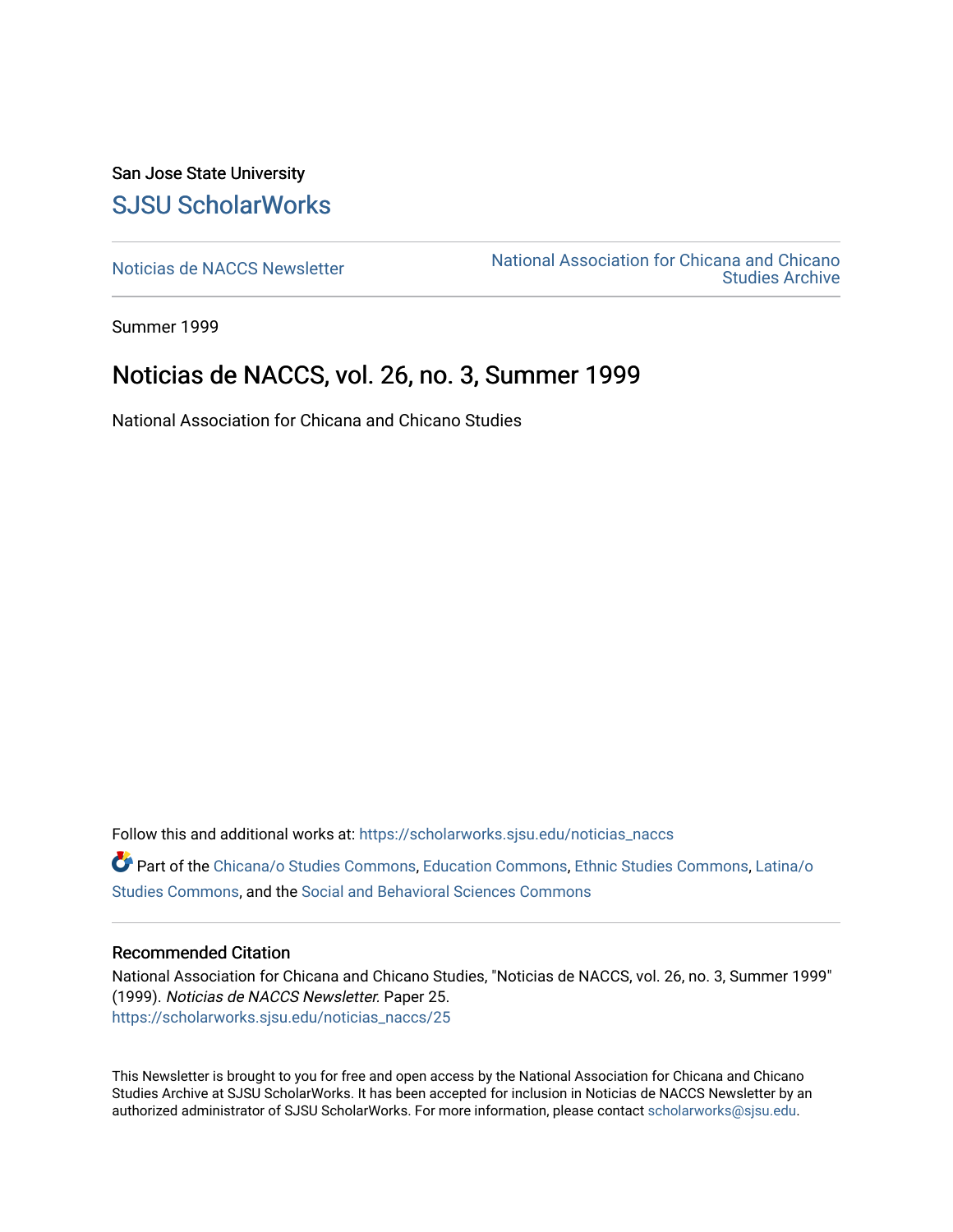## Noticias de NACCS

National Association for Chicana and Chicano Studies

Volume 26 Issue 3 Summer 1999

## **General Coordinator's corner…**

by Julia E. Curry Rodríguez

It is an honor to greet you as the newly elected General Coordinator of NACCS. It is fitting that I should be involved in NACCS at this juncture of my professional life experience and that I should step into this role in Tejas. I earned my Ph.D. at UT Austin in 1988. The first time I ever came to Tejas was in 1980 to participate in the annual meetings hosted in Houston. Since my introduction to NACS (sic) in the seventies I have been a committed and active member. I cut my academic teeth at the



**Dr. Julia E. Curry Rodriguez**

1980 conference with an action paper on behalf of the workers of Rancho Sespe in Santa Paula, California. I have given a report of my research at nearly every conference since I joined. The exception being 1995--when I went to Paris to speak about Mexican immigrant women and space at the Sorbone. This was a major transition year in my personal and professional life.

In the twenty-something years I have been involved in NACCS, I have held several leadership roles. I have worked on the site committees of five NACCS conferences in various capacities in Texas, California and Mexico City. I was the founding Chair of the Chicana Caucus, and have been a member of four regional FOCOs (Southern California, Tejas, Rocky Mountain and Northern California). I have served in elected and appointed positions on the editorial board (1985), program committees (1993, 1997, 1999), site committees (1984, 1988, 1993, 1997, 1998), and the Chicana Caucus (1984, 1985-90+).

At various points of my life I have distanced myself from NACCS for diverse reasons. Some of these include profes-

### Inside Noticias de NACCS

| Reflections from the Editor         | $\mathcal{L}$ |
|-------------------------------------|---------------|
| NACCS in San Anto                   | २             |
| $NACCS-Business - Balance Sheet$    | 4             |
| 1999 NACCS Scholars                 | 5             |
| Fred A. Cervantes Winners           | - 6           |
| Student Perspectives                | 8             |
| Centroamericanas/os in NACCS        | 1 N           |
| A Barlovento                        | 12            |
| $FOCO$ Reports                      | 13            |
| 1999-2000 NACCS Officers 16         |               |
| Obituaries 17&18                    |               |
| Student Caucus Report               | 19            |
| 1999 NACCS Resolutions              | 20            |
| Canto Chicano for the New Millenium | 26            |
|                                     |               |

sional and personal struggles, while others are due to conflict over the structural and organizational culture of NACCS. I confess that more than once I have been distraught over the abuse we levy on ourselves for not quite conforming to whatever ideal we think Chicanas and Chicanos ought to represent in academia. During these times I have felt that progress among us eked along at a painfully slow pace. I struggled with my own impatience at our inability to address our own elitism, sexism, and homophobia. Yet, during these times I felt as though I was missing an important part of my collective self. NACCS is a space that nurtures me as the one academic organization that I truly consider my own. After my interludes, I always come back committed to labor at making NACCS fulfill its promise to us as Chicana and Chicano academics.

I share the leadership of NACCS with three splendid colegas--Dr. Louis Mendoza, ex-officio general coordinator, Dr. Yolanda Chávez-Leyva, Treasurer, and Ms. Elvira Carrizal, Secretary and Newsletter Editor. Our responsibilities in turn are distributed among the FOCO Representatives, the chairs of the Caucuses, and ad-hoc committee chairs. Our work is facilitated by the eons of experience graciously shared with us by those who paved the way in forming NACCS. We are also fortunate to have the wisdom, expertise and commitment of non-CC members such as Velia D. Meyer--accountant, Bobby Favila--membership recruiter, Susana Hinojosa--exhibitor coordinator, and Kathy Blackmer Reyes--volunteer membership data manager among many other tasks.

The Coordinating Committee met starting on Wednesday before the conference opening. At these meetings we entertained a host of issues related to the workings of NACCS. Among these were reports and proposals from the officers, FOCO Reps. and Caucus chairs as well as several of the adhoc committees.

We addressed services we wish to provide to our membership. Foremost among these are: a) calling for a proposal to initiate the first NACCS journal; b) finalizing the proposal for the national office; c) implementing the Development Committee recommendations for gifts and donations to establish the NACCS foundation; d) finalizing the update of our bylaws; e) completing the Directory of Chicana and Chicano Studies and Centers, and f) completing the membership handbook. We produced a number of concrete recommendations about how to proceed while working with outdated documents. We also engaged in deep concern about how we treat each other and our recommendations for work in NACCS. Much of the business we conducted led to the agendas, material and reports of the first and second NACCS business meetings.

During the last meeting of the CC, on Sunday after the conference had been officially closed, we met with the new mem-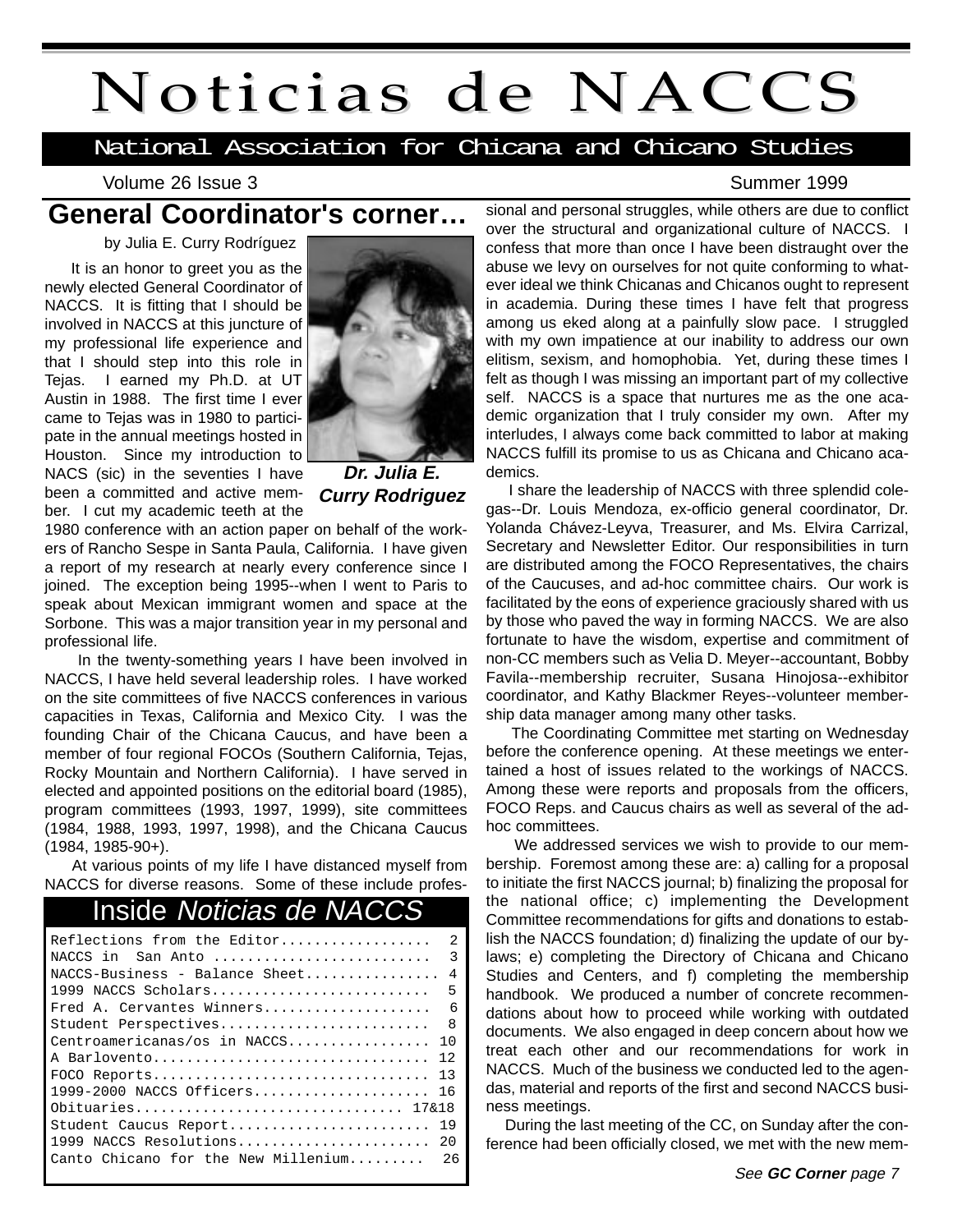## Reflections from the Editor

#### By Elvira Carrizal

Being NACCS Newsletter Editor and Secretary was something that I never even imagined when I attended my first conference in Sacramento. I wanted to be involved and really do something for this organization because I really believe in it.

I remember my dad's first words when I called him from Sacramento. It was right after we marched to the capitol in protest of Prop. 187 and 209.

"Mi'ja, don't let them brainwash you." I'll never forget those words because it was exactly why I wanted to study Mexican History. I wanted to know what Chicano meant to my dad, so I asked my mom when she got on the phone and she said, "No le hagas caso a tu papa."

It wasn't until then that I began to look for the missing pieces of my dad's history. I started by going back to 1955, when my dad was about eighteen, the same age that I was that day that I spoke with him. Instead of graduating from a public high school and enrolling into college, like I was, my dad was graduating from Cathedral High School, an all-boys Catholic school in El Paso, and enrolling into the United States Marine Corp. Yup, my dad was a bulldog. That pretty much answers a lot of my questions.

I remember my dad telling me stories about nuns slapping his hands with rulers in school and the testimonies that I read today, about Mexican kids who were punished for speaking Spanish. I always wondered why my dad always spoke to my brothers and sisters and I in English and why my mom refused to stop speaking Spanish. I think my dad was trying to protect us from the stingy slaps that he endured and my mother was teaching us to be proud of being Mexican.

When it comes to telling us stories about his early years in school and in the Marines, my father mostly talks about his '57 Chevy and his great shooting records that made the other guys in his section envious.

So, what did Chicano mean to my dad when he was eighteen? And how can I begin to explain to him what it means to me today? Coincidentally, about six months ago, my dad was remodeling a house in El Paso. It turns out that the owners of the house were friends of his from grade school. Up until then, my dad would only mention my major in Journalism, leaving out Chicano Studies, to his friends. But it so happens that his friends, Ricardo and Juana Gutiérrez are longtime Chicano activists in California. They were featured in a book titled, "Mexican American Women Activists," written by Mary S. Pardo. My dad couldn't believe it. "Chicano Studies did exist!"

My dad called me in Minnesota right away and the first thing he did was send me a copy of the book and a book that I never knew he had, which was all in Spanish and had Mexican folktales and dichos. I was so excited to hear this news from him. He was finally beginning to feel that Chicano Studies was safe for his hija to enjoy and continue to study.

Inside, I found a handwritten note from my Tejano dad that said, "Hope you enjoy the book. Ricardo and Juana are my friends since grade school. I want it back, as soon as you're done with it."

From my father's first reaction to NACCS, to my mother's wise advice, *("No le hagas caso a tu papa.")* I bring to you this first issue of **Noticias** as Newsletter Editor and Secretary.

## Noticias de NACCS

Editor: Elvira Carrizal

Contributors:

Arturo Vega, Noel Calvillo, Franchesca Galindo, Horacio N. Roque Ramirez, Olga Najera-Ramirez, Nephtali De Leon.

Noticias de NACCS. Send submissions to:

Elvira Carrizal La Raza Student Cultural Center 154 Coffman Memorial Union Minneapolis, MN 5545

Telephone: (612) 625-2995 (messages) E-mail: carr0209@tc.umn.edu

Volume 26, Issue 3

Noticias de NACCS is the official newsletter of the National Association for Chicana and Chicano Studies. Published five times yearly, with a circulation of 1,000, Noticias de NACCS includes current comments on Chicana and Chicano Studies, news of Chicana and Chicano Scholars, Association activities and more. Noticias de NACCS is sent to all NACCS members, outside subscribers, and selected non-subscribers.

#### Submit to Noticias de NACCS

NACCS is looking for articles, reviews, art, photography and other relevant submissions in English and Spanish.

### NACCS 2002 Conference

NACCS invites proposals for the 2002 NACCS Conference.

For more info. contact Dr. Julia Curry Rodriguez PHONE/FAX: 510-558-7284 EMAIL: cscurry@uclink.berkeley.edu

NACCS 2000

> Portland, Oregon March 22-25, 2000 Portland Hilton Hotel

For more information see back page of Noticias.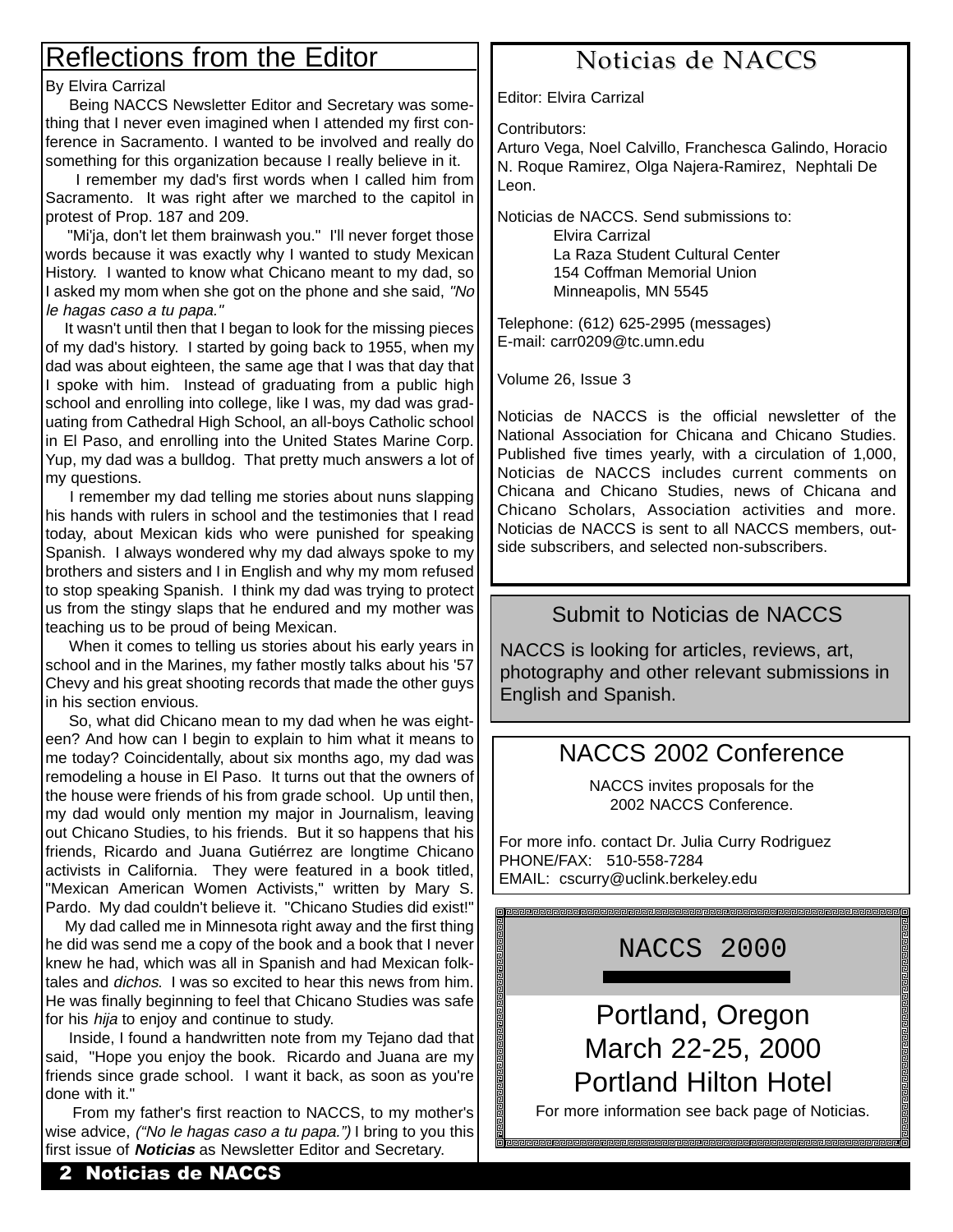## **NACCS in 'San Anto' a Success!**

By Arturo Vega, Site Committee Co-Chair

The dust is still settling and my office still looks like a warehouse for NACCS T-shirts, posters, proceedings and other paraphernalia. The first week after the convention most of the site committee members either collapsed from sheer

physical exhaustion or suffered from post-conference trauma. No lie!

All in all, though, the site committee "enjoyed" the conference and was gratified to see their efforts come to fruition. Working with --some forty-site committee members- -was, invigorating and enjoyable. The synergy that made the 26th Annual Meeting of NACCS bodes well for Chicanas and Chicanos in San Antonio and Texas.

I thank my co-chair, María Antonietta Berriozábal, for her support and assistance. María was a leader, a mentor, the conscience of our committee and good friend to all on the committee. María never said "no" to any task or activity in which we needed her help. María participated in the welcoming ceremonies, the San Antonio bus tour and the fabulous Chicana plenary. All

were undertaken at the same time that her elderly parents were ill and making daily trips to the hospital. On behalf of the Texas Foco and the site committee, we thank her for her unselfish efforts, leadership and friendship. We are indebted to María for demonstrating that community service

does not just mean making up great plans but, more importantly, actually getting down in the trenches and putting the plans into action. I also wish to thank the Esperanza

Peace and Justice Center and the University of Texas of San Antonio (UTSA) Downtown Campus for being the principal co-sponsors of the conference. Both the Esperanza Center, especially Graciela Sanchez, Executive

Director, and the Offices of the Associate Provost, Dr. Jesse Zapata, were critical to the successes of the conference. Graciela Sanchez was principally responsible for the mind melding our thoughts and consciousness in preparing for the conference.



these activities and efforts **Participants at the NACCS San Antonio Conference.**

We also thank the UTSA Downtown Campus' maintenance and physical plant crews and UTSA's Office of Academic Technology and Dr. Alex Ramirez, Director, for their support in preparing for the variety of presentations, plenaries and events that took place during the conference. Their efforts and late hours of work made the site committee look good during the conference. We are indebted.

I personally and publicly thank Louis Mendoza; General Coordinator of the NACCS coordinating committee. The site committee was extremely fortunate to have Professor Mendoza on its committee, he unselfishly gave his time and energy to assist with the program and to

act as a fount of knowledge in preparing for the conference. Dr. Mendoza exemplifies the ideals and energy of NACCS and he's only in his third year as an assistant professor. He is a valued colleague, excellent mentor and teacher and a nationally recognized scholar and

> camarada. It has been my pleasure to learn from him and to be mentored by him throughout this process.

Many other individuals should be singled out for their efforts: Christina Montoya (la mera, mera), co-chair program committee and subcomandante logistics, and Marianne Bueno, cochair public relations, scribe and conference co-director. Both Montoya and Bueno deserve to have un corrido written about them and we await to see great things from these excellent leaders; Emiliano Compean, our web jefe, also subcomandante logistics and program co-chair; Mono Aguilar for the low rider exhibit and roundtable and student art contest; Anita Cisneros, Mónica Cruz and Alejandro Pérez for the high school youth program; General y professor Juan Rodríguez, program review, cochair of the panel review committee, registration and volunteer recruiter; Patricia Portales, volun-

teer coordinator and Laura Castillón, registration.

The conference could not have taken place without the stalwart efforts several people. These are: Vida Mía García, co-chair of the panel review committee, Rose Marie Galindo, site committee accountant; Ramiro Ascebedo, chair of the baile committee and educational rally; Cruz Ortiz, Rina Moreno and Max Castillo, cultural programming co-chairs; Professors Jaime Mejía, Juanito Bretting, Rodolfo Rosales, Yolanda Leyva and Ben Olguín. Finally, the site committee thanks Dina Montes, Steve Nava, Ana de Luna, Marisol Pérez, Richard Arcos and Mario Longoria for See **SAN ANTONIO** page 4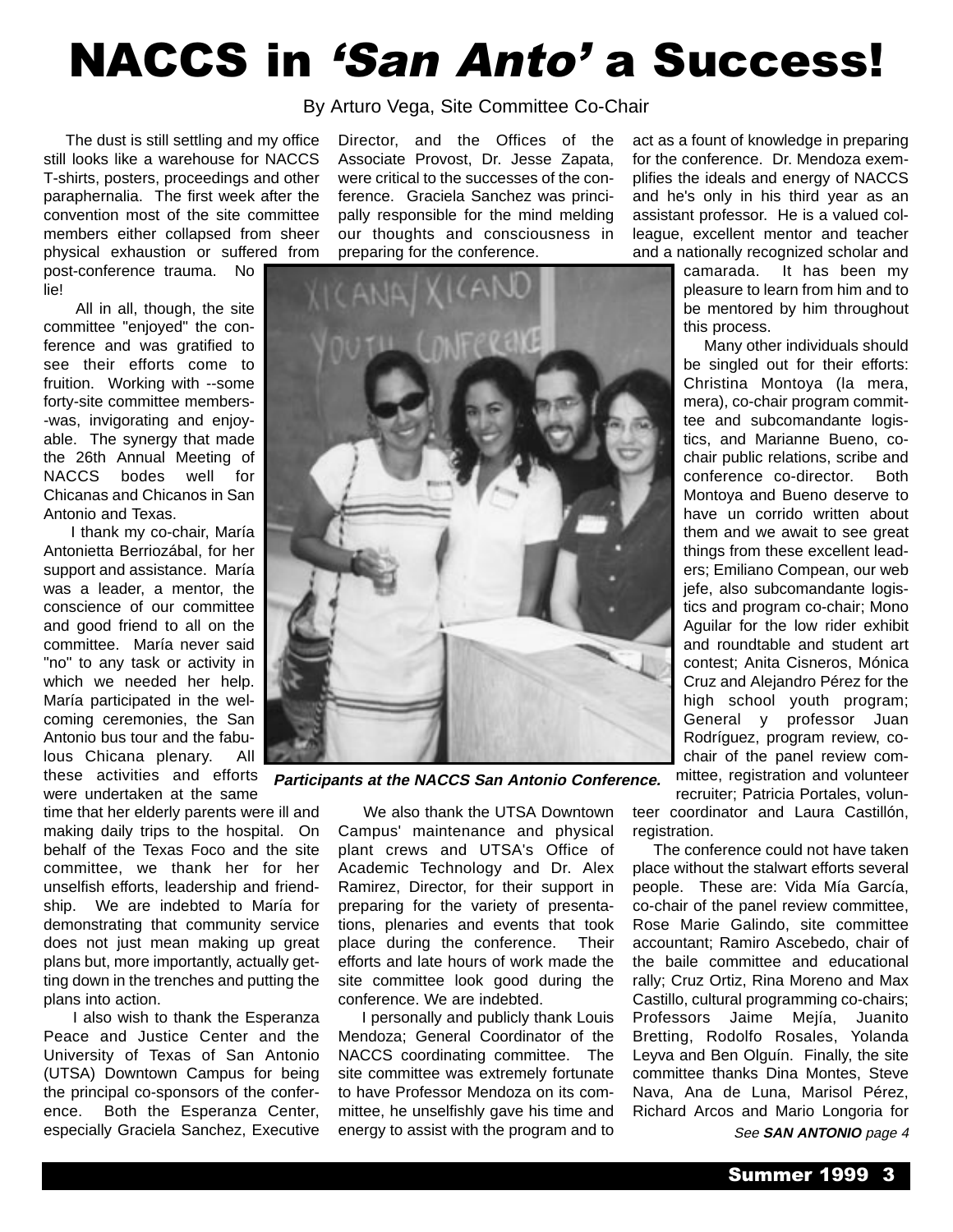their energy and efforts.

The Texas Foco Site Committee is extremely proud of our accomplishments. We are pleased that the San Antonio conference succeeded quite well. Initial financial projections are now being reconciled against the realities of the conference. While we expect to remain in the "black," the actual amount in the "black" remains undetermined at this point. Approximately 700 individuals attended the conference. Most participants registered and we thank everyone who was conscientious and respectful of our efforts to go through the registration effort. Of our initial examination, approximately, forty (40) percent of the registrants were administrators or faculty; forty-four (44) percent were graduate or undergraduate students; three (3) percent were high school students and thirteen (13) percent were classified as community members. Forty-seven (47) percent of the participants pre-registered for the conference and the Radisson Hotel, site hotel, was sold out completely.

Regarding the actual panel presentations, only four panels were cancelled and only eight panelists did not present their proposed and accepted papers. Ten sessions, 98 panels, 193 papers and 44 roundtables took place during the XXVI Annual Meeting. By one account, 408 panelists, respondents and chairs participated in the four-day conference. Congratulations to all the panels, papers, presenters, chairs and respondents--now be sure to submit your papers for the proceedings! (see page …for information)

The Gran Baile and the variety of cultural events integrated nuestra cultura with our academic pursuits. Cultural events, I have learned, are not peripheral to a conference but, in the case of NACCS, the foundation of the association which invigorates, energizes and empowers its participants. The community fundraiser, was a huge success. The fundraiser raised approximately \$4,000 and was the second largest event to take place at the Esperanza Peace and Justice Center. Proceeds from the fundraiser are to be split between the Esperanza Peace and Justice Center and Fuerza Unida. I

thank Graciela Sanchez, Executive **SAN ANTONIO** cont. from page 3 thank Graciela Sanchez, Executive **Conference**<br>
Director of the Esperanza Center, Maria Salazar, Jennifer Simmons and Vida Mia Garcia, Esperanza Staff, for their patience and assistance in preparing for the fundraiser. The success of this event lies squarely with the Esperanza Center and their active participation in our preparations for the conference.

> In all, I would not wish the rigors of preparing for an annual meeting on anyone. Fortunately, our site committee was a small army that mobilized and came through for the Texas Foco, especially when many of the veteranos simply ran when we mentioned what we were doing and planning. No one individual should receive credit or blame for the successes or failures of our conference. Ultimately, this was a community event.

> On a personal note, the year's preparations for the 26th Annual Meeting have restored my faith in NACCS and its mission. Working with the Texas Foco's Site Committee was a learning experience and a privilege. Again, while I would not wish this activity on anyone, I wish future planners las amistades, energy and commitment that this site committee provided for us.

| NACCS--Business Office - Balance Sheet   |          |                     |  |
|------------------------------------------|----------|---------------------|--|
| for the period ending 06/30/99           |          |                     |  |
| CURRENT ASSETS                           |          |                     |  |
| Cash                                     |          |                     |  |
| Checking                                 |          | \$10,060            |  |
| Certificate of Deposit                   |          | \$41,688<br>\$3,370 |  |
| Money Market                             |          |                     |  |
| Total Cash                               |          | \$55,118            |  |
| Accounts Receivable                      |          | \$0                 |  |
| Loan Receivable--Texas FOCO              |          | \$10,000            |  |
|                                          |          |                     |  |
| TOTAL ASSETS                             |          | \$65,118            |  |
| CURRENT LIABILITIES                      |          |                     |  |
| Lydia Mendoza Fund                       | \$       | 1,400               |  |
| Garcelezo Fund                           | \$       | 235                 |  |
| San Antonio FOCO                         | \$       | 600                 |  |
| Contribution Funds*                      | \$       | 850                 |  |
|                                          |          |                     |  |
| TOTAL LIABILITIES                        |          | \$3,085             |  |
| NET ASSETS                               |          |                     |  |
| TOTAL NET ASSETS                         |          | \$62,033            |  |
|                                          |          |                     |  |
| *Contribution funds breakdown:           |          |                     |  |
| Development Fund<br>General Student Fund | \$<br>\$ | 139<br>479          |  |
| Mexican Student Fund                     | \$       | - 60                |  |
| Child Care Fund                          | \$       | 172                 |  |
|                                          |          |                     |  |
| Total Funds                              | \$       | 850                 |  |
| NACCS--Business Office - Income          |          |                     |  |
| Statement for the period ending 06/30/99 |          |                     |  |
| INCOME                                   |          |                     |  |
|                                          |          |                     |  |
| Donations                                | \$       | 850                 |  |
| Book Royalties                           | \$       | $\Omega$            |  |
| FOCO Conference Income                   | Ś        | $\Omega$            |  |

## t-shirts and posters

Still accepting orders at discount rate!

| T-shirts (M, L, XL)                 | \$7.00  |
|-------------------------------------|---------|
| (includes \$2.00 postage)           |         |
| <b>Posters</b>                      | \$9.60  |
| (includes $$2.00$ postage & $$2.60$ |         |
| poster tube for mailing)            |         |
| <b>Commemorative Programs</b>       | \$2.00  |
| (includes postage)                  |         |
| T-shirt & poster                    | \$16.60 |

Contact: (avega@utsa.edu) for more information or send a check or moneyorder to "NACCS" in c/o:

Arturo Vega University of Texas San Antonio Downtown 501 W. Durango Blvd. San Antonio, Texas 78207

Include return address; visa or MasterCard number and expiration date for credit card purchases.

| Interest Income                           | \$<br>967   |
|-------------------------------------------|-------------|
| Membership Fees                           | \$17,717    |
| Newsletter                                | \$1,650     |
| Other Income                              | \$2,500     |
|                                           |             |
| TOTAL INCOME                              | \$23,684    |
| <b>EXPENSE</b>                            |             |
| Bank Charges                              | \$<br>286   |
| Copies                                    | \$<br>586   |
| Entertainment                             | \$<br>0     |
| Mailing, Shipping & Stamps                | \$<br>1,201 |
| NACCS Resolutions                         | \$<br>0     |
| NACCS Scholars, Premios                   |             |
| & Awards                                  | \$819       |
| Newsletter                                | \$<br>6,388 |
| Office Expense                            | \$<br>134   |
| Office Supplies                           | \$<br>0     |
| Payroll                                   | \$<br>0     |
| Professional Fees                         | \$<br>0     |
| Program Development                       | \$<br>400   |
| Publishing Expense                        |             |
| (Non-newsletter)                          | \$5,165     |
| Transportation                            | \$<br>3,578 |
| Volunteer Development                     | \$<br>26    |
| TOTAL EXPENSE                             | \$18,584    |
| INCREASE/DECREASE                         |             |
| IN NET ASSETS                             | \$5,099     |
| Transferred to San Antonio FOCO (\$5,000) |             |
| Transferred to NCAL FOCO                  | (S 963)     |
| NET ASSESTS AT                            |             |
| BEGINNING OF QUARTER                      | \$52,897    |
| NET ASSETS AT                             |             |
| END OF OUARTER                            | \$52,033    |
|                                           |             |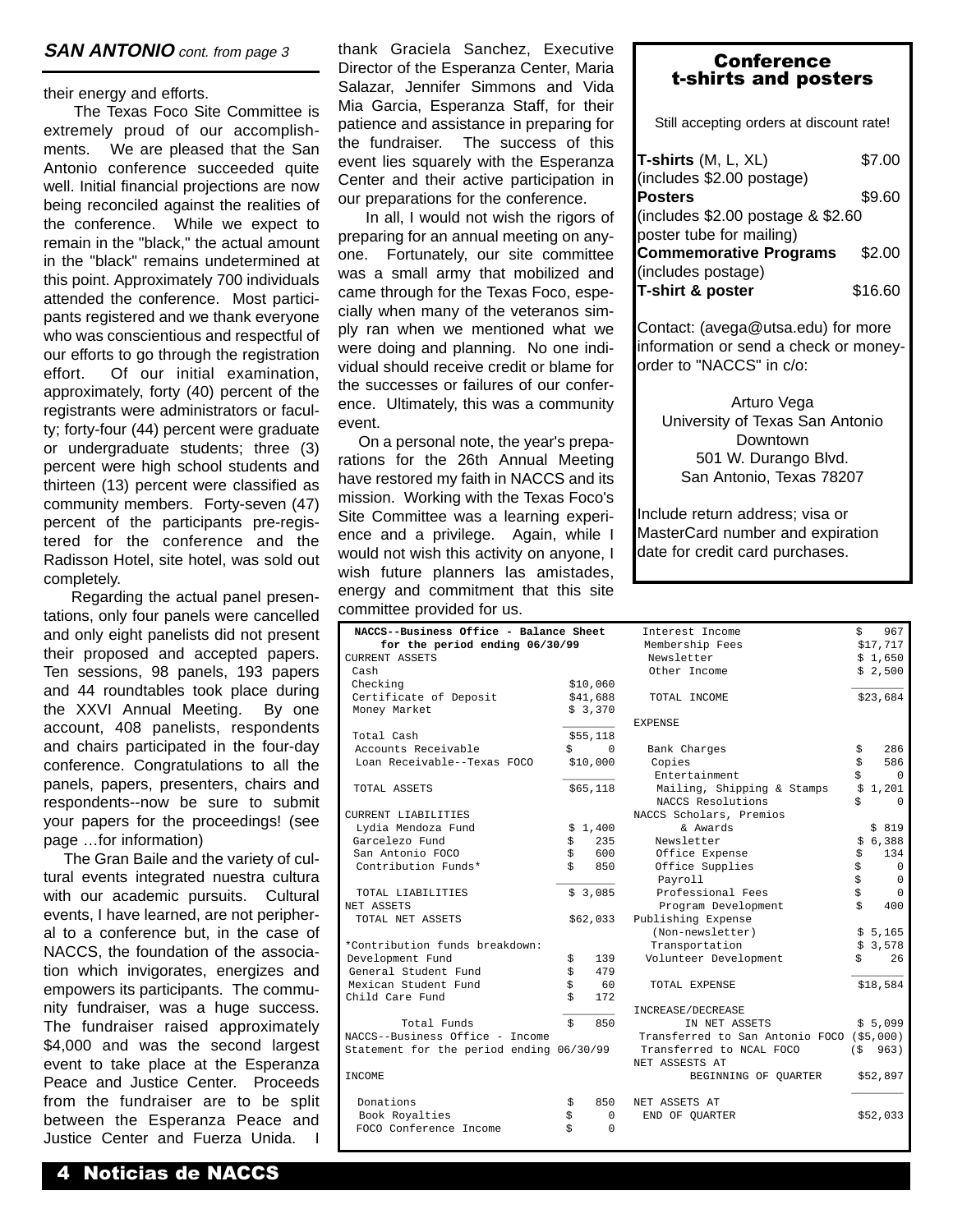## 1999 NACCS Scholars

The National Association for Chicana and Chicano Studies names two individuals to share the title of NACCS Scholar. They are awarded jointly in recognition of their shared histories in the development of Chicana and Chicano Studies.

Dr. Mario Barrera and Dr. Carlos Muñoz, Jr. have played an unequivocal role in playing the scholarly and institutional foundation upon which Chicana and Chicano studies has flourished. Both were principal architects of the ad hoc committee called the National Caucus of Chicano Social Scientists, which after some difficult years led to the creation of NACCS. Indicative of their commitment to the developments of an organization, which would sustain the new discipline of Chicano studies, both Barrera and Muñoz, along with Geralda Vialpando, edited the first issue of the National Caucus of Chicano Social Scientists Newsletter. Since 1972, both scholars have been important contributors to the elaboration of



**Dr. Mario Barrera**

Chicana and Chicano studies with their scholarship, their teaching, and their mentorship.

Born in Mercedes, Texas, in 1939, Barrera earned a Ph.D. in 1970 from the University of California at Berkeley, where he earned an M.A. in 1963. He began his teaching career in 1970 as assistant professor of political science and Chicano studies at the University of California at Riverside. Soon thereafter, he moved to the University of California at San Diego where he taught until 1977, the year he accepted a visiting appointment at the University of California at Berkeley. The following

year Barrera was promoted to a tenured position as associate professor of ethnic studies at Berkeley. Ten years later he was promoted to full professor, a position he currently holds. In addition to his successful teaching career, Barrera has taken leadership roles in Chicano studies as director at UC San Diego (1974- 76), as coordinator of Chicano Studies at UC Berkeley (1978-79), and finally as chair of the Department of Ethnic Studies from 1979-1981.

Barrera has been the author of thirteen articles ranging in subjects from methodological approaches to regional development, the barrio, politics and Chicanos, colonial labor, and film narratives. In 1976, as the field of Chicano Studies was in its embryonic stage, Barrera won the first annual award from the Western Political Science Association for the best article on Chicano politics. He has published four monographs, edited two books, and written two seminal books in Chicano studies, Race and Class in the Southwest (1979) and Beyond Aztlán: Ethnic Autonomy in Comparative Perspective (1988 and 1990). Barrera is an award-winning filmmaker as well. His film Chicano Park has won the CINE Golden Eagle, the Best of Northern California National Educational Film Festival Award, the Gold Award of the Houston and Chicano International Film Festival.

Dr. Carlos Muñoz, Jr. shares the NACCS Scholar award and is noteworthy in his own right. Born in El Segundo Barrio of El Paso 1939, Muñoz is the quintessential activist scholar. He earned an AA at Los Angeles City College in 1964 after having dropped out of East Los Angeles College in 1959. He earned his B.A. in 1967 at Cal State L.A and his Ph.D. in government at Claremont Graduate University in 1973.

His teaching career began at Cal State L.A., where in 1968 he shared in founding "the first Chicano studies department in the nation." He is a syndicated columnist and has published in various scholarly magazines and journals. Muñoz has authored several chapters in booksl. His book, Youth, Identity, Power: The Chicano Movement, originally published by Verso Press in 1989, went into its seventh printing in 1997 and stands as one of the most important documents of the



**Dr. Carlos Muñoz**

Chicano student movement.

Muñoz has distinguished himself as a professional who involves himself in community struggles. He is the cofounder of many community organizations such as the Institute for Multiracial Justice (1979), Latinos Unidos de Berkeley (1977), and Mobilization for Jobs, Peace & Justice (1984). And of course, Muñoz is no stranger to Chicano national politics.

Note: Professors Barrera and Muñoz will retire their posts at UC Berkeley in 1999 and 2000 respectively.

#### **NACCS Scholar 2000**

Submission deadline October 22, 1999.

See page 7 for submission guidelines.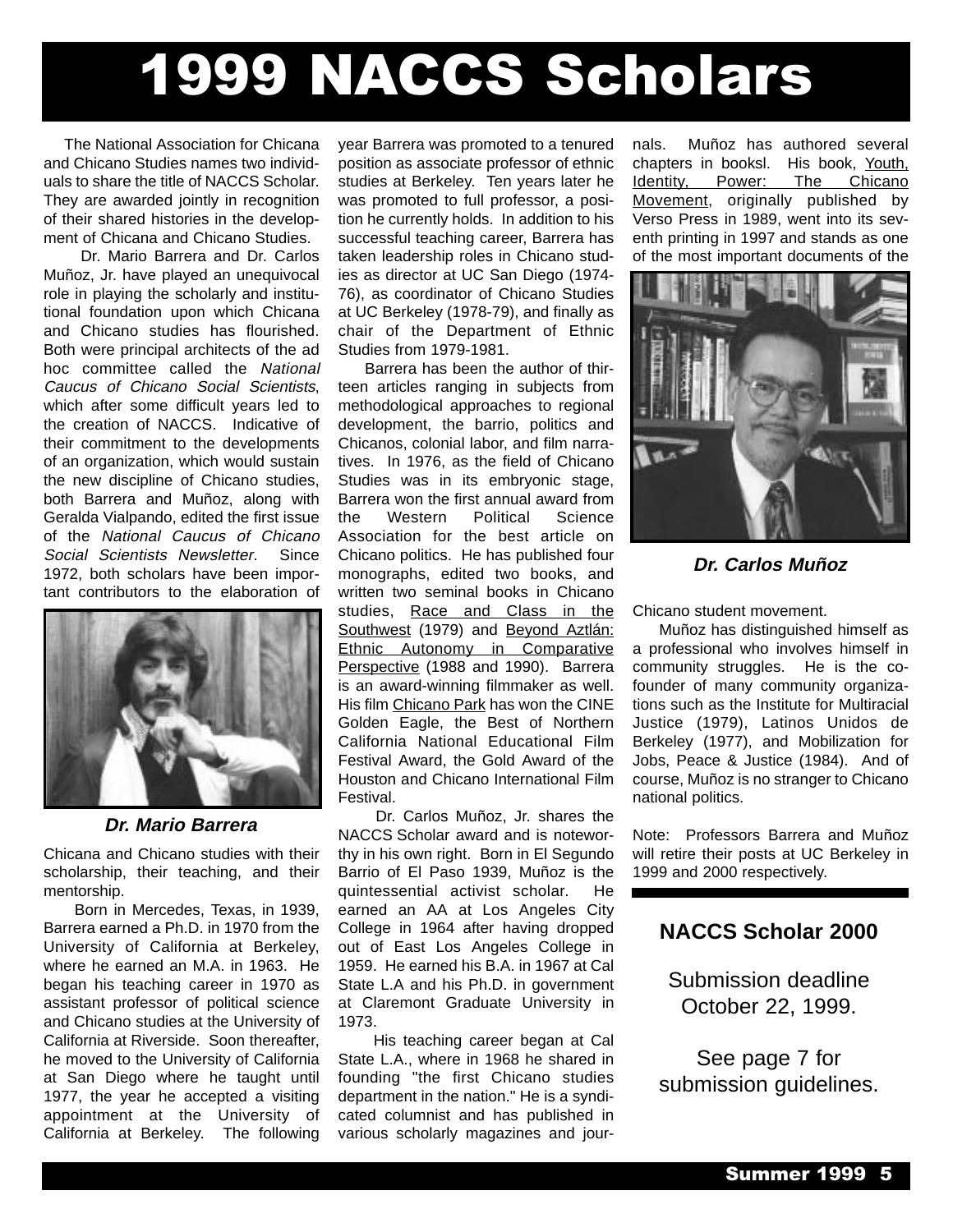## Fred A. Cervantes Premio

#### Best Undergraduate Essay: Annabelle Rodríguez

Annabelle Rodríguez was born and raised in a farmworking family in Sacramento, California. She is the first in her family to attend and graduate from a university. Rodriguez is one of CSU Monterey Bay'' pioneering students. She and her graduating class of '99 are the first group of students at CSUMB. Her major is social and behavioral sciences concentrating in anthropology. During the summer of '97 she and a group of students traveled to a rural community in Conca, Querétaro in México where they conducted an ethnography of a small community and upon returning created a web page of the ethnography along with photographs of this beautiful community. They designed and created one of the first ethnographies posted on the world wide web. For her senior capstone project she studied the vision statement at her university and the services it provided migrant students.

#### Best Graduate Essay: María Eugenia Cotera

María Eugenia Cotera received a Bachelor of Arts degree from the University of Texas at Austin in 1986. From 1988 to 1992 she worked for the Chicana Research and Learning Center, a non-profit publishing house dedicated to the publication of works by and about women of color, where she worked as a researcher, translator, and editor for the Austin Hispanic Directory, Doña Doormat No Está Aquí, An Assertiveness Training Manual for Chicanas, and Mujeres Celebres: An Encyclopedia of Indo-Hispanic Women. In 1989, she was associate producer, researcher, and writer for Crystal City: A Twenty Year Reflection, a short documentary film about the role of young women in the 1969 student walkouts in Crystal City, Texas. Cotera returned to the University of Texas in 1992 to pursue a Master of Arts degree. From 1992 to 1994 she worked with Dr. José Limón of the English Department, and was a

part of a recovery project that uncovered a lost manuscript by Texas folklorist Jovita González de Mireles. Published in 1996 by Texas A&M Press, the manuscript, entitled Caballero: An Historical Novel was edited by Cotera and Limón, and includes a critical epilogue, entitled "Hombres Necios" written by Cotera. Currently, Cotera is pursuing a Ph.D. in the Program of Modern Thought and Literature at Stanford University, where she is teaching and conducting research on gendered narratives by early twentieth century native intellectuals. Her dissertation, entitled Native Speakers: Gender, Race and Nation in Early Twentieth Century Anthropology, offers a comparative analysis of the life and work of Sioux anthropologist Ella Cara Deloria, and Texas folklorist Jovita González de Mireles. Cotera has published an essay titled "Engendering a Dialectics of Our America: Jovita González Pluralist Dialogue as Feminist Testimonio" in the forthcoming book Las Obreras: The Politics of Work and Family, a collection edited by Historian Vicki L. Ruiz.

### **FRED A. CERVANTES - STUDENT PREMIO, 2000**

The National Association for Chicana and Chicano Studies announces its annual Cervantes Student Premio. NACCS seeks submissions from Undergraduate and Graduate scholars. Submissions must contribute to Chicana and Chicano Studies, an interdisciplinary area of study. Papers will be judged on: their contribution to the field of Chicana and Chicano Studies; strength of scholarhip (e.g., how well researched and/or theoretically well-developed they are); and originality. Composition and style will also be considered.

The Premio carries a monetary honorarium of \$350.00, the opportunity to submit the paper for publication review in the NACCS proceedings, and the opportunity to present the paper at the annual meetings. Competition Requirements. Participants must be enrolled at an institution of higher education and be members of NACCS. To join the association send in a completed membership form that is located in this newsletter.

FOUR copies of the manuscript must be submitted. One copy should include a cover page with your name, address, telephone number, and institutional affiliation. All copies must indicate UNDERGRADUATE or GRADUATE submission. The remaining copies must only have a cover page with the title and student designation. Authors must follow appropriate writing manual guidelines, e.g. MLA or Chicago Manual of Style. Papers must be fully referenced, typed, double spaced and use a 11 pt. Courier font. Manuscript must not exceed 25 pages. Any submission that are received that do not meet the above specifications will be automatically disqualified. Notification will be issued prior to the conference. Awards will be announced during the NACCS 2000 conference. We encourage students to seek faculty mentorship in preparing their papers. Contact Dr. Roberto Calderon with questions about guidelines. You can reach Dr. Calderon at (909) 787-4577 ext. 1833/1830 or by email: beto@galaxy.ucr.edu.

Submissions *must* be recieved by January 14, 2000. Incomplete packets or papers recieved after submission deadline will be returned. Send FOUR copies of your paper to:

**NACCS, ATTN: Cervantes Premio Competition, 2342 Shattuck Avenue # 326, Berkeley, CA 94704**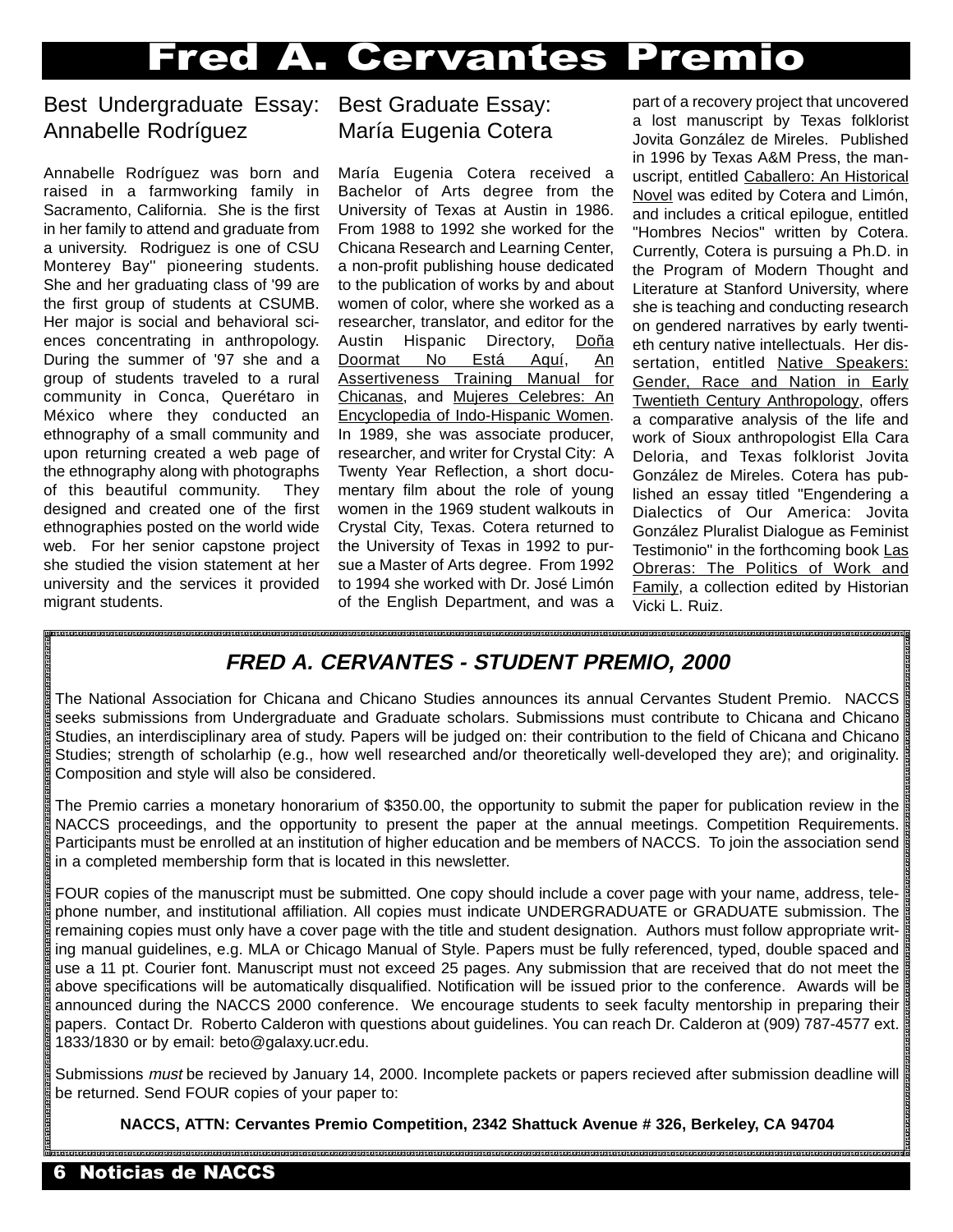## **Nominations for NACCS Scholar**

member sustenance. Cognizant of the need to develop a sustained manner of supporting our colegas in their promotions, publications, and general academic endeavors, we sought to find ways to make NACCS accountable at this level. During our midyear meetings in October we had already issued a mandate to expand the awards given by NACCS to include best book, article, dissertation and pedagogical contribution, among others. Our colega José Calderón volunteered to work on invigorating the development of on-going mentorship service workshops at NACCS specifically aimed at faculty and other professional colegas. We want to continue working on providing services to students at both the undergraduate and graduate levels. On a related issue, a concern was expressed about the need to establish standards for Chicana and Chicano Studies that are useful to programs, departments, and promotions. Another concern expressed was the need to have sustained membership discussion regarding the organizational and governance

structure of NACCS.

We invite all members to send us

The National Association for Chicana and Chicano Studies invites nominations for NACCS Scholar. The Award was established in 1980 to recognize the contributions of scholars to Chicana and Chicano Studies. The guidelines for submissions are found in the NACCS Bylaws.

The general criteria for such recognition includes:

- 1. A scholar's personal history of involvement in the development of Chicana and Chicano Studies as a discipline; and/or
- 2. His/her significant contributions to scholarly research and writing on the Mexican population in the United States.

Nominations for such an award should come from FOCOs, Caucuses, and/or the Conference Site Committee. Nominations must include a three to five page letter indicating how the candidate meets the criteria set forth. In addition to the letter of nomination, a complete packet must include supporting materials (i.e. Curriculum Vitae, selected list of publications, and other letters of support).

To insure the special quality of the award, submit nominations only on behalf of those scholars whom the majority of the NACCS membership would readily recognize. The award is presented at the Annual Conference and carries a lifetime membership in NACCS.

Nominations MUST be postmarked by Friday, October 22, 1999. NO faxes nor e-mail.

#### **GC Corner** cont. from Front Page

bers of the CC. Here we elected officers, appointed committee chairs--such as Dr. Roberto Calderón to the Fred A.Cervantes Premio Committee and Dr. Adaljiza Sosa-Riddell as the chair of the NACCS Scholar Award Committee. We expressed our gratitude and farewell to those members of the CC who retired this year--Eric-Christopher García, Norberto Valdéz, and José Calderón. We welcomed the new FOCO Representatives and Caucus Chairs-- Michael Hames-García (East Coast) Fernando Gapazín (So. Calif.), Terri Martínez (Rocky Mt.), and Raúl Coronado, Jr. (Joto Caucus). We passed one resolution to nurture all FOCOs. We reinstated the membership rebates as a percentage of membership dues to all FOCOs to serve as an operating budget for development activities at the FOCO level. FOCOs with few members were granted a minimum sum to offset development expenses. We encourage all to update and or become new members.

Other concerns expressed during our meetings fell under the general rubric of Send complete packets to:

**Adaljiza Sosa-Riddell, Ph.D. Senior Lecturer, SOE Chicana & Chicano Studies Program University of California Davis, CA 95616-8667**

For infomation: asriddell@ucdavis.edu (530) 752-8560.

*NACCS Scholar Recipients:* 1981 Americo Paredes 1982 Julian Samora 1985 Ernesto Galarza 1985 Tomas Rivera 1988 Luis Leal 1989 Rodolfo Acuña 1989 Adaljiza Sosa Riddell 1990 Juan Gomez Quiñones 1991 Arturo Madrid 1992 Margarita Melville 1996 Yolanda Broyles Gonzalez 1997 Jorge Huerta 1997 Tey Diana Rebolledo 1998 Renato Rosaldo 1998 Salvador Rodriguez del Pino 1999 Mario Barrera & Carlos Muñoz, Jr.

> regular recommendations and questions via mail or our listservs. We honor the belief that NACCS is an organization which struggles to be democratic in the very hierarchical setting of higher education. We invite you to volunteer to serve on ad-hoc committees, write submissions for our newsletter, and to develop creative means of engaging in a participatory and active manner in your organization. Join and be active in your FOCOs and Caucuses. . Soon you will receive a NACCS membership survey --please fill it out and return it promptly.

Lastly, I wish to remind everyone that for each of us at the forefront, there are a host of hidden contributors to NACCS. My heartfelt appreciation to all of those people who volunteer to make NACCS- -the conference, NACCS--the FOCOs, NACCS-- the Caucuses, and NACCS- the bureaucracy work. We left San Antonio on May 1--International Worker's Day, it was just that we stopped to express our appreciation to all of our colegas, friends, and supporters who made the annual conference a fruitful endeavor. !Qué viva NACCS y qué viva la Raza

Summer 1999 7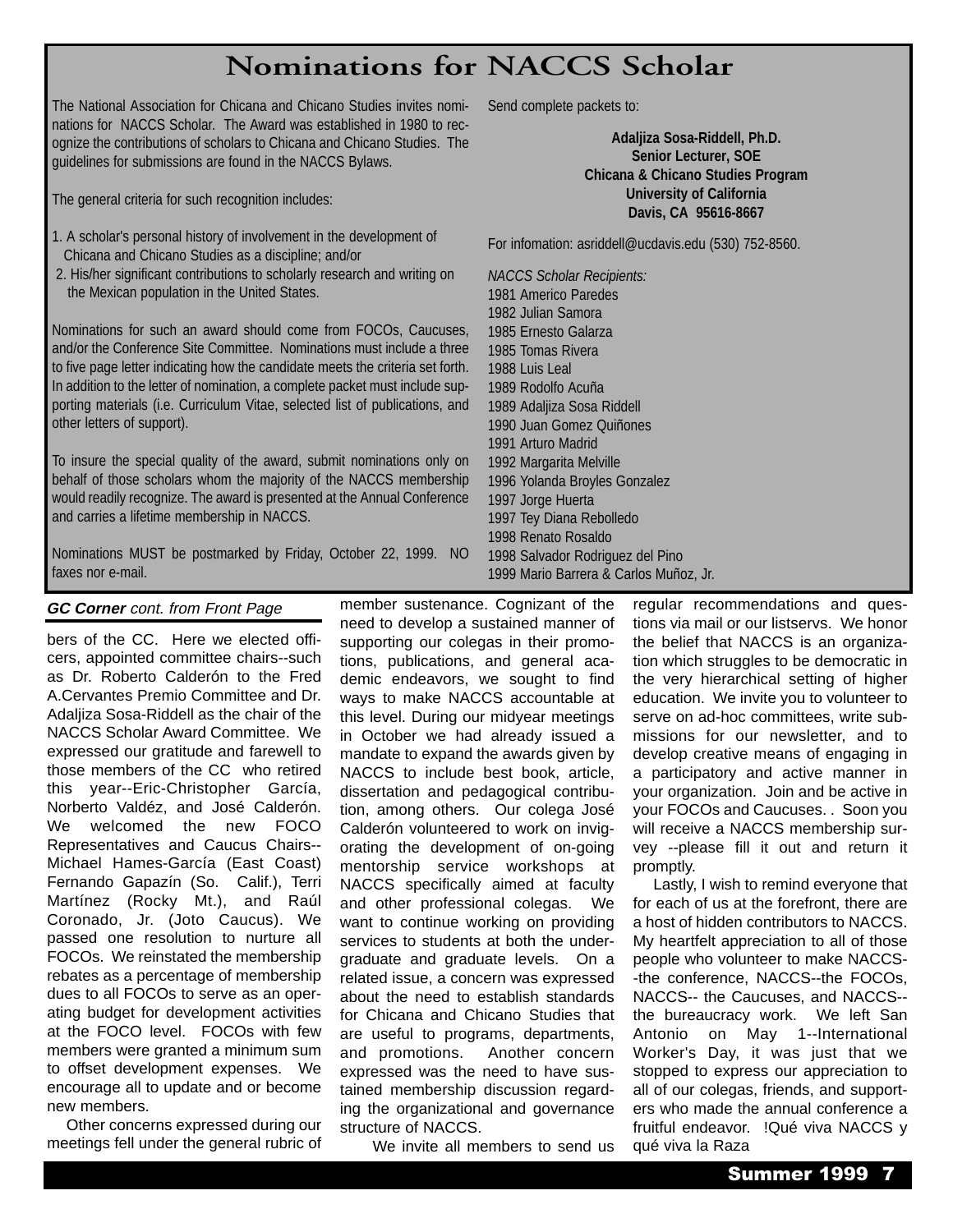## Student Perspectives

Short essays from Dr. Ada Sosa Riddell's Students at UC-Davis

## Personal Theory By Noel Calvillo

#### **-The effect of belief structures on economic gain and social change**

In reading Rosaura Sanchez' Postmodernism and Chicano Literature, I became interested in her notion that, old ways of analysis become outmoded, that the old forms of analysis are inadequate to deal with technological advances and new forms of social interaction. I thought this was wonderful insight and I continued reading in earnest only to recognize that she offered no solutions. And this is the way it is with a lot of these theories. There is a strong consensus that something is wrong but no consensus on what to do about it. Further, it seems that when a theorist offers a solution or a plan it involves the whole community and this is great except for the fact that a whole community is very difficult to organize. Theorist don't agree on much and I'm not here to revamp the way theorist look at their work rather, I want to propose an individualist, economical approach to the Chicana/o situation.

At the end of the day, no one knows your situation better than you do and to that end, you are the best to deal with your situation. The basic definition of Chicana/o here is anybody who perceives themselves to be Chicana/o. Gender is one of the most important factors of this theory because this theory goes no further than the self. Similarly, this theory affected all situations. To be sure, the theory itself is centered on the belief structures of particular individuals. It is a micro, descriptive theory.

The theory is based on the assumption that humans are not necessarily good, nor are they necessarily bad. But they are imperfect. In being imperfect follows the notion that our belief structures are thus imperfect.

Again, Sanchez' article did me a great disservice because it did not provide a solution to the problem or question she posed. Here I will try to offer a solution and not ask too many questions. I will take a lot from Marx and apply it to my ideology, offering a view on how progress can be made.

From Hegel I adopt the dialecta method, the view in which progress results from the conflict of opposing forces. With Marx I agree that this clash of material forces and ideas are products of the material environment in which humans live. Marx argued that capitalism bore the seeds of its destruction and I agree with him. Except I don't believe capitalism has carried out like Marx thought it would. I don't believe we live in a pure capitalist society. I believe capitalism is very much regulated and this has hindered its development and progression to the

breaking point. We see this within the Chicana/o community all the time. Chicana/os become complacent with their situation and thus, soften their approach. Look at Antonio Villagrosa, speaker of the California Assembly. Once a union organizer, he recently appointed Ron Unz to a position on an education committee. Conflict for him resulted in progress and complacency and with his situation.

Marx offered a lot of insight that was right for his time and affected a lot of people. I argue that these methods of analysis are outmoded now. Marxism made those with problems believe that it was not their fault they were in the situation they were in but that they were a result of the system. Marx did not foresee the regulation of hours, wages, and working conditions. He never thought there would be unemployment insurance and workmens compensation or organized labor.

I believe Marx was right. Except his view of capitalism never developed. For these reasons I believe that his views can be used to improve the Chicana/o position by approaching the situation in a more pragmatic and less idealist manner. I want to use his views of belief structure of the poor in order to present a pragmatic approach of dealing with capitalism and improving the Chicana/o situation.

I want to touch on the role religion plays. Marx said that religion was the opium of the poor people and, to a large extent, I agree with this analysis. Religion is one of those modes that have become outdated. Religion does too much to make a marginal existence comfortable. It does too much to forward patriarchy. For example, money is a very powerful commodity and religion fails to recognize that. So the first thing Chicana/os need to do is reexamine their belief structures. I'm talking about reexamining what religion teaches as well as what we learn from our parents and in school.

All through life we are taught that there are external factors controlling our lives be it god, our parents, or society. I remember my grandma always saying, Si dios Quiere. It is time Chicana/os need to realize that internal factors are much more powerful than external factors. Chicana/os must realize that we don't live in a totally oppressive society, there are mechanisms for upward mobility available.

Most importantly though, Chicana/os must realize that in order to achieve higher goals for the community as a whole we need to move capital to the areas we want to improve. This is where economic gain is useful. This could mean donating time or money to an organization that helps battered women or spending time tutoring a young Chicana/o kid. It could be setting up a scholarship fund for disadvantaged youth. All these things take money and the only way to make them work is to throw money into these programs and make sure they are managed correctly. This is where the individual comes in. I'm not saying it has to be money, but it could be time or something else such as shelter or books. It has to be some-

See **STUDENT** on page 9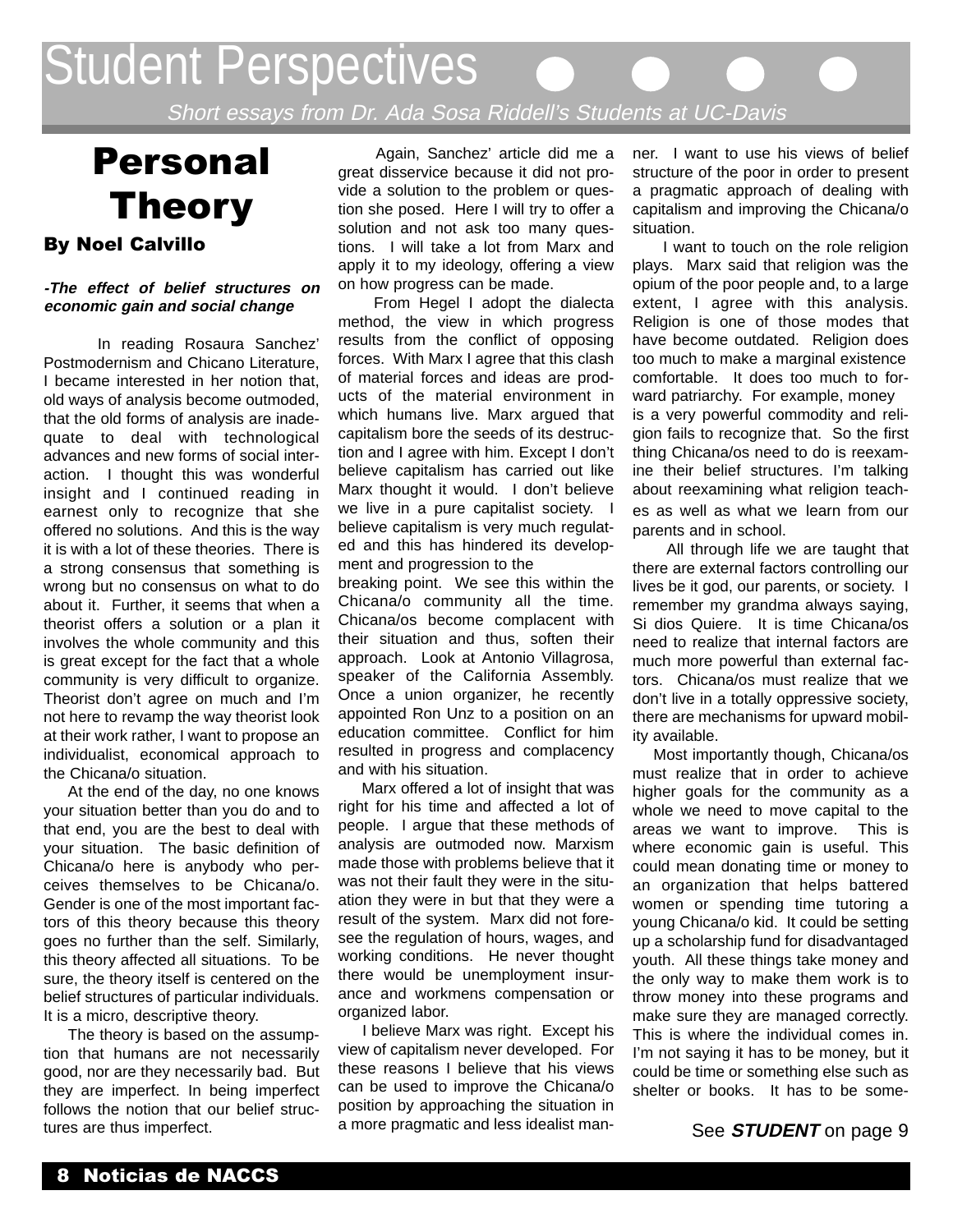## **Student Perspectives Continued from page 8**

thing, though. If more individuals are able to give, the community will benefit. By beginning with the self, the Chicana/o can increase his/her sphere of influence through upward mobility.

I understand this is not easy. That's why it is important that those who do move upward take some time to educate others who are in the process and working toward higher goals. It's a tedious and slow process but I believe that by reexamining our belief structures the process will move a lot faster.

Here, I presented an analysis of the role belief structures have on the situation of the Chicana/o. I believe that the link between belief structures and economic gains discussed here offers some insight on how this theory can be used for social change in the curren capitalist environment.

## The Impact of Feminism in Chicana/o **Studies** By Franchesca Galindo

The issue of feminism on Chicana/o Studies remains a heated debate even though the nature of the debate has changed over the decades. Historically in the Chicano Movement, gender issues were at first ignored. When the Chicano movement cried injustice of the Chicano community, there seemed to be a unified cry standing up for their rights. Yet, gender issues first surfaced when Chicanas began to challenge the patriarchy of these mass movements. Although they were fighting together, the Chicanas were still placed in a submissive position below the Chicano men.

However, Chicanas did not easily find their place in Womens organizations. These organizations tended to be white and middle class women and did not address racial issues. Chicanas have had to form their own space and organizations.

Of course, Chicanas who subscribe to the belief of feminism are clashing with people on all sides. Feminism has brought new dynamics to Chicano theory but has also brought many more debates. One of the main debates surrounding it is the claim from some that it is splitting and thereby weakening the Chicano movement. Some activists believe that Chicanos, as a united group, must be empowered first. Afterward, the internal problems can be addressed and worked out. This stand coincides with the notion of not hanging out ones dirty laundry. In other words, we must keep a united front, empower the community, and not let others see the internal matters.

Others believe that feminism is a western notion and is therefore a white womens battle. As indigenous people we are supposed to believe in harmony and duality among the sexes. To argue for equality or against gender oppression would be to some an example of how we have been indoctrinated with western ideas. We need to stop looking at our relationships as power struggles and instead as harmonious.

Even within feminism appeals, there are controversies. Chicanas who do believe in addressing gender issues do not agree on the best way to do it. There are currently five identified types of feminists that exemplify these range of stances. The liberals relate to white women. The nationalist wants to upkeep traditional family values and roles but also be strong. The insurgent wants to have power but not be separate. The separatist is the radical and the mestizaje is the unity of all third world women of color. These views represent the dilemma of where must one start to achieve change and how far should they go in order to consider themselves successful.

Feminism has impacted Chicano Studies in that it has expanded the idea of liberation to include women as well. Some Chicanos now look at their contradictions within themselves as they fight for their empowerment on the one hand but silence the voice of the women on the other. Some would also state that feminism has separated the Chicano community but I do not hold this to be a valid statement.

Chicana feminism is possible but it does not have to be defined according to the creators of the word feminism. Women do not have to stay in roles that have historically been assigned to them but they also do not have to work for roles that white women define as liberation. Chicana women can look at their own situation in order to seek empowerment on their own terms.

It is also possible and even necessary, I would argue, for Chicano men to be feminists. Without getting hung up on the terminology, I would say that Chicano men must come to terms with their male privilege and then shed it in order to stop the oppression of Chicanas. Currently, they have not and so gender oppression continues.

## NACCS Seeks LOGO

NACCS seeks submissions for official logo. The winning selection will be used on correspondence, banners, and merchandise.

The original design must be recognizable in any size and color, and reflect the intellectual spirit of NACCS as exemplified by our mission statement.

The artist of the winning submission will receive a one-time award of \$250.00. NACCS will retain ownership of the design.

Submissions recieved by October 15, 1999.

**Dr. Louis Mendoza Col. of Fine Arts & Humanities Univ. of Texas at San Antonio 502. W. Durango St. San Antonio, Texas 78209**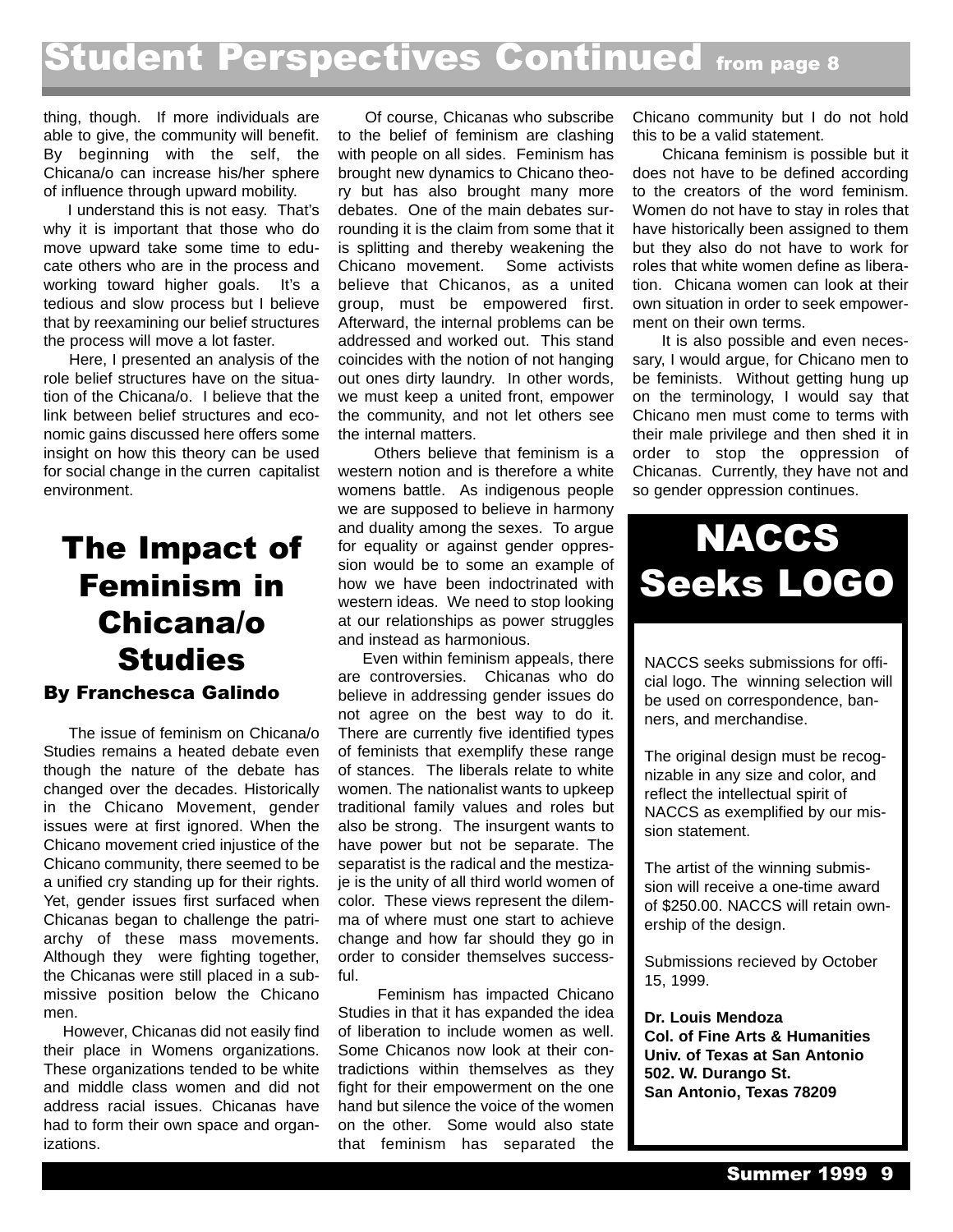## *Surrogate Land Status and the Specificity of Memory*

*By Horacio N. Roque Ramírez, U.C. Berkeley*

Ever since I can remember, "higher" education has been a question of negotiating insider/ outsider status. This is the rule of thumb for your average "college bound" immigrant. Whether it has involved being one of the few students of color in honors/AP classes, or being flown to a university or college you've never heard of because the institution needs to recruit and invest in diversity (usually to avoid lawsuits), knowing where and why you go has never been transparent. Since many of us folks of color are "marked" by design as we enter overwhelmingly white spaces in education, there's no avoiding a set of common questions: Who are you? What are you doing here? How did you get in?

But, understanding our institutional positions only vis-à-vis a white majority has detrimental effects. Of course, such analysis makes "us" (non-white) folk always "the other," those not part of the norm, the outsiders to the "natural" order of things. That understanding, though necessary, usually lets us forget that we can actually think about our lives in relation to other racial ethnic groups as well, and that there's plenty of complexity and contradiction even within "our own" that need to be explored.

That's what was exciting about the Freshman / Transfer Summer Program at UCLA in 1987, when it still was what it used to be. As a timid freshman, still with only five years of distance from my last ESL classes, the seven weeks of courses and politics around race, class, and gender (and a little sexuality thrown in) helped cleanse me from much of the dominant eurocentric ideology I had to regurgitate through high school. There, in the films and forums and residence halls we lived. I got to meet other racial ethnic students, most not as suburbiasheltered as me, but all equally hungry to take on the new business of being a student of color. And that's where I too got my first taste of Chicana/Chicano

scholarly activism: local brown people writing, thinking, and changing.

But I knew there also that there was no need for me to join MEChA really, not even go to a single meeting, because I knew I was not Chicano. The organization's identity/politics binary kept me and my Centroamericano-ness outside, which was not necessarily a bad thing. From a distance, I knew that MEChA presence on campus was vital; watering it down with "new ethnicities" was not the answer. Besides, that watering down usually goes both ways.

Coming from El Salvador, my politics of inequality and exploitation began with U.S. imperialism and Spanish colonialism, not nationalism, I thought, as contradictory as this may appear. Not even language and cultural traditions were strong enough "to bridge" historical differences among us Latinas/os, I believed, the way some activists simplistically tried to convince me. Dances, carne asadas, and other fundraisers brought us all together occasionally, but no single "Raza" ever materialized. That was to ask for the impossible. What we Latin American immigrant students needed, I argued, was a politics and community based on our experiences and struggles of immigration, one which naturally linked us to our home nations, to our lands, the places which military and capitalist regimes forced us to leave. This was a Latin American internationalism I wanted, one which never quite arrived at UCLA, one which of course had a lot to do with Chicanas and Chicanos, as unaware of it as I was.

Unfortunately, the student information/gossip network we had going at UCLA didn't bring me great news about NACS (sic) either, which was the name I had seen around campus about some national Chicano academic organization. I heard of the parties at the hotels, the fun trips to and from the conference sites, the juicy relajos and academic pleitos, but not too much about what

NACS was really about. Since this chisme came to me at a time when I finally decided that academia was going to be it for me, NACS then did not promise the space I needed.

I had vaguely heard of the Latin American Studies Association (LASA), but this organization's focus on Latin America didn't quite do it either: where did U.S.-based, transplanted Latin American immigrants end up doing their work, and most importantly, with and for whom?

Eventually, while in graduate school at UC Berkeley in 1995-1996 I found my way to NACCS (under its new and improved name) through Northern California Foco meetings, which says a lot, I believe, about the importance and necessary health of local focos for the future of the organization. What had made the difference this time around that facilitated my entry? Besides the local representatives that took the organization seriously, part of it involved my slow but steady building of my own local memory of racial ethnic membership in the U.S., a process of racialization that usually said "you don't belong." The longer you stayed around this country, the faster you began to feel - not just read about - the myth of democracy.

My own daily interactions with racism within and without the University slowly confirmed what Chicanas/os had been saying all along. NACCS became a pseudo retreat for the scholarly weary brown body. I had already realized that whether it was U.S. history or Latin American history, graduate courses at UCLA and UC Berkeley where overwhelmingly white-focused. In Latin American history courses, something felt weird about studying "my people" with non-natives who I just knew had capitalist, even military ties, to the region. In the U.S. history courses, race and ethnicity where not quite at the forefront of study. And when gender and

See **CENTRO** page 11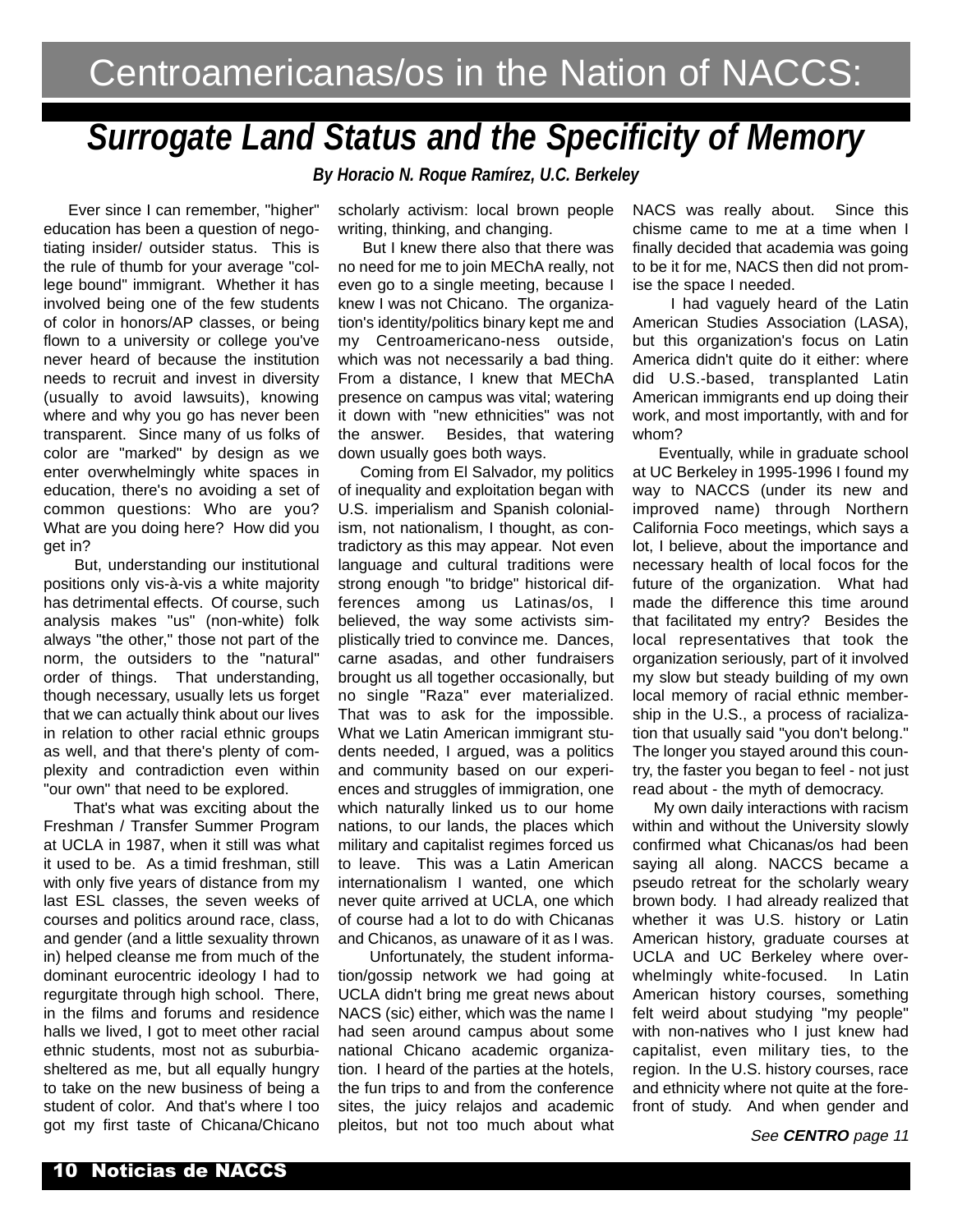#### **CENTRO** cont. from page 10

sexuality entered the discussion, they were usually dressed in white too. Once again, I was looking for an intellectual home with few choices and too many compromises to make. NACCS seemed to have then some of the promise I had found nowhere else.

There is little surprise for me now when I think why I chose to write my first essay on Chicano historiography by examining some of the works of novelist John Rechy. A sexually and racially "hybrid" Tejano, Rechy took me to stories and histories of seemingly contradictory membership - in his case, in being gay and Chicano. Reading his work also made me more comfortable with my own circumspect place in Comparative Ethnic Studies, as one of the new "brown ones" - and maricón at that - in an already charged intellectual space. One more refugee, uno de los blanquitos, would not make a difference.

I was cautious at the beginning during my first NACCS conference in 1996 in Chicago, listening more than talking. This, of course, didn't stop me from contributing my own work on queer Latinas/os in San Francisco nor from being part of the jotería which made its presence that year very forcefully. Working on Latina/o history in San Francisco worked quite well too because San Francisco is a city where the racial/ethnic marker "Latino" has no homogeneous national, racial, or ethnic character. And the political and cultural connections to América Latina have been there for decades.

Still, one thing is to participate and another to belong, to feel an entitlement to the body politic. As a result, I have inadvertently held down to some of those essentialist identity politics which tell you that if you aren't completely like the members of the group, you really don't belong. Should a non-Chicana/o hold on to leadership positions within NACCS? Knowing that Puerto Riqueñas and Puerto Riqueños (and other "non-natives") have been part of the organization in the past didn't quite convince me at a gut-level that NACCS was the place for Centroamericanas/os to contribute. Yet, what do we say about community if we don't continuously rebuild what has existed for us in the first place, whatever that may be?

For Centroamericanas/os in the West and Southwest, racialization usually means becoming part of the mass of brown people seen as foreign, whether it is in graduate school or in established labor organizations, at all levels of society really. We become what many others have already described as "Mexicans from Central America," speaking "Mexican," breathing "Mexican," and yes, being treated like Mexicans. Real Mexicans we aren't, but the police baton or the home loan lender see us all the same. In other regions of the U.S, say, in the East, perhaps we take on similar spaces allocated to Dominicanas/os and Boricuas, and equally struggle for the same rights and privileges as they have.

NACCS, of course, has much to do with creating space: building on a

#### 

"We become what many others have already described as 'Mexicans from Central America,' speaking 'Mexican,' breathing 'Mexican,' and yes, being treated like Mexicans. Real Mexicans we aren't, but the police baton or the home loan lender see us all the same." -Horacio N. Roque Ramirez



Chicana and Chicano scholarly/activist tradition that supports its own, nurtures its emerging workers and ideas, and helps in the transformation of a broader society. NACCS is about land in that sense, about the place and space taken one and a half centuries ago, about claiming contemporary rights. Centroamericanas/os within such a historical formation are to some extent members of a surrogate land, the most recent arrivals to a place already in struggle for its own survival. We Centroamericanas/os cannot make the same claims to this space based on land rights, but we can indeed make multiple claims to the resources this nation state has amassed since the 19th Century based on imperialism and militarism in

our Isthmus. To not recognize these historical connections between the U.S. and Centroamericanas/os globally - in the "diaspora" some of us might want to say - would mean the loss of memory. We have to take our squatter rights along wherever we land, regardless of space and time.

This is why I have always been uncomfortable and very frustrated hearing students from Centroamérica argue that they can easily call themselves Chicanas/os if they so desire, whether they were born in Guatemala, El Salvador, Nicaragua, and especially in the U.S. The danger in these assertions, I believe, lies once again in the process of forgetting, of destroying the memories which give roots: where do we come from, when did we arrive, why are we here, what do we want.

For example, we cannot forget all the different home-grown and U.S.-sponsored matanzas or massacres Centro América has lived through; these are all part of the histories leading to the current transnational flows of peoples. The only difference in the last rounds of killings in our nations is that this time the U.S. got to see face to face what the relatives of the assassinated look like and how we talk - in their own land.

As far as I know, none of us has yet come up with the name we will call the new generations born on this side, besides Latinas y Latinos. That works for me, at least for now, since I have eleven years of native informant birth status accumulated in El Salvador. But I bet those terms won't be enough for those who never saw, tasted or smelled their parents' revolutions. The new cultural forms we make will demand new names, a new consciousness perhaps. San Francisco-based D.J. Ruben Mancias has aptly called the emerging Salvadoreño/U.S. lingo "trucho-onics," for example. How do nicas and chapines y catrachos come along similarly in this recreative process, along with los ticos, los de Belize y la gente panameña?

A Salvadoreña/India/jayana filmmaker friend of mine, Veronica Majano, reminds me that our histories and struggles have genders. Her film "Calle Chula," following the story of a Salvadoreña/Ohlone young girl in San

See **CENTRO** page 12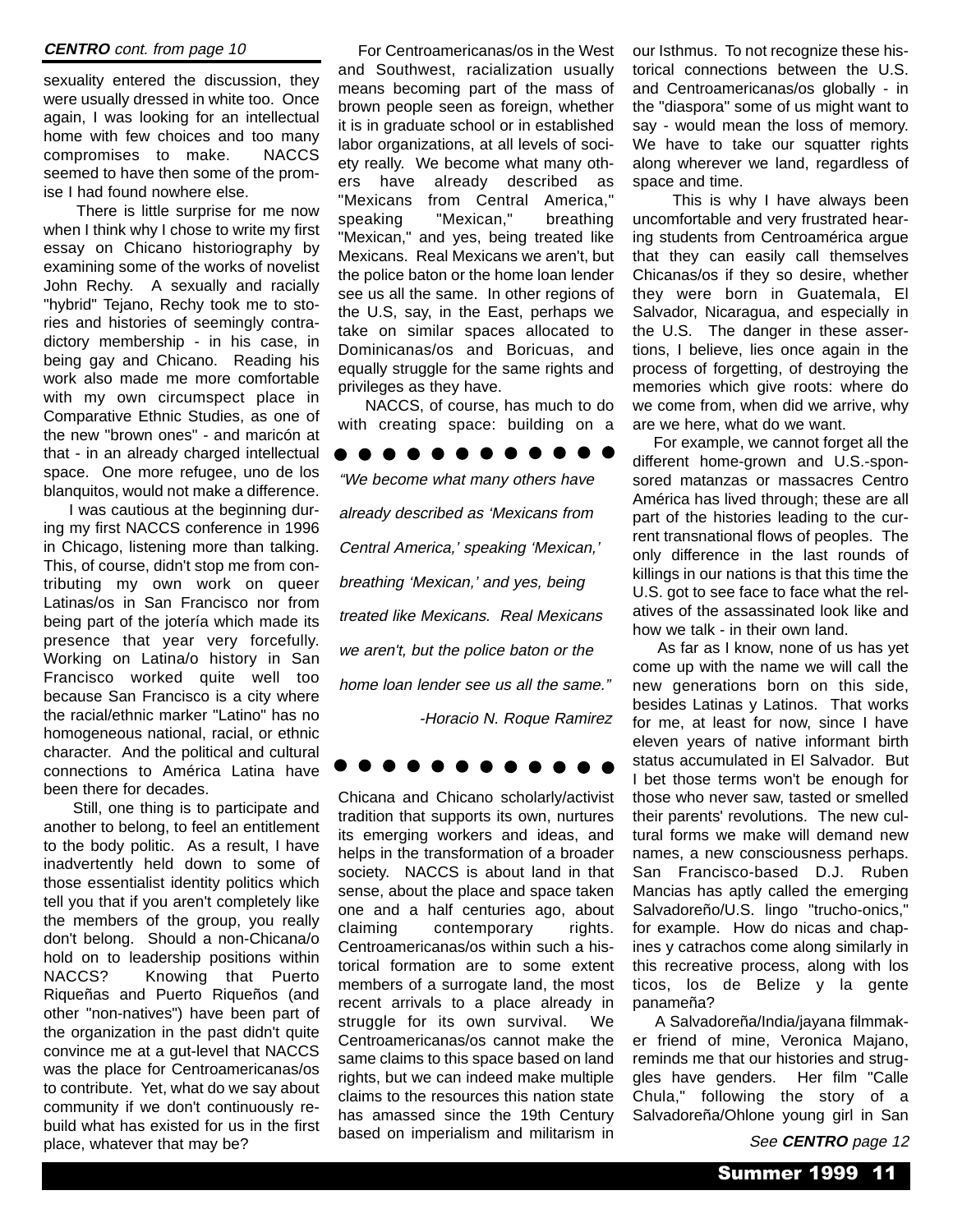#### **CENTRO** cont. from page 11

Francisco, traces the memories of her now urban survival: across borders and histories, within gentrification and white racism, against the corporate noise of a City cleansing its streets of all folks of color.

Veronica also tells me that in the Mission District of City, on 24th street, there's a guy who makes T-shirts with the word "Salvatrucho" firmly emblazoned on the front. She asks him for the "Trucha" version, and we both agree that they would sell like tamalitos de elote tierno, that every member of our nation would just have to have one.

But I doubt these will be part of the uniform for the members of the new Centroamericano Caucus within NACCS. There should be no need for such a caucus, not now, and probably not ever. NACCS must also retain its specificity, its memories, and its focus, without necessarily remaining dogmatically rigid. Changing the name from NACS to NACCS in 1995 - that is, adding on "Chicana" to the name - was simply recognizing what was long overdue.

Centroamericanas/os in the nation of NACCS is something different, and definitely something good. Perhaps when we gente del Istmo achieve some critical mass in the future, our own conferences can occasionally share strategies and tactics with NACCS, from our own positions. But that will not happen until our own academic pipelines get going, from kindergarten to tenure, hopefully without replicating some of the mistakes different racial ethnic organizations have necessarily traversed in their own formations. To that end, my surrogate land status and specific memories come along with me, negotiating this nation of NACCS.

#### *Buenas* **from our members...**

Ramon Del Castillo, Colorado State University, a brand new Ph.D.

Alicia Gaspar de Alba got tenure at University of Caifornia, Los Angeles.

Yolanda Chavez Leyva, finished her Ph.D. at the University of Arizona.

Dolores Delgado Bernal and Octavio Villalpando have taken posts at the University of Utah.

## A Barlovento

Una novela de Ricardo Aguilar por Axel Ramírez

Ricardo Aguilar Melantztón, un canal de "El Chuco", se acaba de aventar una nueva novela: "A Barlovento", que nos llega a mexicles escrita en el idioma de Cervantes, premisa que fué aceptada como resolución en nuestra reunión de San Antonio (Sananato, para los que manejan spanglish), en el sentido de que debemos ser más "bilingües", cosa que no nos queda nada mal, ya que el español fué la lengua que utilizaron los angelitos para comunicarse con Tata Dios.

"A Barlovento" nos llega de una forma muy elegante, como elegante y precisa es la pluma de Ricardo Aguilar, que al decir del periódico "Tierra Nuestra" se presenta con olor a frontera. Coeditado por nimbus ediciones y la Universidad Iberoamericana de La Laguna (1999), Colección Papeles de Familia No. 7, Ricardo nos vuelve a deleitar con ese estilo tan peculiar, quizá con aquella delicadeza que usan los jesuitas, que por cierto todos debieron de haber sido chicanos; ¿si no, por que sacaron tanto cábula?.

Ricardo, que nació en El Paso, radica --misteriosamente-- en En Las Cruces, New Mexico, otorgándonos la benevolencia de señalar que espiritualmente Texas perteneció siempre a New México, aunque Memo Rojas dice que nos corrieron por "borregueros". De cualquier forma, aquí estamos todos juntos celebrando la aparición de "A Barlovento".

En particular, es una obra que a mi me impresionó mucho: "A Barlovento", para nuestra fortuna escrita en español, constituye un gran esfuerzo de Ricardo, aún y su elevado colesterol, porque constituye un fuerte ensayo, lúcido, hilado, rítmico, de algo que en México se conoce muy poco: la frontera norte, ya no digamos de los chicanos a quienes se ha tratado con desdén en este país, tercermundista, globalizado, posmodernizado, tributario y dependiente.

"A Barlovento" es una llamada humana de un chicano que ama a la frontera, pero que no pierde su rectitud frente a lo chicano.

Gran maestro y amigo, Ricardo Aguilar Melantzón debe de ser leido por todos los "carnavales" en español; o acaso no somos : bilingües, biculturales y bisensibles. Eso se discutió en la reunión de NACCS en San Antonio, y aunque mi español no es el más clásico, siento que esto puede ser un buen inicio. Con Ricardo como ejemplo, debemos de intentar escribir en español, leer en español, hablar en español y. por que no, ¡defendernos en español!. Lean por favor "A Barlovento", a todos nos proporcionará una gran lección: de humildad, preparación, chicanidad, mexicanidad y, sobre todo, hermandad; lo que siempre hemos soñado: ¡todos los chicanos unidos por el bien de la humanidad!

Marcos Pizarro, joined the faculty at San Jose State University.

Gilberto Cardenas, a new provost and director IUPLR at Notre Dame.

Catriona Rueda Esquibel is on the faculty of New Mexico State, Las Cruces.

Raquel Marquez, is a new professor at the University of Texas, San Antonio.

Manuel Garica y Griego has moved to the University of Texas at Arlington.

J.V. Brogan and Cordelia Chavez Candelaria., eds. Women poets of the Americas: toward a pan-American gathering. University of Notre Dame Press, c1999.

Alicia Gaspar De Alba. Sor Juana's Second Dream. A Novel. University of New Mexico Press, c1999.

iMandenos sus Noticias!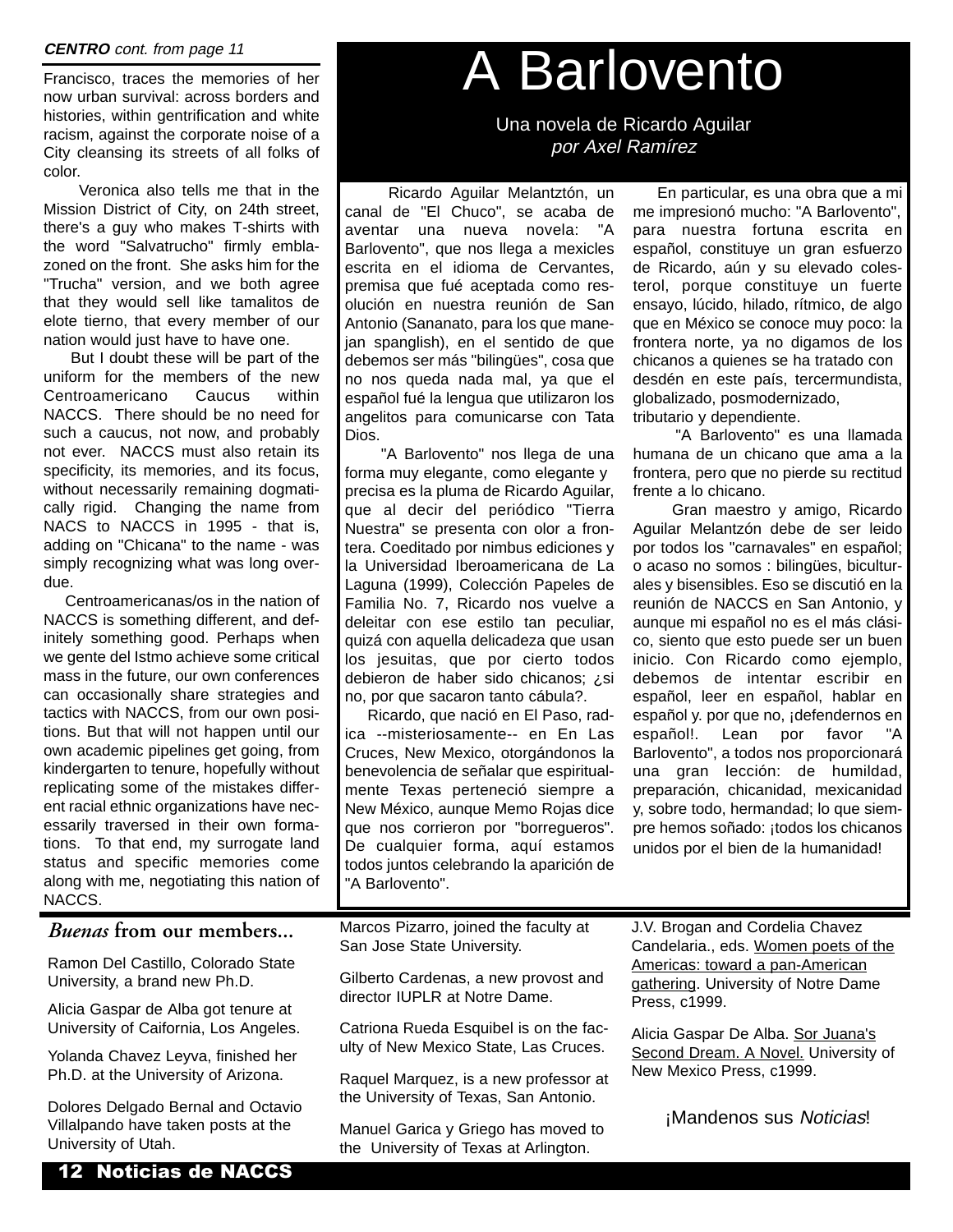## F O C O R E P O RTS

East Coast · Pacific Northwest · Southern California Tejas · Mexico · Midwest · Rocky Mountain · Northern California · Colorado

### East Coast FOCO

By Michael Hames-García, Ph.D.

A small group of people met in San Antonio to discuss the project of reconstituting the East Coast FOCO, which has been dormant for the past two years. Those of us in attendance talked about the need to meet as a FOCO and to discuss our work and the unique challenges (and benefits?) of doing Chicana/o studies on the East Coast. We are currently considering dates in late October for an informal encuentro on this topic, to be held in Binghamton, NY. We hope that we might be able to follow up this encuentro with another one in the spring.

Besides preparing for the October encuentro, we identified two priorities for the FOCO. 1) Recruitment of students via campus MEChAs and other Chicana/o student organizations at east coast universities. 2) Establishment of some kind of relationship with the East Coast Chicano Student Forum, an organization founded in 1972.

Interested parties contact me via Email: mhamesg@binghamton.edu or by phone at 607-777-2415.

## Pacific Northwest FOCO

"NACCS 2000- In Northern Aztlán" By Gilberto Garcia, Ph.D.

The NACCS Pacific Northwest Regional FOCO founded in 1989, has been busy laying the groundwork for the NACCS 2000 Annual Conference. The 2000 NACCS Conference will be staged in Portland, Oregon at the Hilton Hotel on March 22-25, 2000. The NACCS 2000 Annual Conference theme is "Sabiduría, Lucha y Liberación: Youth, Community, and Culture en el Nuevo Sol". The Portland conference will be the second time that the annual NACCS conference will be staged in the Northwest. Portland has been selected

as an effort to further promote Chicana and Chicano Studies in the Northwest region, particularly Oregon. The NW FOCO organized and staged the 1995 NACCS National Conference in Spokane, Washington.

The NACCS Pacific Northwest Regional FOCO is excited about having the opportunity to organize and stage the first NACCS conference of the next millennium. Conference organizing efforts has brought together compañeras and compañeros from throughout the Northwest. The Campuses represented in the organizing group include: Portland State University, Oregon State University, Western Oregon University, Portland Community College, Yakima Valley Community College, Washington State University, Eastern Washington University and community members from the region. The NACCS Pacific Northwest Regional Foco has been meeting monthly at the various colleges mentioned. An invitation is extended to anyone interested in helping to plan and stage the NACCS 2000 Annual Conference. Interested individuals may contact Dr. Carlos Maldonado, NACCS 2000 Conference Coordinator, Tel.: 509-359-6146, E-mail: cmaldonado@ewu.edu.

## Southern California FOCO By José Z. Calderón, Ph.D.

In the last year, the NACCS Southern California foco has met at different colleges in Southern California to organize the annual Foco conference. Cal State University Long Beach, as part of its 39 year Chicano Studies commemoration, offered to host the conference. Luis Arroyo, the Chair Chicano/Latino Studies at Cal State University Long Beach, Irene Vasquez (CSULB and UCLA), and the La Raza Student and Latino Student Associations took the lead in organizing the logistics for the conference.

Donations for the conference came from the UCLA Cesar Chavez Center, Cal State University Northridge Chicana/o Studies and the College of Humanities, Claremont Colleges' Chicana/o Studies, UC Chicano Studies at UC Riverside, and CSULB.

The conference, titled "Chicana and Chicano Studies in Perspective and Practice: Contributions and Building Bridges in the Discipline," brought together leading faculty, students, administrators, and community activists to discuss the development and future of our Chicana and Chicano Studies discipline. The conference was held at a time when Chicana and Chicano Studies, like other ethnic programs throughout the country, has been under attack. It came at a time when

University of California Regent Ward Connerly (who wrote the University of California's so-called "race-blind" admissions policies and led the campaign to dismantle California's affirmative action programs) has questioned the continued funding of ethnic studies programs and ethnic-based graduations. Calling them contributors to the "balkanization of our society," Connerly wants to wipe out the use of any university funds for any multicultural programs or ceremonies.

Realizing that Chicana and Chicano Studies is made up of varied perspectives and practices, The Southern California foco organized the conference as a means of developing dialogue on these perspectives and practices to build bridges of unity. The outlook of the conference was to respect each other's views and to find common areas of work on the issues that are impacting our discipline and our communities. At the beginning of the conference, the conference participants took a moment to remember the work of Jeff Garcilazo and Antonio Serrata. It was announced that Jeff had just come out of a coma and that he would soon be back organizing with us. In remembering Antonio Serrata, I said to everyone that, "the

See **FOCO** page 14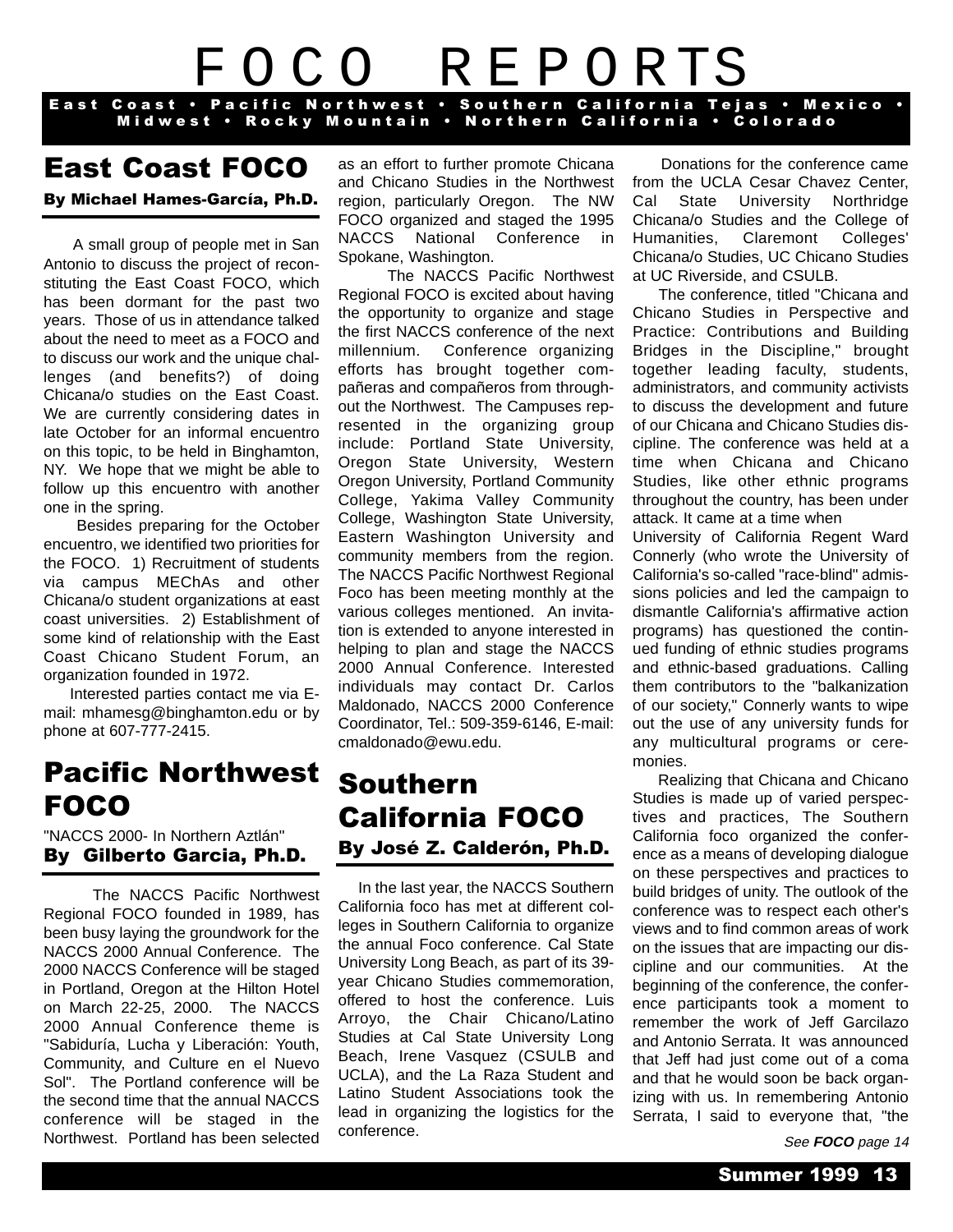#### **FOCO** cont. from page 13

best way to honor Antonio is to continue the way that we are going today. Antonio was always one that worked to build bridges between people. That is what this conference is all about today. It is in that spirit that we commemorate this conference in his honor."

The morning plenary, titled "Chicana/o Studies in Theory," included: Juan Gomez Quinonez (UCLA) speaking on "Approaching the Millenium: Theoretical Trends in Chicana/o Studies;" Deena Gonzalez (Pomona College) on "Adding Sexuality to the Holy Trinity of Race, Class, and Gender: Some Thoughts...;" Adaljisa Sosa-Ridell (UC Davis) on "Integrating Theory, Ideology, and Practice in Chicana/o Studies Scholarship;" and Fabiola Torres (Cal State University, Northridge) on "Feminism in Chicana/0 Studies." The afternoon plenary, titled "Research and Community: Putting Theory and Methodology into Practice," included: Paul Cruz-Tekash on

"Electoral Politics in Chicana/o Studies;" Juan de Lara (UCLA) on "Immigrant Worker Organizing in Chicana/o Studies;" Juana Mora (Cal State University Northridge) on "Community Linkages in Chicana/o Studies;" and Armado Vazquez-Ramos (CSULB) on "21st Paradigms in Chicana/o Studies."

Overall, the conference focused on the idea that the discipline of Chicana and Chicano Studies is in a "new place." The current literature reflects a multiplicity of voices, the coming together of new and old voices. While the vocabulary has shifted, the influence of struggles over land, the oppression of our language, the use of our labor, etc. continue today. Now, added to the trinity of Race, Class and Gender came the call to "think about sexuality ... working with gender ... outside the mainstream (or "malestream," as Deena Gonzalez called it). Some speakers related to El Plan de Santa Barbara and the need to revisit it and write a new plan that is inclusive of gender and sexuality; that does not deny the indigenous past but reaches back to our roots; and that takes theories out of the classroom through the use of publications that have a direct connection with our communities. On this point, Ada Sosa-Ridell

related: "This means moving beyond survival. We have a shared history, a shared fate. We have theory but we need several paradigms of theory. We have micro-theories, but we need macro-theories."

On the relationship between theory and practice, it was proposed that there still needs to be more connections made between the political and the ideological, between what is considered academic and the problems in our communities. It was raised that research should be community-based. When grants are written for funding, they should be community-centered and based on the idea of creating social change. In order for this to happen, Chicana and Chicano Studies faculty need to move outside the walls of academia and rebuild trust in our communities, making a commitment to those communities. While we are becoming a majority in many regions throughout the Southwest and we are having the capacity to elect Chicanas and Chicanos to high positions (as in Watsonville, California), this does not mean that those elected officials will necessarily represent the will of our communities. As in our Chicana and Chicano Studies programs, there has to be ccountability and the building of new paradigms for political organizing. The speakers were all in agreement that theory has to be built from practice and with the community, not in the abstract.

Although the media doesn't cover it, there are a lot of organizing efforts going on at the community level. Many Chicana/o students and faculty are doing research that helps in the organizing of immigrants, day laborers, farm workers, gardeners, and service workers. The activist character of students and faculty was one of the basis of El Plan de Santa Barbara that we have to get back to.

The conference ended with good examples presented of how different paradigms are thought about and how theory is being put into practice. There was general agreement that although Chicana/o Studies includes different perspectives and disciplines, we can find common points of unity in response to attacks based on race, class, gender, and sexuality. The call was made to redefine new ways of liberatory teaching, research, and reclaiming space.

### Tejas FOCO By Louis Mendoza, Ph.D.

Due to our work on the 1999 NACCS Conference, the Tejas Foco (resolution regarding name change from Texas Foco to Tejas foco adopted at '99 conference) was unable to meet for Foco meetings throughout the year. We have, however, created and solidified a strong student and community base through our conference site committee. We had productive meetings at the conference, where we adopted a Mission Statement to help us maintain focus throughout the coming year (see below).

Several concerns were raised with regards to the national body. There was general discontent expressed by students about the raise in membership fees and the fact that this increase was adopted without membership approval. Other members expressed the idea that they would like to see the establishment of a grievance committee composed of NACCS members, one that is independent of, and not appointed by the NACCS CC. Further, due to the changing nature of NACCS, Guadalupe San Miguel stated that he will recommend to the CC that a plenary dealing exclusively with structure of NACCS be sponsored at the Portland Conference.

The goals of the Tejas foco for the coming year include:

· Developing NACCS university or city chapters within Tejas even as we continue to strive for State unity & development of NACCS.

· To facilitate this we will conduct a survey of the status of Chicana and Chicano studies in Tejas

· Establish a Tejas foco scholarship

· Respond to the refusal of St. Mary's university to grant tenure to three Latina/os at St. Mary's university.

Commit ourselves to developing Chicana/o Studies in K-12

· Create a network syllabi exchange and speaker's bureau composed of Tejas foco scholars to stimulate intercampus exchange and K-12 Chicana/o studies curriculum development.

Below are the **Tejas Foco's Mission Statement** and list of elected representatives. The mission of the Tejas Foco See **FOCO** page 15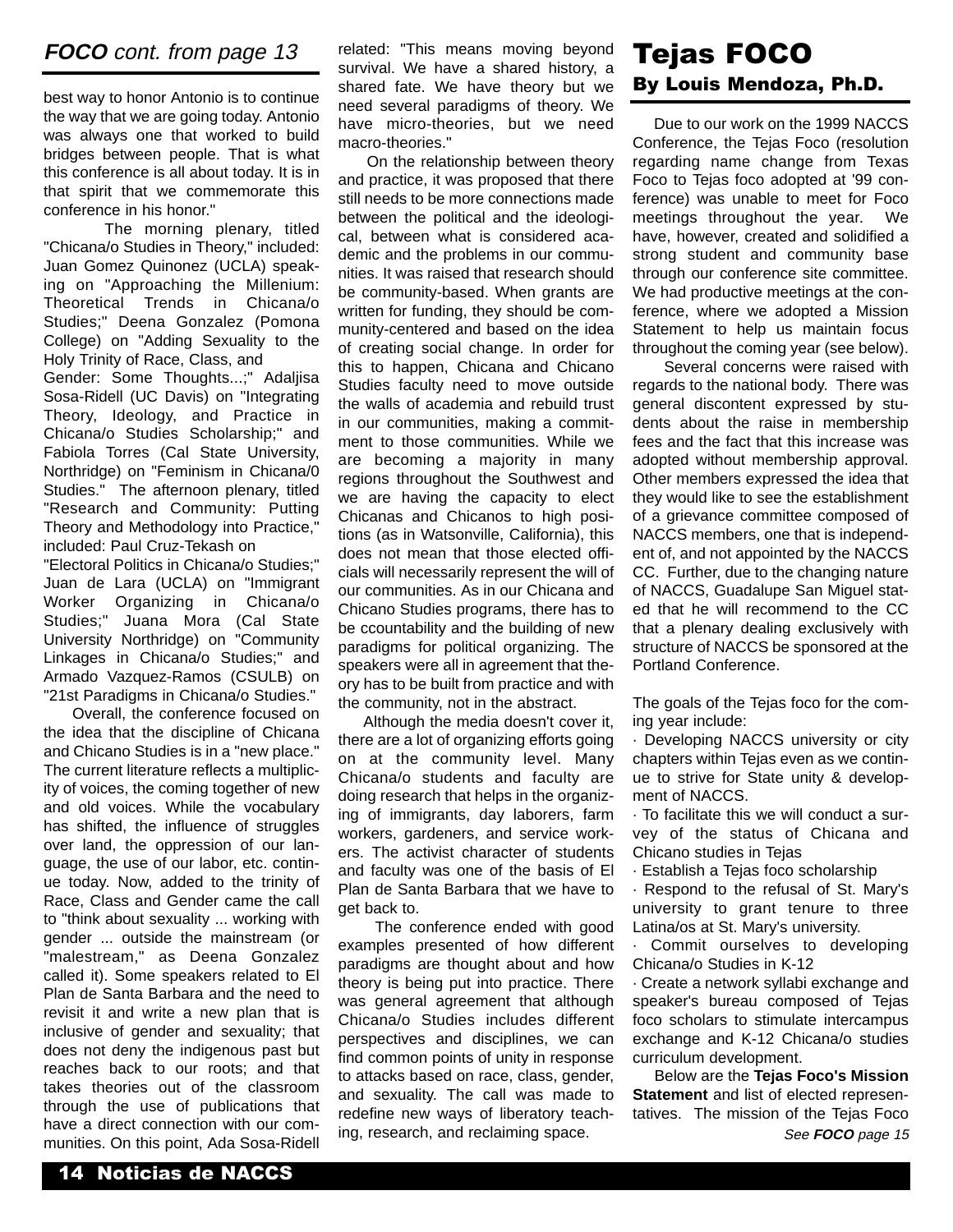#### **FOCO** cont. from page 14

of the National Association for Chicana and Chicano Studies is as follows:

· To facilitate the recruitment and retention of the Chicana/o population into all levels of higher education,

· To develop and institutionalize more Chicana/o Studies' classes, departments, programs, and centers at all levels of education,

· To establish and enhance communications among Chicana/o scholars and students across disciplines and the state of Tejas,

· To promote research that is multidisciplinary, critical, and transformative, and

· To continue the vision of a transformed academy that is rooted in the community's political life, that meets the needs of the community, and that empowers the community.

Mission Statement created in San Antonio, 1999 by Yolanda Leyva, Lupe San Miguel, and Maria C. Gonzalez

**1999-2000 Tejas Foco and caucus representatives:**

Tejas Foco Co-chairs: Yolanda Leyva/ Juan Rodríguez

Student Caucus: Ramiro Asebedo & Christina Alvear co-chairs

Chicana Caucus: Christina Montoya & Sonia Quirino co-chairs

COMPAS: Maria Berriozábal & Rudolfo

Rosales

Lesbian Caucus: Maria Gonzales Joto Caucus: open

K-12 Caucus: Freddy Porras

Community Caucus: Mario Longoria 1999 Publication Rep: Vida Mía García

### Mexico FOCO By Axel Ramirez M., Ph.D.

The Mexico Foco is organizinig the Meeting: "Chicanos: Past, Present and Future" on May 24-28 at the Centro de Enseñanza para Extranjeros, National Autonomous University of Mexico under the following program:

Monday 24: Dr. Axel Ramírez. "Los chicanos: una historia sin fin".

Tuesday 25: Mtra. Alejandra Sánchez Valencia. "Sociolingüística del habla chicana".

Wednesday 26: Mtra. Ysabel Gracida. "Cine Chicano":

Thursday 27: Mtra. Patricia

Casasa"Amores y Desamores/: la mujer Chicano/Latina en los Estados Unidos". Friday 28: Dr. Axel Ramírez: "¿Hacia una nueva definición?".

### Midwest FOCO By Guillermo Rojas, Ph.D.

The 1999 Midwest FOCO Conference is being hosted by the Michigan State University & Lansing Community College Capitol Area: AztLansing & East AztLansing, Michigan, September 24 - 26, 1999

Theme of the Conference :

" Relocating Aztlan: Chicano Culture and its Authenticity in the

Midwest "

Web page address for conference:

#### **www.netmanor.com/aztlan/naccs**

At our last FOCO meeting in San Antonio, we elected regional caucus reps. and made nominations for standing committees.

#### **Midwest FOCO reps.:**

Chair: Guillermo Rojas, Ph.D. Co-Chair: Elvira Carrizal Secretary: Ed Munoz

**Regional Caucus reps.:**

Chicana Caucus: Maria Beltran Committee on Action: Raoul Contreras Student Caucus: Linda Alvarez Community Caucus: Margaret Villanueva K-12 Caucus: Cynthia Martinez Lesbian Caucus: Lupe Castillo

#### **Standing Committee Nominees:**

Editorial Committee: Rusty Barcelo Policy Committee: Lupe Castillo NACCS Scholar Committee: Elvira Carrizal Student Premio Committee: Anita Rosso Awards Committee: Tomas Sanchez

Other issues discussed included NACCS Scholar guidelines. A resolution was written on behalf of our FOCO to insure that guidelines include that the NACCS Scholars should be paid members of NACCS.

## Northern California FOCO

#### By Julia Curry Rodriguez, Ph.D.

The Northern California Regional FOCO held lively discussions during our meetings in the 1998-99 year. Our last FOCO meeting prior to the annual meetings took place on April 10 at the UC Berkeley Ethnic Studies Library. At this meeting we identified some preliminary issues and themes we want to address during our 1999-2000 meetings. In addition to continuing our Proactive Renewal of NACCS Committee, we will focus on two themes over the year: Standards in Chicana and Chicano Studies and Mentoring. Our objective at our first post-conference regional meeting will be to set priorities, goals and a plan of action to meet our issues. We intend to continue with our examination of the proposed draft of the Bylaws so that we can prepare a comprehensive response from our region to the Bylaws Committee and the general membership when the date arrives.

We held two regional Winter Symposia on February 13 and March 13. The February Symposia took place at the campus of California State University, Monterey Bay (CSUMB). The theme of the symposium was "Looking Ahead: Chicana/o Studies in the 21st Century." Professor Carlos Muñoz, Jr. of UC Berkeley, gave the keynote address. We were also regaled to a wonderful session entitled: "Chicanas Setting the Path in Cultural Studies and the Arts" which featured Professors Amalia Mesa-Baines, CSUMB, Norma Cantú, UCSB visiting scholar, and Laura Pérez, UC Berkeley. The closing panel was composed of three students, Annabelle Rodríguez, Adrian Andrade, and José Arreguin all from Monterey Bay. Their research uses digital methods in conducting oral history. We were absolutely elated by what happens at the grassroots level. Our second symposia took place on March 20 at the UC Davis campus. The Theme of this symposia was " When World Visions Collide." The principal organizer was Professor Ada Sosa-Riddell and student members of the Chicana/Latina Research Center. Speakers at these symposia included Kevin Johnson of the Davis School of Law, Francisca Gonzalez, Elba Rios and Alma Cervantes our very own cyber-Chicanas, and some wonderfully reflective students from UC Davis

To offset the expenses of hosting the symposia, we requested and were awarded \$400.00 from the CC. We understand that this is a policy question and we wished to raise the early See **FOCO** page 16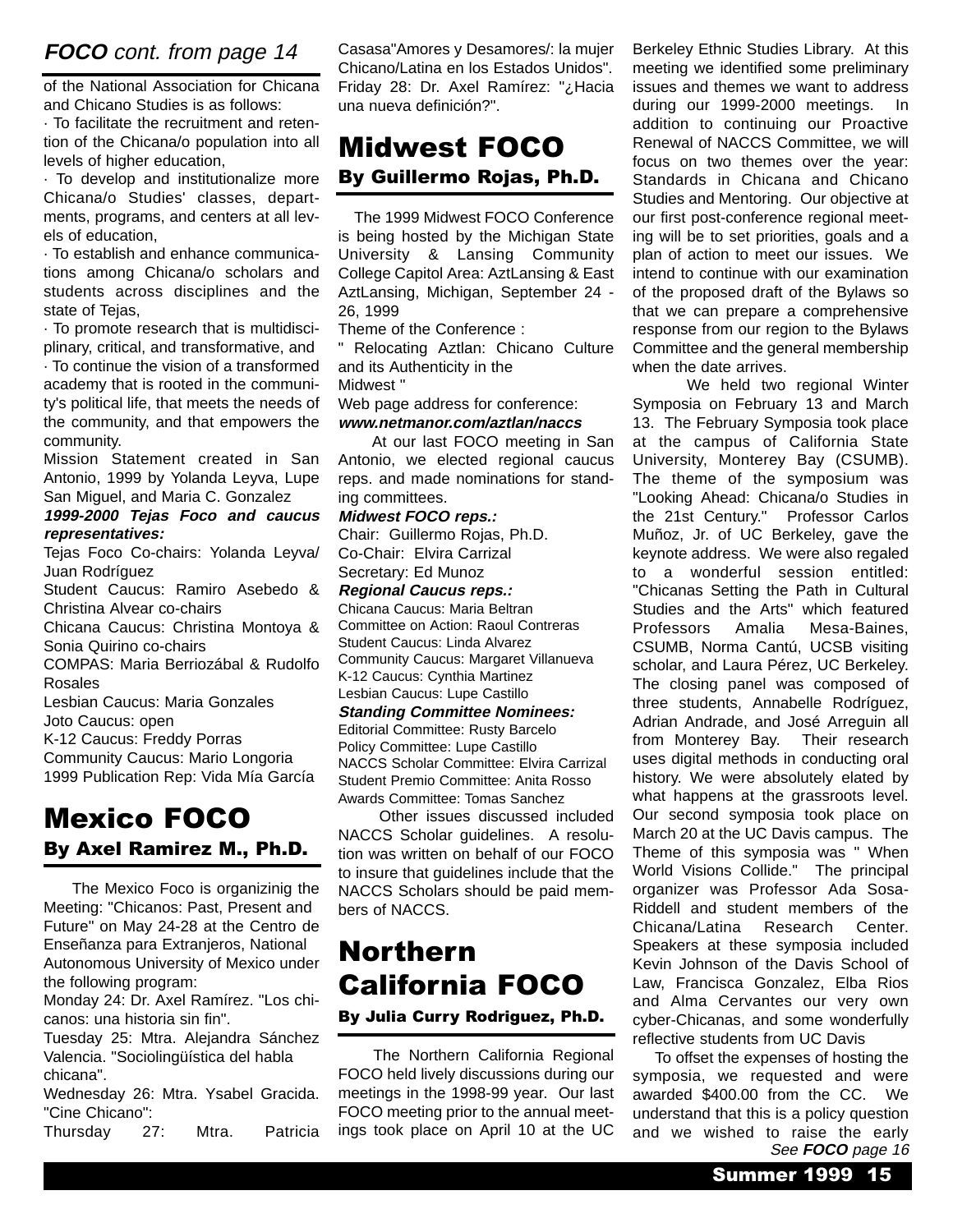## 1999-2000 NACCS Officers

#### **Officers**

Julia E. Curry Rodriguez, Ph.D. NACCS General Coordinator UC-Berkeley e-mail: cscurry@uclink.berkeley.edu

Louis Mendoza, Ph.D. Ex-Oficio General Coordinator University of Texas-San Antonio e-mail: lmendoza@utsa.edu

Yolanda Chavez Leyva, Ph.D. **Treasurer** University of Texas-San Antonio e-mail: yleyva@utsa.edu

Elvira Carrizal Secretary and Newsletter Editor University of Minnesota-Twin Cities e-mail: carr0209@tc.umn.edu

#### **Regional Foco Representatives**

Guillermo Rojas, Ph.D. Midwest FOCO University of Minnesota-Twin Cities e-mail: rojas001@maroon.tc.umn.edu

Yolanda Chavez Leyva, Ph.D. Tejas FOCO co-rep University of Texas at San Antonio e-mail: yleyva@utsa.edu

Juan Rodriguez, Ph.D. Tejas FOCO co-rep Texas Lutheran University e-mail: jrodriguez@txlutheran.edu

Teri Martinez, M.A. Rocky Mountain FOCO University of AZ Ph. - (520) 743-0393

#### **FOCO** cont. from page 15

NACCS practice of rebates for local operation based on membership dues.

Besides the motivation with the symposia, our members were affirmed by the response of colleagues to our jointly nominated candidates for NACCS Scholars, Professor Mario Barrera and Professor Carlos Muñoz, Jr. We received endorsement letters of support for both Barrera and Muñoz from their former students and colleagues from various parts of the United States. Given the "life-time" accomplishment basis of the NACCS Scholar award, we felt strongly about our candidates timing. We were particularly committed to the idea of nominating them jointly to celebrate the collective manner in which

Norberto Valdez, Ph.D. Colorado FOCO Colorado State University e-mail: nvaldez@lamar.colostate.edu

Fernando Gapasin, Ph.D. Southern California FOCO University of California e-mail: fgapasin@ucla.edu

Julia E. Curry Rodriguez, Ph.D. Northern California FOCO UC-Berkeley e-mail: cscurry@uclink.berkeley.edu

Gilbert Garcia, Ph.D. Pacific Northwest FOCO Eastern Washington University e-mail: gilbert.garcia@mail.ewu.edu

Axel Ramirez, Ph.D. Mexico FOCO Universidad Autónoma de México e-mail: pcasasa@hotmail.com

Michael Hames-Garcia, Ph.D. East Coast FOCO State University of New York at Binghamton e-mail: mhamesg@binghamton.edu

#### **Caucus Chairs**

Adaljiza Sosa-Riddell, Ph.D. Chicana Caucus Chair University of California-Davis asriddell@ucdavis.edu e-mail: ASosarid@aol.com

Elvira Carrizal Student Caucus Co-Chair University of Minnesota-Twin Cities e-mail: carr0209@tc.umn.edu

they have built their careers and commitment to Chicana and Chicano Studies. We proudly celebrated the winners of the Frederick Cervantes Student Premio--who also came from our regions. Annabelle Rodríguez, CSUMB, for best undergraduate paper and Maria Cotera, Stanford, for best graduate student paper. The Cervantes Committee also named Carlos Antonio Cruz, UCSC and Gerardo Ruíz, UC Davis second and third place respectively in the undergraduate competition. In the graduate competition, Carlos Martín, Stanford and Sonia V. González, Stanford won second and third place respectively.

A persistent theme at our FOCO meetings has been acknowledging the

Tony Jimenez Morfin, BA Student Caucus Co-Chair Harvard University e-mail: tony\_jimenez@hotmail.com

Ramona M. Ortega, BA Lesbian Caucus Chair e-mail: tetatud@yahoo.com and Ramona\_Ortega@Mdrc.Org

Raul Coronado Jr. Joto Caucus Co-Chair Stanford University e-mail: raulc@leland.stanford.edu

Rebecca D. Fernández K-12 Caucus Chair e-mail: siplink@vines.colostate.edu

Ramon Del Castillo, Ph.D. Community Caucus Chair e-mail: Rdelca2417@aol.com

Roberto R. Calderón, Ph.D. COMPAS Caucus Chair e-mail: beto@galaxy.ucr.edu

#### **NACCS WEB page address: http://clnet.ucr.edu/research/NACCS**

#### **NACCS Business Office 2342 Shattuck Avenue, #326 Berkeley, CA 94704**

Velia D. Meyer NACCS Bookkeeper 2342 SHATTUCK AVENUE, SUITE #326 BERKELEY,94704,CA,USA Phone: 415.333.4021 EXT. 243 (work) e-mail: vmeyer@lick.pvt.k12.ca.us

importance of meeting at the local level for something other than business. We chose to organize two regional symposia to make the space to listen to the scholars and activists of our own region. As is true in other regions we are struggling to make the FOCO feel local. During the annual meetings we elected new regional representatives: Francisca Gonzalez is our new rep to the Chicana Caucus. Annabelle Rodríguez and Gerardo Licón are our new Student Caucus Reps. María Ramírez, José Díaz and Rey León are our reps to the Community Caucus. José Martínez Saldaña and Alberto Ledesma represent our region on COMPAS. We have not yet elected a K - 12 Rep. Our Joto

See **FOCO** page 25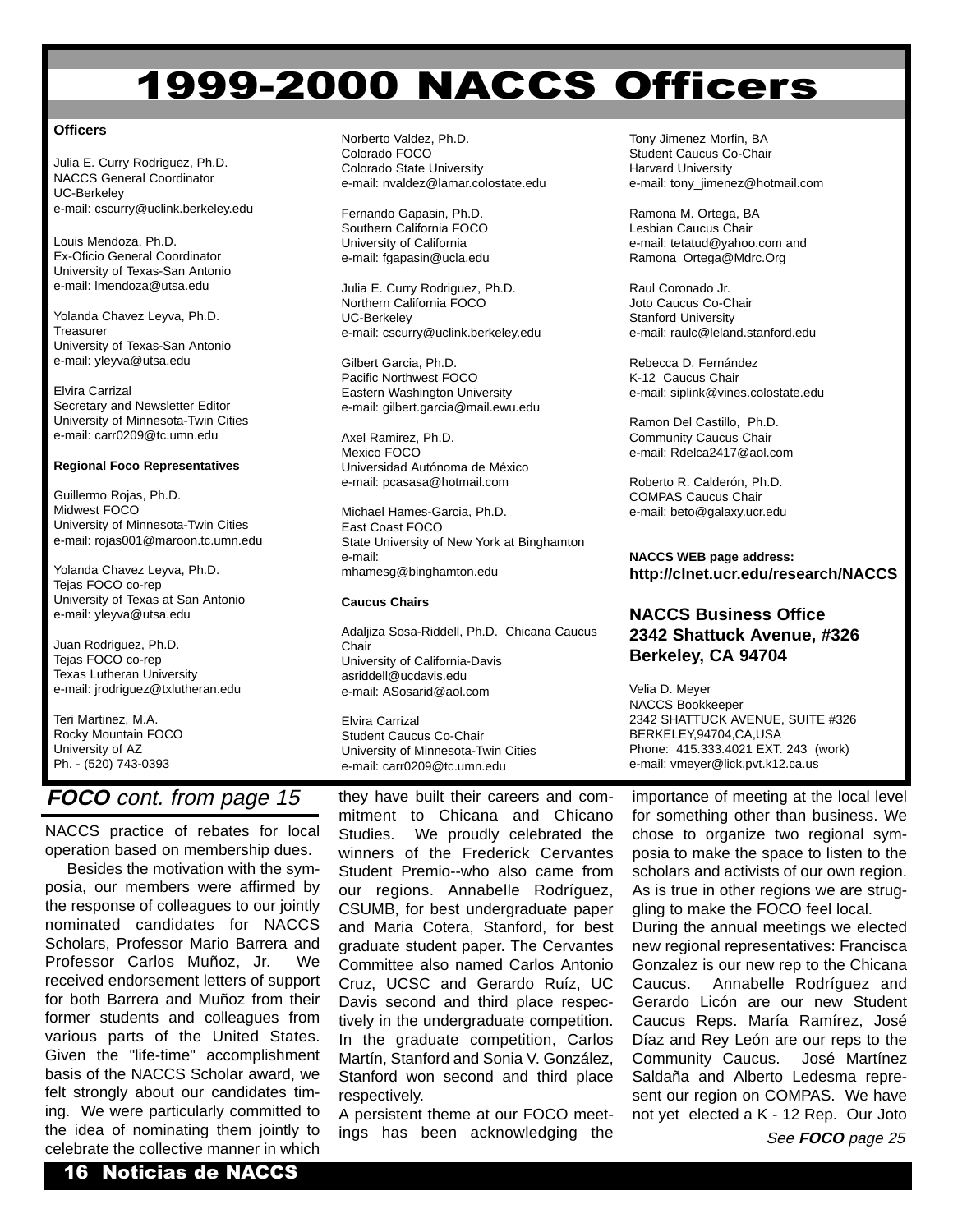In Loving Memory of Dr. Américo Paredes

First Recipient of the NACCS Scholar Award September 15, 1915-May 5, 1999

#### By Olga Nájera-Ramírez

orn on 'el día del Grito de Dolores,' perhaps it is only fitting that Dr. Américo Paredes—the highly acclaimed Chicano scholar of Folklore and Greater Mexican Studies—passed away on Cinco de Mayo. Dr. Américo Paredes was also an accomplished journalist, poet, ethnographer, musician, and educator. Throughout his life, Dr. Paredes worked relentlessly to better understand, represent, and restore respect for the rights, lives, and cultures of Latinas and Latinos. In recognition of his phenomenal contributions to our community, Dr. Paredes became the first recipient of the NACCS Scholar Award in 1979. B

Born and raised in Brownsville, Texas, Américo Paredes literally grew up on the borderlands as a fully bicultural and bilingual individual, "bien educado" in the fullest sense of the word—respectful, knowledgeable, literate and well-mannered. Paredes viewed the border as a site of cultural convergence, conflict, and creativity. Consequently, his scholarship focused on the interplay between culture and power and also engendered a transnational as well as a cross-disciplinary perspective. Literature, history, music and anthropology represent only a few of the disciplines that Paredes embraced. He also advocated a reflexive approach and powerfully demonstrated the possibilities of the "native anthropologist" long before the term had even been coined.

With His Pistol in His Hand, published in 1958, became his first major piece of scholarship, though in fact by that time he had already produced an impressive collection of writings in various genres. Reprinted in 1972, this text became truly inspirational to many Chicano college youths who were actively protesting against inequality and discriminatory practices. His book signaled to minorities that academia was a political battleground in which to address and redress social inequality and that scholarship could be a mighty weapon to open minds and hearts. Importantly, his book indicated that one man could make a difference. For Dr. Paredes, of course, that man was Gregorio Cortez. For many of us, however, that man was Dr. Paredes.

His commitment to making his scholarship accessible to the general public demanded he write in a "jargon-free" manner. His success in doing so earned him the Charles Frankel Prize of the National Endowment for the Humanities in 1989 for his outstanding contributions in giving general audiences a greater understanding of the humanities. In 1990, Dr. Paredes received the Order of the Aztec Eagle—Mexico's highest award to foreigners—for his defense of the human



rights of Mexican nationals in the United States. The two other recipients included César Chavez and Julian Samora. Both prizes attest to his visibility as a politically engaged intellectual.

Integrating the artistic, intellectual, social and personal domains, Dr. Américo Paredes provided a model of an alternative approach to academia. Working against the grain, outside the canon, his goal was never to seek approval of the mainstream scholars. Instead he insisted on his right to work alongside them, to participate fully as a scholar in his own right, to target his own audiences, and to set his own agenda, regardless of whether the mainstream acknowledged his goals as important or appropriate. Dr. Paredes had a vision for what scholarship should be about and he never gave in to pressures that tried to force him to do otherwise.

**Con su pluma en su mano corazon de fiel chicano mexico-americano muchos cuentos fue a cambiar con su pluma en su mano con paciencia y sin temor escribió muchas verdades y respeto nos ganó**

[From the corrido entitled "Con Su Pluma en Su Mano" written in honor of Dr. Paredes by Tish Hinojosa]

En paz descanse.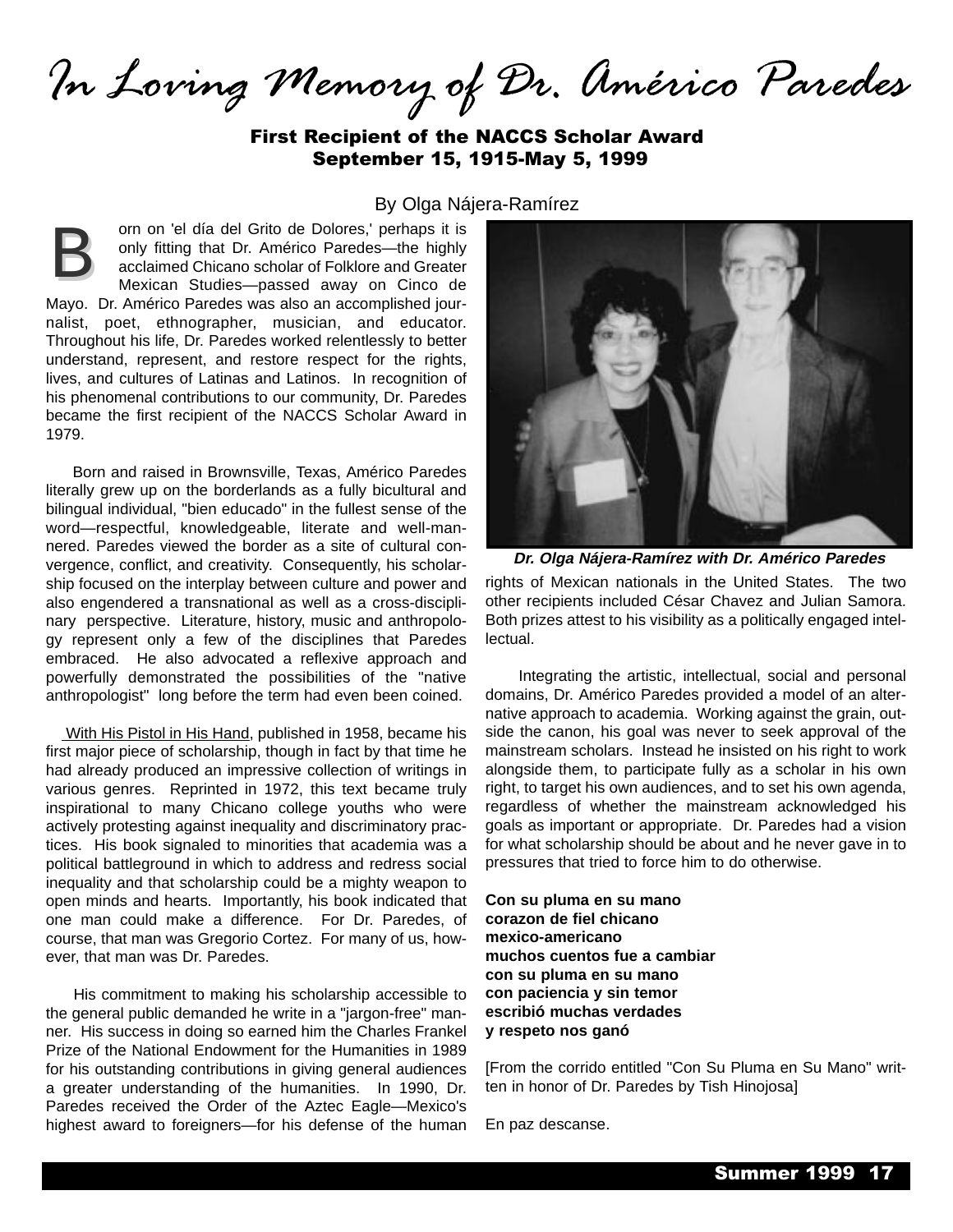## RECORDANDO A EMMA TENAYUCA

#### December 21, 1916 - July 23, 1999

#### By Julia E. Curry Rodriguez

Emma B. Tenayuca, "la pasionaria," has died. On July 23, 1999 "our Emma" went into eternal rest at the age of 82 in San Antonio, Tejas. Her death is a great loss for NACCS. Emma shared a community service award with her comadre, Manuela Solis Sager, at the 1984 conference of our association. Nominated by our colegas Emilio Zamora and Roberto Calderón, these two women made history in our association--for having their contributions as 1930s labor organizing women recognized as an essential part of our communal history.

The 1984 conference was dedicated to the contribu-

tions Chicanas made in various settings of our communities. The theme was "Voces de la Mujer." Emma and Manuela would provide for all of us a renewal of the commitment to organized labor and workers rights in our organization. In a moving account of their lives, Emma told us at UT's Thompson Center about how she learned to be a fighter and about the urgency with which she took up the cause of workers as a very young girl. She told us that her grandfather had heavily influenced her in the conversations he and his friends had at San Antonio's "Plaza del Zacate," where they talked about the need to bring social justice to their people. Her diminutive body, barely taller than 5

feet and not much more than a 100 pounds underscored the power of her words. She was direct and to the point having learned early in life to drive the message home early. She was a champion debater in high school--a skill she used well in her life's vocation. She had a strong character and was a natural leader. Her parents did not always approve of her involvement which in the early years included leafleting, attending numerous meetings, and eventually taking the role of strike leader. She would be jailed many times in the course of her rebellion. Then aged 64 Emma continued to make a body tremble with pride and dedication--she could sign you up in a second flat. One had to fight alongside this woman, who seemed to fear nothing, because she spoke the truth about the need to be involved. Emma Tenayuca lived up to the nickname given to her by the workers, "la pasionaria." She did not mince her words, continuing to speak about injustices and making connections about historical and present day politics and economic disparities. She was a model for all of us in NACCS!

To kick off that conference I had the good fortune to be asked to host a small gathering of mujeres to informally meet these labor leaders who had clearly paved the way for



many of us with their own actions. That evening was one of the most momentous occasions of my life. I was a graduate student at the time. I had been involved in labor and feminist struggles myself and knew of Emma as a woman who paved the way by taking the leadership in her community and by becoming a dedicated student of the communist party. As long as I can remember I referred to Emma as "our Emma," in recognition of another Emma--another "red Emma"--who also stirred up the status quo in the far reaches of the East Coast as a very young woman. That of course was Emma Goldman. The latter is more widely known in labor and com-

> munist circles. "Our Emma" stands a living example reminding us that the Mexicana/o community has not been passive in the United States when it came to labor organizing and rebellion over justice.

> During the evening of our pre-conference gathering Emma and Manuela arrived at my attic apartment to share a meal and experiences with an excited group of women who were about to make history in NACS (sic) themselves. At this gathering I remember mujeres from several parts of the country. There was Ines Talamantes, Cynthia Orozco, Teresa Cordova, Sylvia Benard, Martha Van Haitsma, Adela Flores, Valerie Castillo and many others. In those days my finances were scanty and so our meal was humble. But what took place that night was price-

less. Emma sat at the table telling us all about her involvement and her life. She had us captivated with her thick smoker's voice and a strong hand that came pounding every time she wanted to accent a point. She was gracious and determined. Her memories were her own and no one could tell her story! This point was made clear when someone made an effort to challenge what she was saying. "You were not there! You do not know! You are not me!" she pounded loudly. "I know my story."

Emma B. Tenayuca was a community activist, an educator, and a member of the Communist Party. She had deep conviction about human rights and was motivated by her righteous indignation at abuse to act. She believed in justice at the core. She struggled against anyone and anything that stood in the way of her conviction. As an organizer she did not associate with unions, she was critical of them; instead she tried to fight struggles as an independent. The Worker's Alliance was an independent organization with which she worked. The Communist Party considered her their best organizer but eventually saw her as a threat to their goals. Shortly after winning the struggle with the pecan shellers and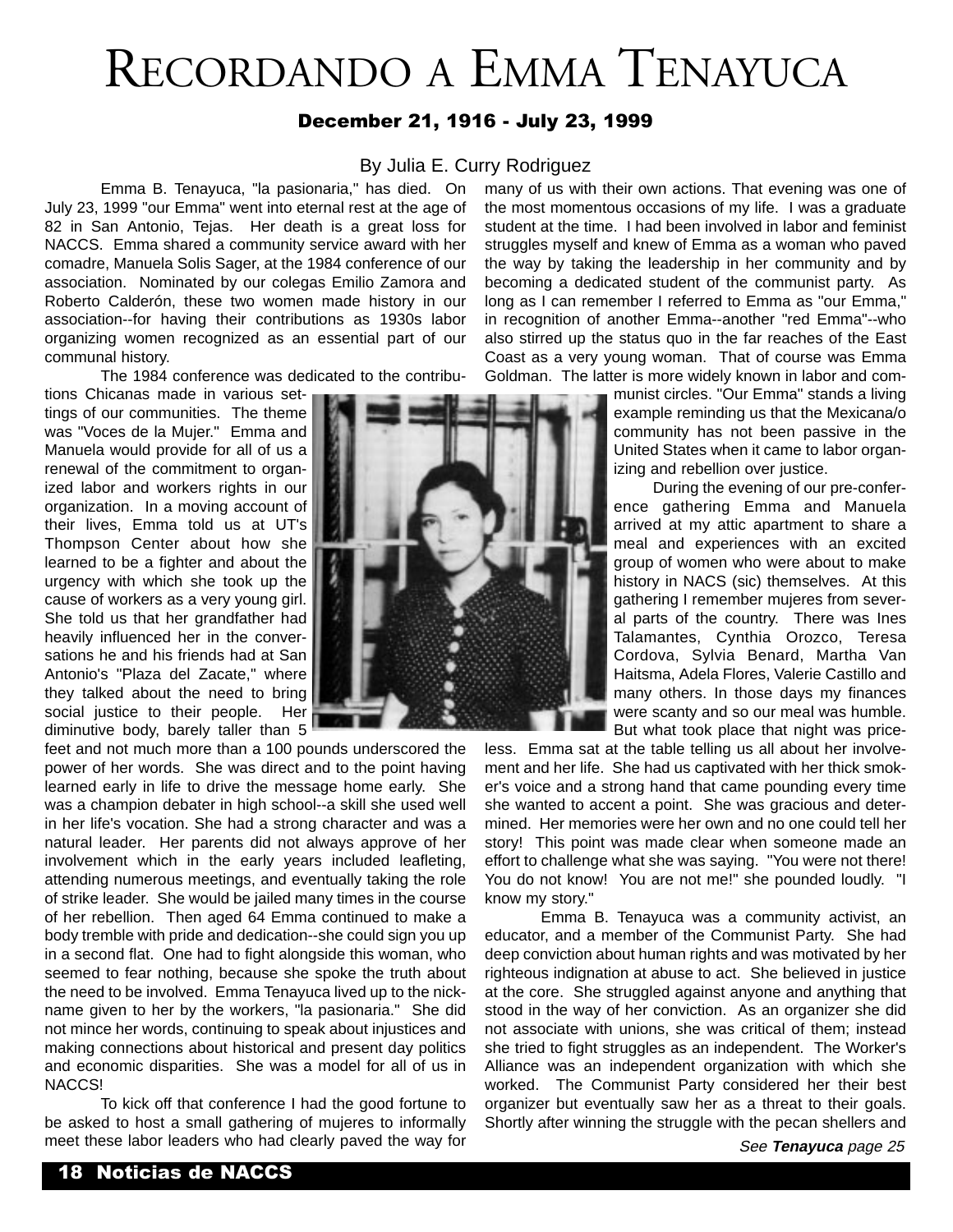## **Student Caucus Report**<br>By Elvira Carrizal

## Gear up and prepare for Portland!

My first year as Student Caucus Chair helped me become more aware of the NACCS structure. Not only did I have the honor of directly working with the other members of the NACCS coordinating committee, but I also had the opportunity to meet and talk with students from all over the country and in Mexico. My co-chair resigned, during our term as co-chairs, due to his academic responsibilities, but communication with your student regional representatives was extremely helpful and supportive.

I had three priorities during my first term. My first priority was to work with the Texas Student Representatives to organize the Student Plenary.

Second, was to work with the COM-PAS Caucus Chair, Dr. Roberto Calderón in organizing the first-ever Graduate School Workshop.

Third, I was to work with the graduate students who wrote a resolution, which was passed in Mexico City, to begin the process of forming a Graduate Student Caucus.

I am proud to announce that the Student Plenary in San Antonio was a success. We had a strong panel, which featured our 1999 Student Premio Winners (this newsletter contains brief bio's of the Premio Winners).

The Graduate School Workshops were also a great success. The workshop focused on Graduate School Admissions and is in great benefit to the future scholars of NACCS. We are optimistic that these type of workshops will continue to be a part of all future NACCS conferences.

Lastly, in regards to the Graduate Student Caucus, according to the current NACCS by-laws, the graduate students will be a Graduate Student Ad-Hoc Committee for two years before they can become a caucus. The representatives of the Ad-Hoc Committee are responsible for organizing and locating meetings at the annual conference.

At the end of the two years, the adhoc committee must submit a mission statement, activity report, and a membership list of at least ten NACCS paid graduate student members to the NACCS Coordinating Committee. Upon the recommendation of the committee, the Ad-Hoc Committee can then become a permanent caucus or continue as an ad-hoc committee.

At our annual meeting in San Antonio, a special workshop was organized to give graduate students the opportunity to come together and dis-

cuss how they wanted to continue. They voted to proceed with the process of becoming a caucus and elected a representative; Gerardo Arenas from California State University at Northridge.

This year, the Student Caucus also endorsed two resolutions in San Antonio. The first resolution, which was passed, written by Pablo Gonzalez from UC-Berkeley, calls for the establishment of a High School Premio Award.

The second resolution was in support of the Ethnic Studies Resolution originally authored by the Northern California FOCO (for details, see the resolution section of this newsletter).

Finally, I would like to extend a warm welcome to the new Student Caucus Co-Chair, Tony Jimenez Morfin who is currently a graduate student at Harvard University. I am honored, to have been re-elected, to serve as your student caucus co-chair.

I look forward to our next Student Caucus Annual meeting in Portland, Oregon. Please start fund-raising now and buy your plane tickets early and don't forget to update your membership.

#### **See you in 2000!**

## 1999-2000 Student Caucus Representatives

#### Student Caucus Co-Chairs

Elvira Carrizal (Midwest) U of Minnesota-Twin Cities Email: carr0209@tc.umn.edu

Tony Jimenez Morfin (East Coast) Harvard University e-mail: tony\_jimenez@hotmail.com

Pacific Northwest

Ernesto Móntes de Oca Email: montesdo@yahoo.com

#### **Tejas**

Sharon González-Bouvier TX A&M International University Email: sharon@tamiu.edu

Steve Nava, UT San Antonio Email: snava@lonestar.jpl.utsa.edu

Colorado Robert Muñoz, Jr. , UC-Boulder

Araceli Rascón, UC Boulder Email: rascon@ucsub.colorado.edu

#### Midwest

Esmeralda "Ala" Perez, Michigan State Email: perezesm@pilot.msu.edu

Elvira Carrizal, U. of Minnesota-Twin Cities

#### Rocky Mountain

Matthew J. Martinez Email: mateo@ imapu.asu.edu

#### Southern California

Marciano Flores UC Santa Barbara Email: flores6@gte.net

East Coast Tony Jimenez Morfin

#### Northern California

Gerardo Licon UC Santa Cruz Email: glicon@cats.ucsc.edu

Annabell Rodriguez UC Santa Cruz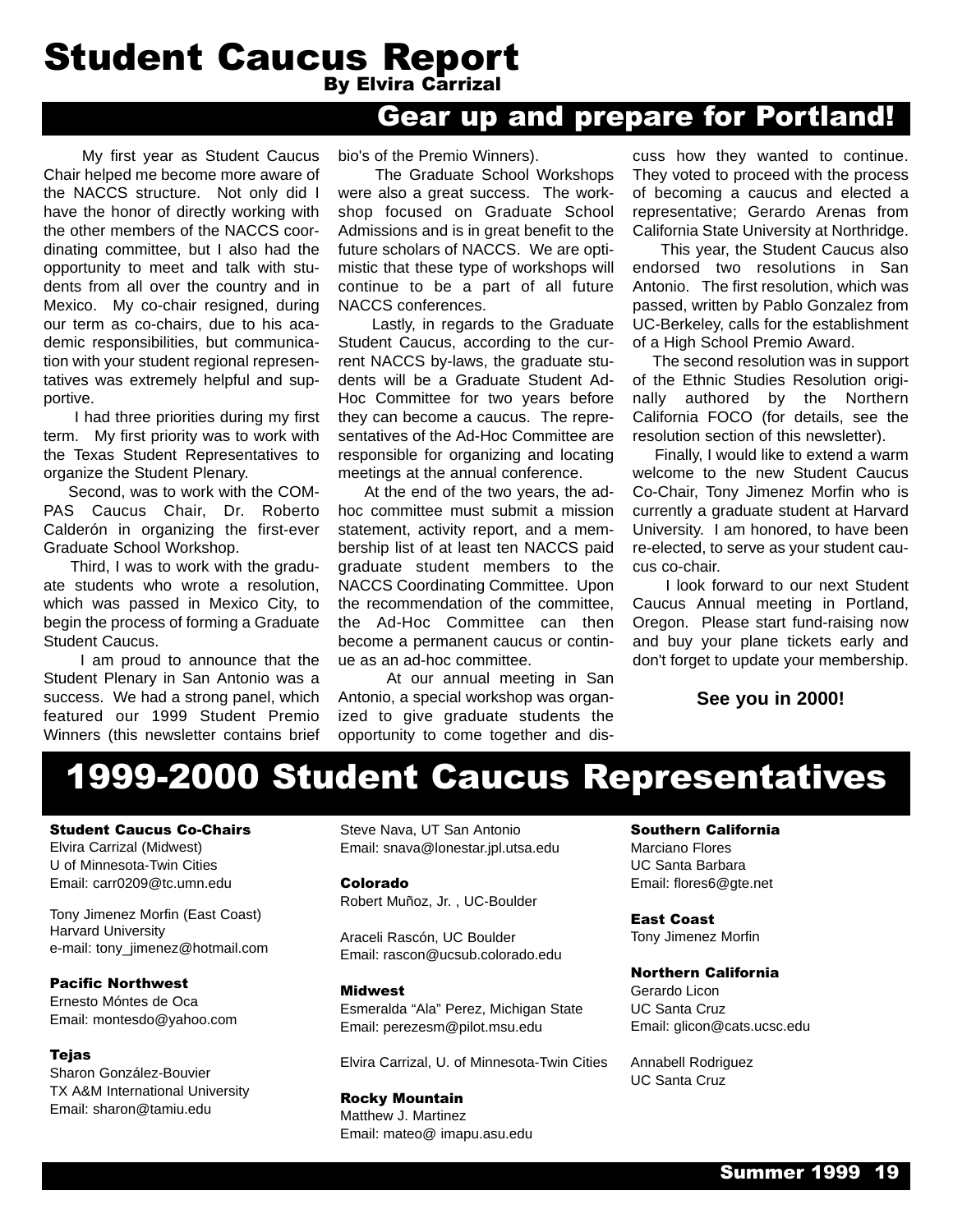## 1999 Annual NACCS Conference Resolutions

#### Rocky Mountain

#### **Author: Teri Martinez Support 2000 Conference Result: PASSED**

Whereas El Museo Cultural de Santa Fe has produced a proposal to host the 2001 NACCS conference in Santa Fe, New Mexico;

Whereas El Museo Cultural de Santa Fe presented said proposal to the NACCS Coordinating Committee and was re-directed to present it first to the Rocky Mountain Foco; and

Whereas, the Rocky Mountain Foco listened to the presentation of the proposal, had a general discussion on its resources and merits, and then recommended modifications and further development;

Let it be resolved that the Rocky Mountain Foco support the effort of El Museo Cultural de Santa Fe to host the NACCS 2001 Conference in Santa Fe, New Mexico and appeals to Chicana and Chicano scholars at New Mexico's academic institutions to support spiritually, intellectually, and financially the proposal from the Museo, particularly those at New Mexico Highlands University, the University of New Mexico, local community colleges, and private universities

Budget implications: none, except the \$ 10,000 loan from NACCS (if the site approved); El Museo Cultural de Santa Fe will raise all needed funds and submit a detailed budget to the CC as part of obtaining final approval to host the 2001 NACCS conference. Foco vote: unanimous.

### Student Caucus

#### **Author: Pablo Gonzalez High School Premio Result: PASSED**

Whereas, during the NACCS Sacramento 1997 conference a K-12 Caucus was established to include High School Students as part of future conferences.

Whereas, High School outreach and mentorship should be one of the main

#### priorities of NACCS.

Whereas, High School students should be encouraged to proceed and participate in future academic endeavors.

Whereas, the creation of Chicano scholars begins with the motivational and developmental process of High students as future undergraduates.

Whereas, Chicano high school students are participating in academic research projects that will prepare them for the academic rigor of Universities.

Therefore, let it be resolved that the NACCS Award Ad-Hoc committee implement a High School Student Premio, which allows for the inclusion of the academic pursuits of high school Chicanas and Chicanos. We recommend that the coordinating committee and award committee include a scholarship to the winner of this award, determine the award amount and create an opportunity for the winners to present their work at the Annual Conference.

#### Texas FOCO **Author: Ramiro Asebedo Foco Name Change Result: PASSED**

Whereas almost all states with the exception of Texas of what is now known as the Southwestern United States retain their Spanish name from the pre-American (U.S.) Conquest period;

Whereas Texas is a state name that often reflects or otherwise signifies a reactionary state chauvinism of Anglo/Euro-Americans, one that often denies the Indio-Mejicano cultural and historical base of the region;

Whereas members of what is now known as the Texas Foco of NACCS would like to strongly proclaim their Mejicanismo and Chicanismo as they conduct NACCS work (Chicana and Chicano studies advancement and advocacy, support affirmative action, make links between university and community, etc.),

Be it Resolved that the Texas Foco

becomes the Tejas Foco.

Budget Implications: None

By-Law implications: Name change in future NACCS publications identifying focos.

#### COMPAS

#### **Author: Jose Calderon Hunger Strike at the Claremont Colleges**

**Result: PASSED**

Whereas, nine students at the Claremont Colleges in California have been on hunger strike since Monday, April 26, 1999, in support of the colleges' cafeteria workers' right to organize;

Whereas the students and workers have been organizing for over six years to win justice, dignity and a living wage for the college workers;

Whereas ARAMARK Corporation, which operates the cafeterias for the colleges, has engaged in intimidation and firing of active workers;

Whereas over 40 percent of the colleges' students, 225 faculty and 125 workers have created a unique and powerful labor-student-faculty coalition in support of the workers;

Whereas the hunger strikers demand that the five college presidents immediately sign a card check/neutrality agreement to protect the workers' right to organize without intimidation or dismissal by the ARAMARK Corporation, especially over the summer while the students are gone.

Therefore, be it resolved that the NACCS Coordinating Committee on behalf of all NACCS members immediately send a letter to the five college presidents in support of the students and workers demand that the presidents sign the neutrality agreement with a copy to the hunger strikers themselves.

Be it further Resolved that a copy of this letter be sent to all relevant press.

And be it further Resolved that NACCS encourage all its members, affiliates, friends and supporters to send letters in support of the hunger strikers to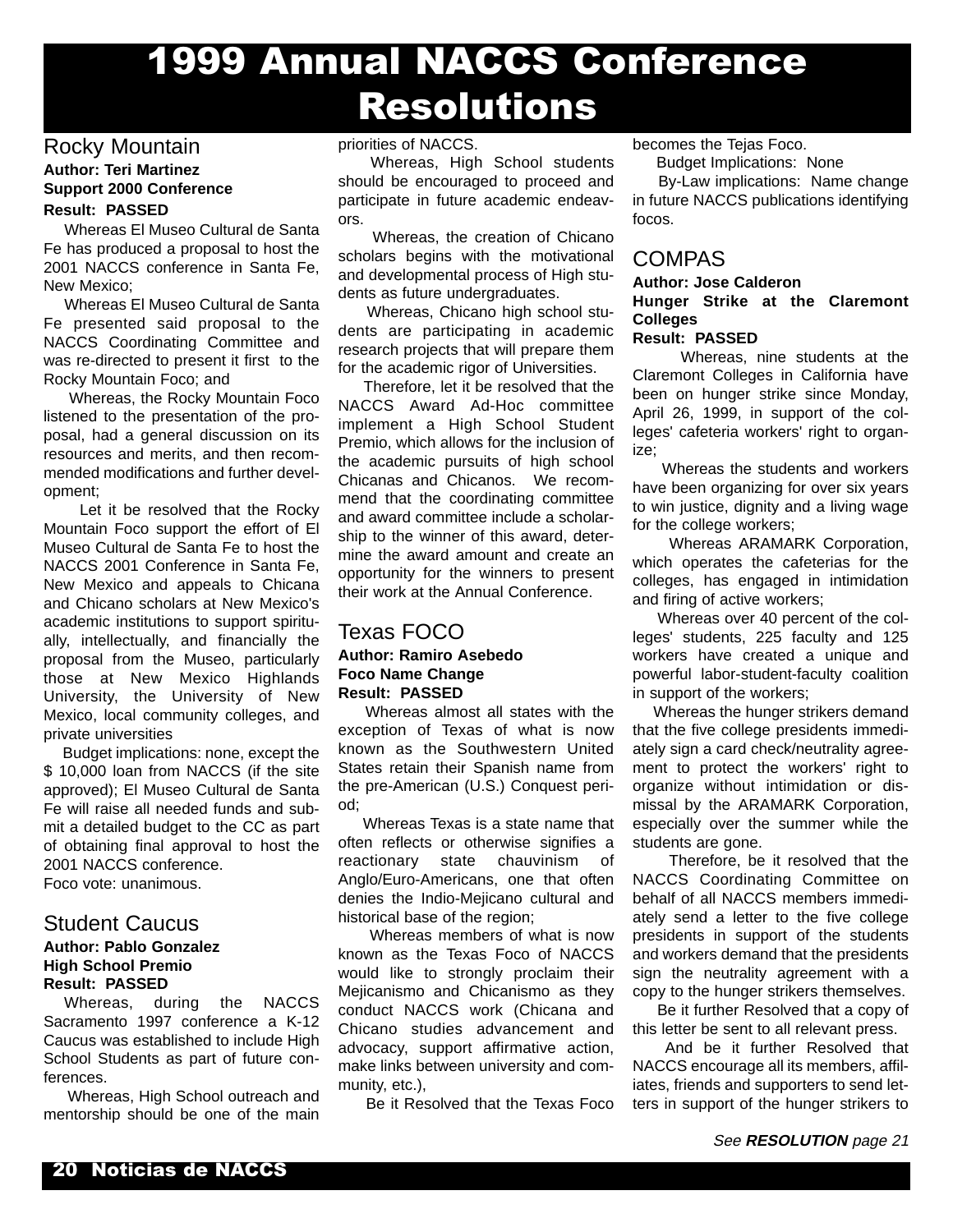#### **RESOLUTION** cont. from page 20

the five college presidents and/or call them at:

Claremont-McKenna College Jack Stalk, President 909-621-8111

Harvey Mudd College John Strauss, President 909-621-8120

Pitzer College Marilyn Massey, President 909-621-8198

Pomona College Peter Stanley, President 909-621-8131

Scripp's College Nancy Bekevac, President 909-621-8025

#### COMPAS

#### **Author: Teresa Cordova and Estevan Flores Faculty Caucus**

**Result: FAILED** Whereas the problems, issues, and

concerns of Chicano/a university and college faculty include:

--tenure and promotion

--discrimination and prejudice

- --hiring and retention
- --salary

--research development

--publications

--teaching and mentoring of undergraduate and graduates and --funding;

Whereas 1) the number of NACCS faculty members has been decreasing over the past decade with 2) lack of faculty participation in NACCS resulting. Given numerous reasons explaining the loss of NACCS faculty including arguments on:

--lack of quality presentations at NACCS (watering down)

--lack of adherence to the NACCS Preamble (relationship of research to community)

--lack of timeliness of publications

--lack of professionalism in the association

--lack of relevance to Chicano/a community issues and problems.

Therefore Be It Resolved that NACCS create a FACULTY CAUCUS with membership on the Coordinating Committee.

During Year 1, the Faculty Caucus would examine the issues raised above through the development and administration of a questionaire (sic) to be administered to all NACCS faculty (and to as many "Chicanosaurs" who can be located who are no longer NACCS members).

The Research Findings would be reported to the Association (and published through its Noticias de NACCS). Subsequent years would examine and in solutions to the issues listed above. In other words, the faculty caucus would assist the association in addressing one of the most serious problems confronting the organization.

Fiscal Note: \$800 per year: a) questionaire (sic) development, b) xerox-350 copies of Questionaire, c) mailing costs (N=350) to NACCS faculty, current and former members and d) fax and longdistance phone.

#### Joto Caucus

#### **Author: Eric-Christopher Garcia Nominations of NACCS Scholar Result: PASSED**

Whereas it was brought to the attention of the NACCS Coordinating Committee this year that Caucus's were not eligible to nominate scholars for the NACCS Scholar,

Whereas, the different caucus's have worked in conjunction with the Coordinating Committee on all official NACCS business and have been full participants in the business of NACCS,

Whereas the various Caucus' have been the vehicle adopted by NACCS to represent the diverse constituencies that make up NACCS

Be it resolved that Caucus's be granted to authority to make nominations for the NACCS Scholar Award from this day forward.

There are no budget implications as this resolution pretends to work within the existing framework of NACCS.

This resolution does have By-laws implications in the sense that caucus' will need to empowered by the By-laws to make resolution.

#### **Author: Eric-Christopher Garcia Gender Equity in Awards Result: PASSED**

Whereas in the last two years, men have been the recipients of the NACCS Scholar Award,

Whereas, men are not the only producers of scholarship within NACCS,

Be it resolved that the NACCS Coordinating Committee review it's policies and procedures for the ways in which the NACCS Scholar or Scholars are selected with an eye toward gender equity in the awarding of the NACCS Scholar award in the future.

There are no budget implications.

#### Lesbian Caucus

#### **Author: Ramona Ortega Representation on Site Committee Result: PASSED**

Whereas the Mexican Chicana and Lesbian caucus representatives withdrew from the on-site committee in protest of the misogyny and homophobic climate created by the on-site committee in Mexico City

Whereas the lack of representation and participation of the Lesbian and Chicana caucuses contributed to the environment of harassment and homophobia during the 25th NACCS **Conference** 

Therefore be it resolved that the NACCS and the CC take all measures to ensure proper representation of the Lesbian and Chicana caucuses on the site committees in a commitment to providing a non-homophobic and nonharassment environment

And be it resolved that the CC enforce all NACCS by-laws addressing power inequities in gender and sexuality.

#### Lesbian Caucus and

#### Chicana Caucus **Author: Deena Gonzalez Gender Equity in Awards Result: PASSED**

Whereas to be in compliance with the Chicana Caucus resolution of the XVII Annual NACS Conference 3/29/89 - 4/1/ 89,

Whereas NACCS has traditionally been a site of a strong Chicana presence,

See **RESOLUTION** page 22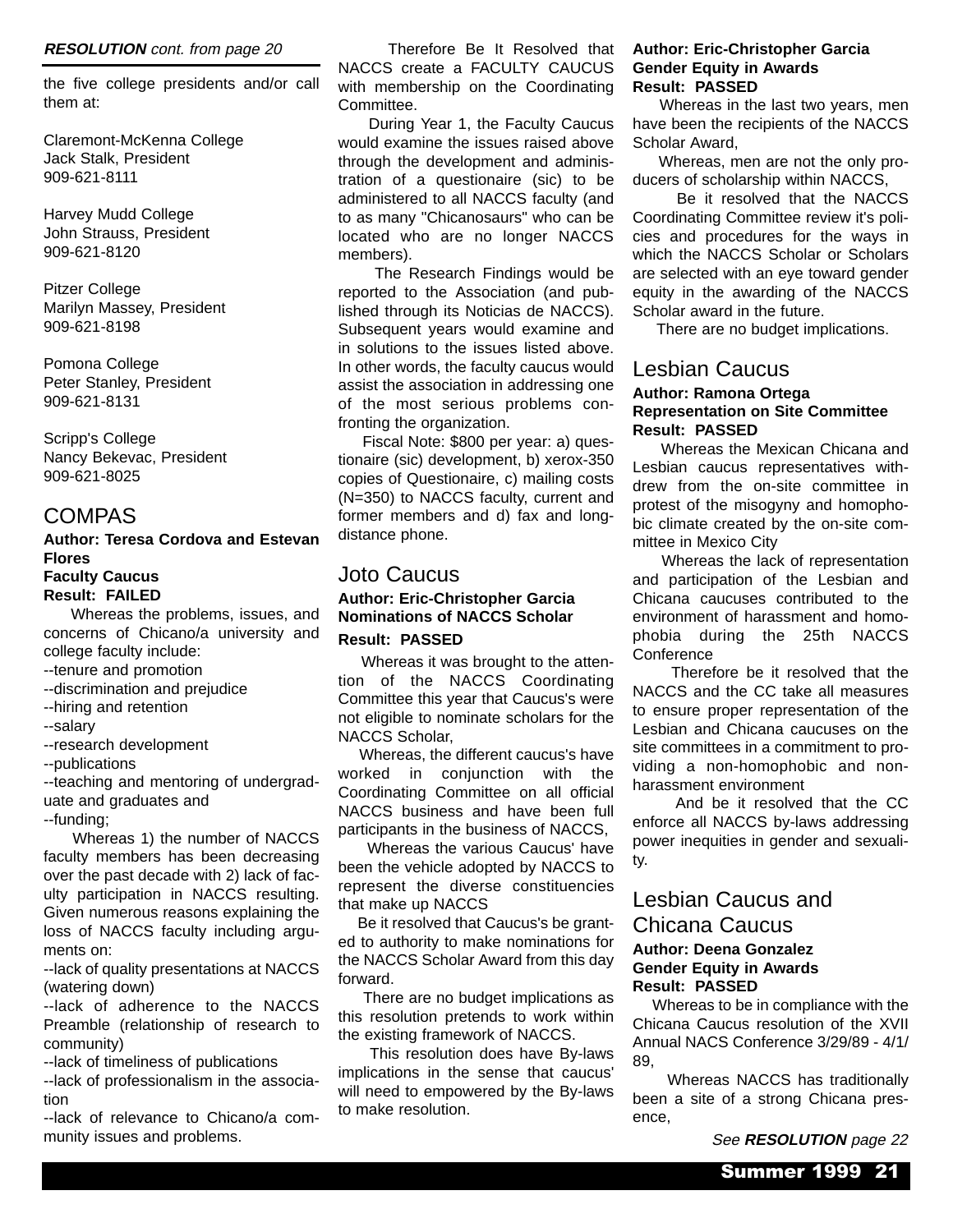#### **RESOLUTION** cont. from page 21

Whereas Chicanas have in a formal sense contributed to and formulated Chicana/o scholarship for the past three decades and longer,

Whereas Chicanas are central to the formation and sharing of information about Chicanas/os,

We do hereby recommend that equity by gender and sex become part of the regular and established practice of NACCS in the selection of NACCS Scholars and the NACCS Scholar award

Be it resolved that, every year in which a NACCS scholar award is given there shall always be equal gender representation in the awards granted. If only a single scholar is chosen, then the following year the award should be given to a scholar of the opposite sex.

If such equity fails, we recommend that NACCS suspend the award for that year.

#### Community Caucus

#### **Author: Dr. Ramon Del Castillo Multiple Subjects Result: PASSED**

Whereas, the community caucus wants to reaffirm the importance of connecting theory and practice and its importance within the structure of NACCS;

Whereas, there have been general communication problems between and among NACCS community caucus members;

Be it resolved that the National Association of Chicana and Chicano Studies support the following resolution/s:

· Development of a centralized system where the group can exchange ideas and information that is occurring in different regions. This can also be used as a teaching tool wherein modeling success can be shared within particular regions.

· Exchange of email, faxes etc. and the development of a listserv in order for various regions to communicate.

· Writing articles in the NACCS newsletter and/or the development of a community newsletter.

· Community presentations at the NACCS conferences.

· Connecting students through service learning programs.

· Having each Foco designate a person who can communicate with the rest of the committee.

· Develop web page and/or interconnect with NACCS web page.

No budget implications.

#### Chicana Caucus

#### **Author: Lilia-Esther C. Garcia, Citlali Sosa-Riddell, Marisol Cardenas Sexual Harassment/Assault Training Result: PASSED**

Whereas, Chicanas represent a significant percentage of NACCS membership, and

Whereas, at the 1998 NACCS Conference, a UCLA student was assaulted during the conference and was unprepared to deal with that crisis, and

Whereas, no action has been taken against the alleged perpetrator who continuously attempts to interact with NACCS members who are aware of the situation, and

Whereas, throughout the existence of NACCS there has been several assaults on women participants, and

Whereas, a participant from San Jose State University expressed the need to have some type of assistance/training from the Caucus at the 1999 Chicana Caucus meeting, and

Whereas, the Caucus has not received any formal training in dealing with such crisis, and therefore, has no direct service to offer it's membership, and

Whereas, the individual campus resources such as, the Women's Resource Center, do not identify with nor understand Chicana/o culture, Chicanas have not found refuge in such services.

Therefore, be it resolved that NACCS, with the coordination of the FOCOs, will provide sexual harassment/assault training for members of the Chicana Caucus so to empower women at individual campus sites to respond when necessary.

Therefore, be it resolved that regional training would be provided by NACCS in coordination with FOCO meetings within the next six months. Sexual Harassment/Assault Teams will be

regional and respond to requests in such a manner.

Budget Implications:

-Training expense

-Travel expenses

-Printing expenses (manual, flyers) -(\*Monies will be lobbied from individual campus' to assist in this project.)

#### Colorado FOCO **Author: Norberto Valdez BOYCOTTS**

#### **Result: PASSED**

Whereas, there are no guidelines to inform NACCS actions regarding the calling of boycotts or other actions by states or countries against la comunidad Chicana / Mexicana;

Whereas, there have been previous boycotts of Colorado and Arizona as conference sites due to repressive state-wide actions, and no boycotts of other sites such as California, Texas, or Mexico, despite their actions against gays and lesbians, workers, students, immigrants, and indigenous people;

Whereas, there are evident double standards in the calling and exercise of boycotts;

Whereas, the unresolved problem has affected the participation of the membership of NACCS;

Whereas NACCS coordinating committee has failed to acknowledge the problem and move toward resolution of this problem;

Whereas, such resolution will be in the interest of fairness in the process of calling boycotts and healing existing divisions within the organization;

Whereas, political actions such as boycotts have been an important tactic in the struggles of Chicano and other oppressed people and are critical in future struggles;

Therefore, be it resolved that: NACCS coordinating committee, on behalf of the organization, will undertake to bring closure to the issue of double standards by writing a letter to the focos of Colorado and Arizona acknowledging past injustices and apologizing for such practices;

NACCS will publish this letter in the NACCS Noticias;

NACCS will establish guidelines to inform future actions of the organization

See **RESOLUTION** page 23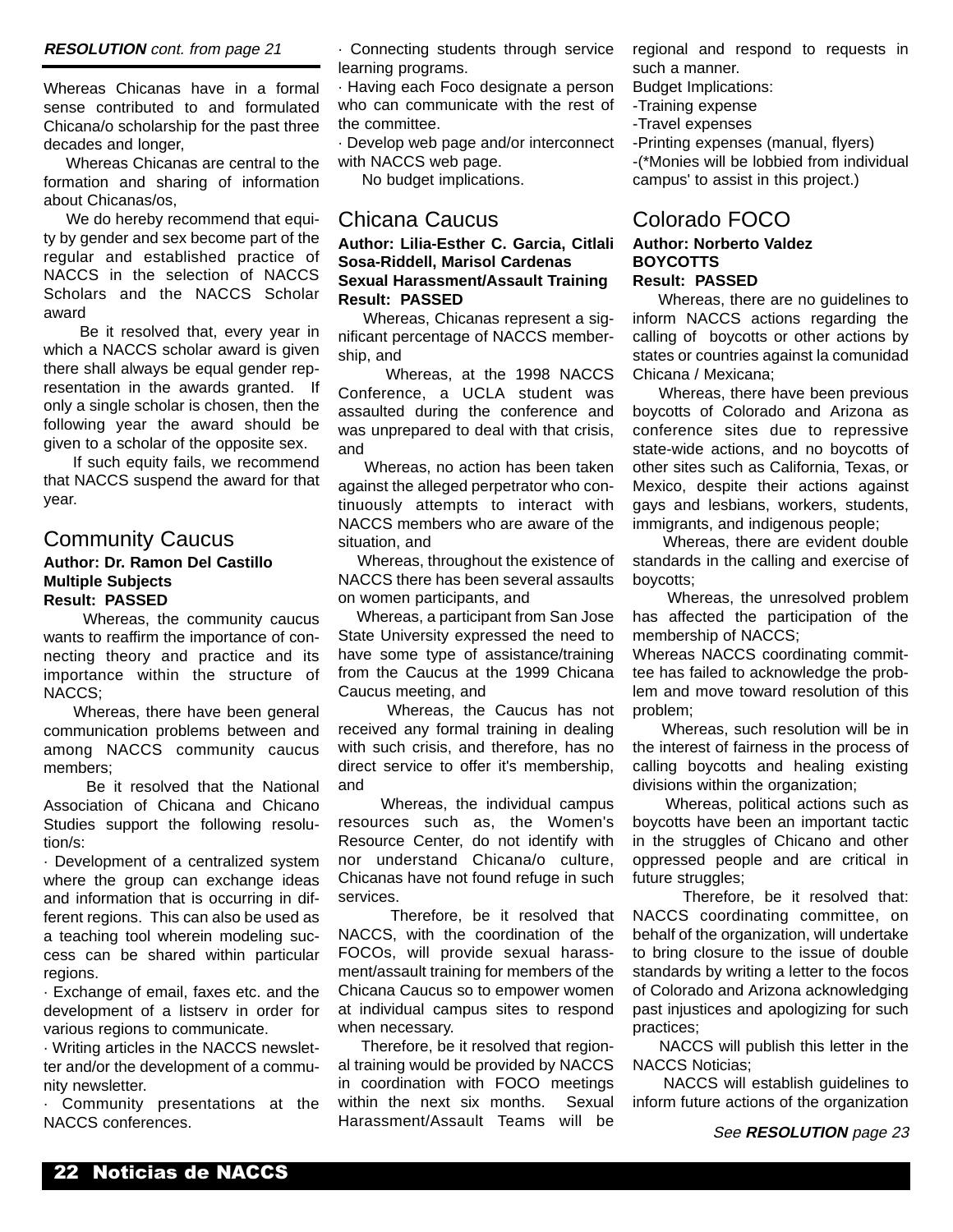regarding boycotts or other punitive actions to ensure fairness in the consideration of such actions.

#### Mexico FOCO

#### **Author: Axel Ramirez Bilingual Newsletter Result: PASSED**

Whereas, the Mexico Foco is a full member of NACCS,

Whereas, the Mexico Foco promotes the development of Chicana and Chicano Studies in Mexico,

Whereas, it is our goal to establish a wide relationship with all Mexican and Latin American students,

Whereas, our membership is overwhelmingly Spanish-speaking

Therefore let it be resolved that NACCS shall strive to include Spanish language articles and publish a more bilingual edition of Noticias de NACCS and develop a policy to insure its distribution in the main countries of Latin America and in Mexico.

Monetary Implications: The cost of distribution efforts similar to those done in the United States.

#### Northern California FOCO and Student Caucus

#### **Author: Jose Palafox, Felicia Martinez, Jason Ferreira Ethnic Studies**

#### **Result: PASSED with amendment**

Whereas, on April 29, 1999 six students at the University of California-Berkeley initiated a hunger strike due to the administration's failure to effectively respond to the six demands issued by students on April 15, 1999, and

Whereas, NACCS has historically expressed its support for Chicana/o Student and Community Movements, and was formed out of such a movement, and

Whereas, this year NACCS recognized the contribution of activist-Scholars Mario Barrera and Carlos Munoz, Jr., from the University of California-Berkeley with the NACCS Scholar Award, and

Whereas, 1999 is the thirtieth anniversary of the Third World Strike at the university of California\_Berkeley, and

Whereas,Ethnic Studies and Chicano/a Studies programs are under attack nationwide, and

Whereas, recent politics in California (ranging from policy debates on immigration, affirmative action, and bilingual education) have served as a bellweather for other similar initiatives nationwide, and

Whereas, the current crisis at the University of California Berkeley is an exemplar of the nationwide crisis in the movement for the creation and preservation of Ethnic Studies and and Chicana/o Studies programs,

Therefore, be it resolved that NACCS strongly support the student activists at the University of California at Berkeley with the following actions:

· Write a formal letter strongly supporting the revitalization and expansion of Ethnic Studies at the University of California-Berkeley through the implementation of student activists' demands. · Forward copies of the letter to the Honorable Governor Gray Davis, the Honorable Lt. Governor Cruz Bustaments, and the Honorable Speaker of the Assembly Antonio Villaraigoza, members of the Regents of the University of California, University of California President Richard Atkinson, Chancellor Robert Berdahl, and Vice-Chancellor and Provost Carol Christ.

· Immediately issue a special edition of the NACCS Newsletter containing the document prepared by Professor L.Ling-Chi Wang, a restatement of the letter in favor of the students' demands, and information regarding the appropriate actions that NACCS members can take to support the struggle to defend the Ethnic Studies Department at the University of California Berkeley.

· Establish an investigative committee to investigate the crisis facing the Ethnic Studies Department at the University of California at Berkeley. This committee will be empowered to meet with the above mentioned university administrators, state officials, and faculty and student representatives in order to evaluate and propose solutions to the current crisis.

Budget Implications:

Cost of printing for newsletter

Cost of postage for mailouts

Cost of travel and accommodations for investigative task force.

#### Midwest FOCO **Author: Dr. Dennis N. Valdes NACCS Name Change Result: FAILED**

Whereas, Chicana and Chicano Studies is being used and developed in other countries other than the United **States** 

Whereas, the Mexico FOCO is part of the NACCS structure,

Therefore, let it be resolved that NACCS change its name to the International Association of Chicana and Chicano Studies using the acronym: **INACCS**.

#### Northern California FOCO and Chicana Caucus **Author: Julia Curry Rodriguez Prop. 187**

#### **Result: PASSED**

Whereas, California's Prop. 187, would have eliminated access to public health services and the right to a K-12 education for undocumented immigrants,

Whereas, this proposition was declared unconstitutional by the California Supreme Court,

Whereas, the State of California, despite protests from Chicano/latino groups throughout the state, submitted the Proposition for mediation,

Whereas, many of the racist and devastating components regarding health care have been implemented in federal legislation.

Therefore be it resolved, that NACCS strongly protest the action of Gov. Gray Davis to take this proposition to mediation by acting on the following:

-Writing a letter of protest to Gov. Gray Davis;

-Writing a letter of suppoprt to Cruz Bustamante, CA Lieutenant Gov., supporting his stance against this racist proposition;

-NACCS make a financial contribution to the Amicus Brief being filed by Cruz Bustamante's Office.

Budget Implications: CC would make financial contribution determination.

See **RESOLUTION** page 24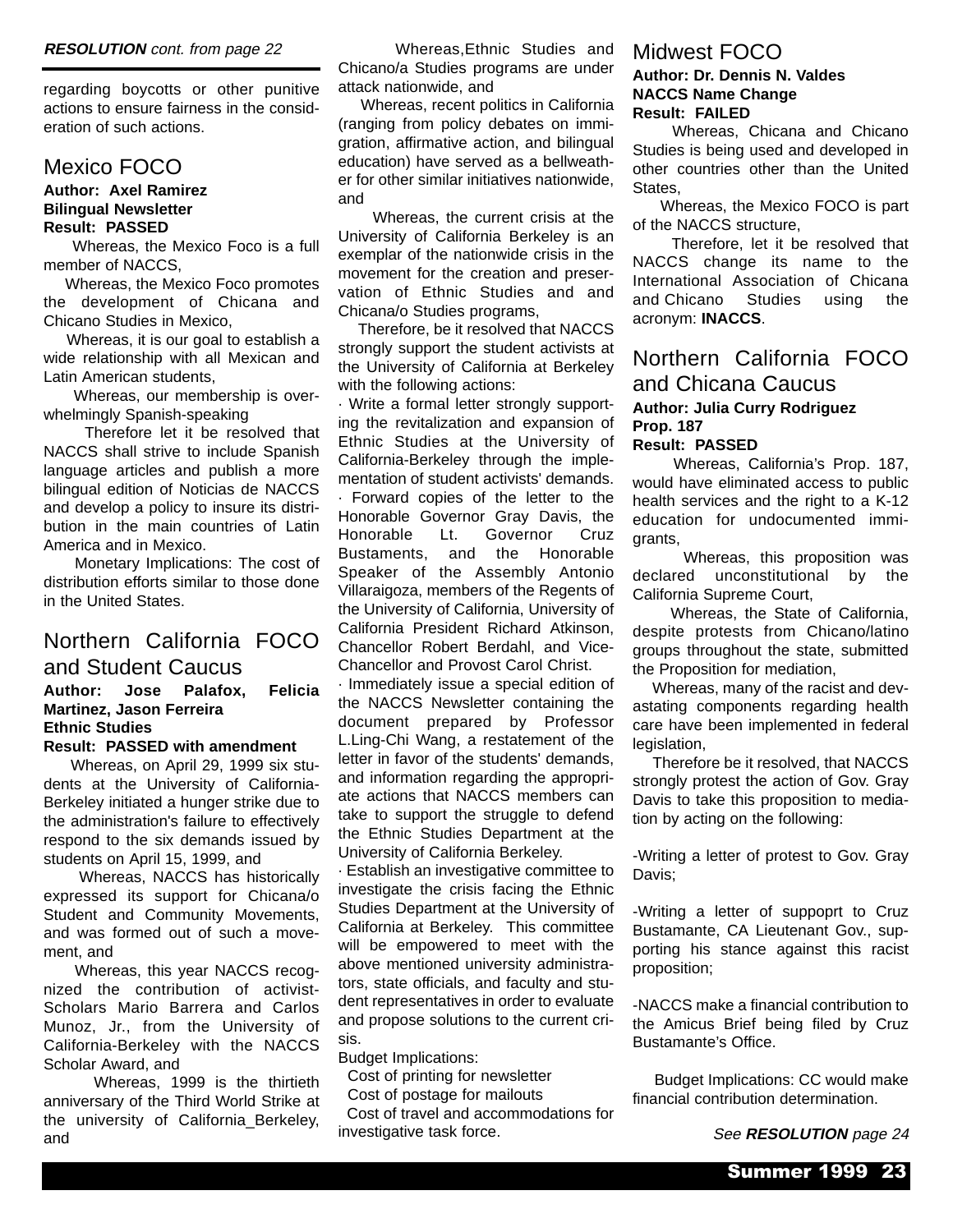#### Southern California FOCO **Author: Yolanda Marquez NACCS Support of Conference Result: PASSED**

Whereas it has been 30 years since El Plan de Santa Barbara was written in Santa Barbara California

Whereas the Department of Chicano Studies and the Center for Chicano Studies and Coleccion Tloque Nahuaque will also be celebrating the 30th anniversary of its origins at the University of California Santa Barbara

Whereas a conference will be held at University of California Santa Barbara on May 2 1 and May 22nd, 1999 in celebration of this historical anniversary

Be it resolved that the National Association of Chicana and Chicano Studies write a letter of support for the conference to be held in Santa Barbara on May 21st and May 22nd 1969-1999: POWER, RESISTANCE & SOCIAL CHANGE to recognize this historic event.

There are no budgetary implications

#### Chicana Caucus

**Author: Rusty Barcelo, Frances Reyes & Elvia Ramirez Safe Space Result: PASSED**

Incidents of sexual harassment continue in our college campuses and at NACCS conferences. There for be it resolved, that NACCS provide a 24 hour space, on site at the annual conference for Chicanas, and other individuals who experience acts of sexual harassment/violence, to gather to discuss and process such incidents. This space would be staffed by individuals selected by the Chicana Caucus Contact: Frances Reyes

#### Northern California FOCO **Author: Jose Martinez-Saldaña NACCS Team to CSUMB Result: PASSED**

Whereas: California State University Monterey Bay (CSUMB) was created with a Vision Statement that makes a commitment to serve the low-income and historically under-educated people of California;

Whereas: CSUMB, as a public state university was charged with serving the tri-county areas of Santa Cruz, San Benito and Monterey Counties, where the Chicana/o and Latina/o population among school aged children constitutes the majority of any ethnic/racial group;

Whereas: CSUMB has been designated an Hispanic Serving Institution, and received membership in HACU, as a result of the large number of Chicana/o students attending the university;

Whereas: CSUMB has a four-year history of mistreatment of Chicana/os, beginning with the unconscionable reassignment and demotion of founding Provost Steve Arvizu (11/95) and continuing to the more recent reassignment and demotion of Executive Assistant to the President, Cecilia Burciaga and the resignation in protest by Dr. Octavio Villalpando, Director of University Planning & Assesment and Sr. Research Scholar (3/99);

Whereas: CSUMB has failed to take the initiative to establish programs to support the success of Chicana/o, Latina/o and migrant students;

Whereas: The on-going negative atmosphere for hiring and retention of Chicana/o and Latina/o faculty and administrators has become well-known throughout the Chicana/o and Latina/o higher education community accross the country, resulting in a decline of interest for employment at CSUMB by Chicana/o and Latina/o educators and enrollment by Chicana/o and Latina/o students.

Whereas: The California Legislature, especially the Latino Caucus, supported, and in fact championed the initial funding for CSUMB because of its unique Vision Statement;

See **RESOLUTION** page 25

**Call for NACCS Conference Proceedings 1997/1998, and 1999**

The Editiorial Boards for the 1997 (Sacramento), 1998 (Mexico City), and 1999 (San Antonio), invites submissions from presenters at these conferences. To submit a manuscript, send three copies and a one page abstract by December 3, 1999. Complete submission must include a copy of the paper on disk (indicate format) and two self-addressed stamped envelopes.

1997 and 1998 submissions mail to: NACCS, ATTN: (1997/1998) Conference Proceedings, 2342 Shattuck Avenue, #326, Berkeley, CA, 94704.

1999 submission, mail to: Louis Mendoza, ATTN: 1999 Conference Proceedings, UTSA, Div. of English, Classics, Philosophy & Communication. 6900 N. Loop 1604 West, San Antonio, TX, 78249.

OS STRITTI STRITTI STRITTI STRITTI STRITTI STRITTI ST

24 Noticias de NACCS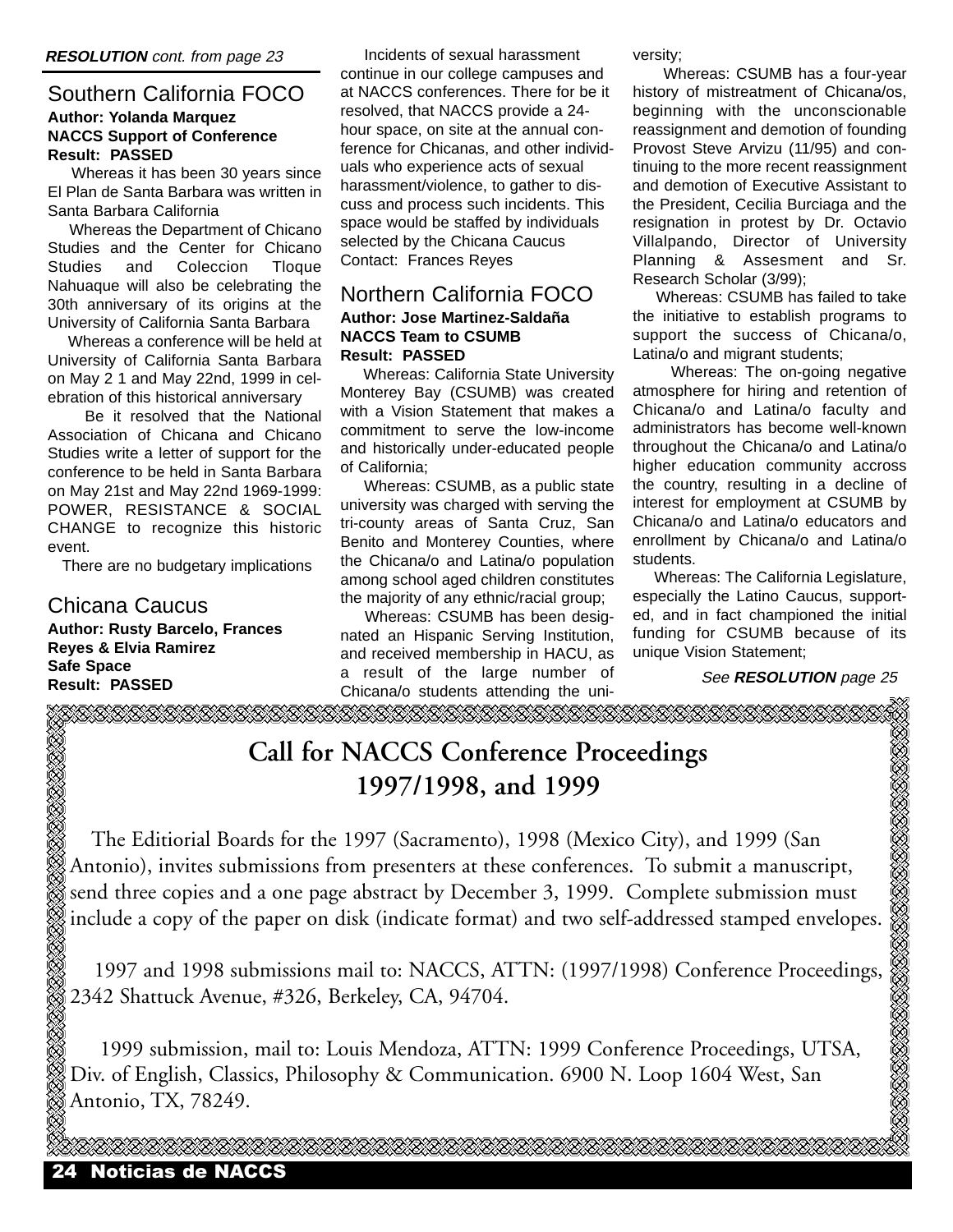#### **Tenayuca** cont. from page 18

cigar workers, Emma would leave Texas--in exile--because she had been blacklisted. She went to California where activist people in the Los Angeles area did not take to her as she had been accustomed. She went on to San Francisco where she pursued an education at San Francisco College. When she returned to San Antonio she did so as a teacher of reading. She would always keep true to her passion against injustice.

Throughout her life Emma was an avid reader of popular literature and political news. She had a sharp analytical mind. Calderón affirms this by stating, "Emma wrote me a note which said, 'there's a world of information also in the writings of modern Central and South American writers.' …at her home, she showed me a hardbound copy of the first English translation of some of Sor Juan Inez de la Cruz's work, stating how she had saved to buy the volume (1982)." Emma needed to nurture her mind, just as much as she needed to raise her voice for justice.

Years after our meeting I kept in touch with Emma. I would send her copies of books that reminded me of her. I would ask that she please write her memoir so that no one would ever forget her. I felt urgency about her life being recorded in her own words and with her own interpretation. I knew her gentleness and her passion. Shortly after the pre-conference dinner I received a neatly wrapped brown package addressed by her old manual typewriter. In it I found the first of many letters we would exchange. She always addressed me as Ms. Curry, and I had to reply as Ms. Tenayuca--until I begged not to. The box held a lovely gift--a tin box filled with sweet-smelling potpourri. Gracious beyond words, she sent this token to thank me for

my hospitality--when for many years to come, it would be I who thanked her for her life, for her visit, and for her strength. "Our Emma" has gone on to eternity, but she will always be a firebrand in the actions and the words she left for us. Our community joins her family in their grief. Hers was one strong "voz de la mujer!"



#### **FOCO** cont. from page 16

Caucus Rep. is Dr. Richard Rodríguez. Our Lesbian Caucus Rep continues to be Deborah Vargas. We chose to have multiple reps to each caucus so that we can have a cadre of individuals addressing each of the actions of the caucuses. We submitted three resolutions to the CC. One addressed the attacks on ethnic studies in northern California--specifically addressing UC Berkeley's Ethnic Studies, Sacramento State and UC Davis. The second resolution proposed that we provide support to Lt. Governor Cruz Bustamante in regards to dropping further appeals for Proposition 187. In collaboration with COMPAS we also submitted a resolution on behalf of our colleagues at CSU Monterey Bay whose campus Chicanas and Chicanos are facing grave difficulties.

Many of our regional members presented papers and panels at the annual meetings. A special recognition was given to Raúl Coronado, Jr., Stanford, and Maylei Blackwell, UCSC, who as graduate students were tapped to speak at the NACCS Thematic Plenary and the Chicana Caucus Plenary.

We set our post-conference Foco Meeting for May 29 in the Berkeley area. In closing our conference Foco meetings we called for a revitalization of our involvement at the regional level. We expressed our appreciation to Kathy Blackmer for our regional listserv-an invaluable tool in our continued communication!

#### **RESOLUTION** cont. from page 22

Therefore, be it resolved that the Northern California FOCO of the National Assocation of Chicana and Chicano Studies must take care of it's members and thus request that a delegation from NACCS visit the CSUMB campus no later than August 1, 1999, to meet with the president and provost in order to request:

A. A formal written plan of implementation to the letter sent to CSUMB in Fall of 1998 by the NACCS Coordinator and the COMPAS Chair proposing the creation of a Chicana/o Studies and Latina/o Faculty and Staff Assocation (CLFSA) in debeloping campus programs, policies, and practices that will enhance the success of Chicana/o studens, faculty, and staff, and

B. An explanation of how the campus plans to respond to the history of forced resignations, demotions, and non-retion of Chicana/o faculty, staff, and administration. In particular, the president and provost will be asked to explain the reasons behind the recent "re-assignment" to a yet-undetermined position of Cecilia Burciaga, Executive Assistant to the President since 1994, and the subsequent resignation submitted in protest by Dr. Octavio Villalpando, Director of Univ. Planning & Assesment and Sr. Research Scholar since 1996.

The N. Cal FOCO requests that the NACCS delegation to:

1. Prepare a written report of their findings, within three weeks of their visit,

- 2. Share it with the NACCS-CC,
- 3. Publish it in Noticias de NACCS,
- 4. Publish an open letter in the Chronicle of Higher Education, and

5. Distribute it to the California Latino Legislative Caucus and the CSU Board of Trustees.

Budget Implicaton:

|                                                       |                     |                        | Travel Meals Lodging |
|-------------------------------------------------------|---------------------|------------------------|----------------------|
| Coordinator<br><b>COMPAS Chair</b><br>N. Cal FOCO Rep | \$400<br>400<br>100 | \$30 \$100<br>30<br>30 | 100<br>O<br>ŋ        |
| S. Cal FOCO Rep                                       | 100                 | 30                     |                      |
| TOTAL:                                                |                     |                        | \$1,320              |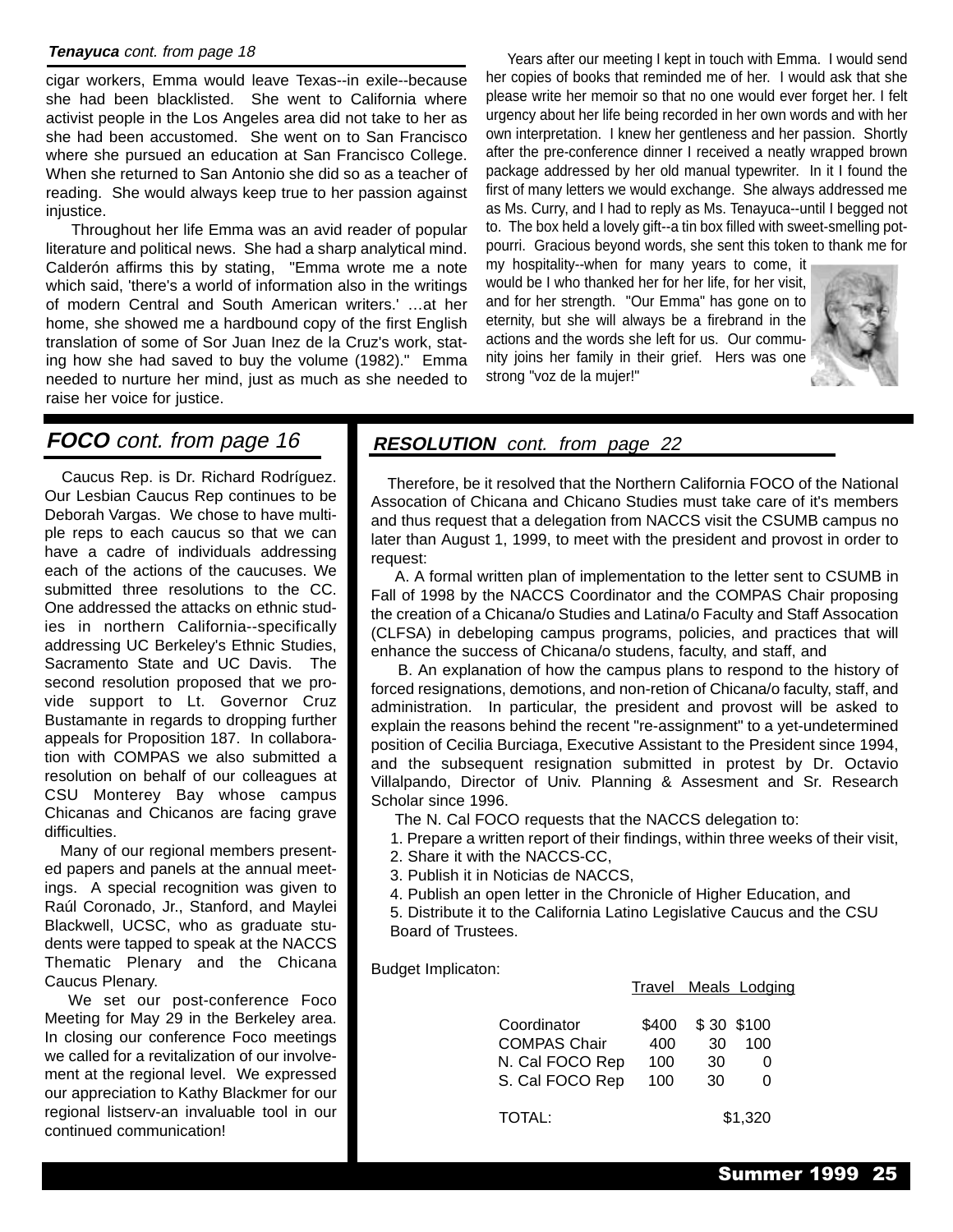## Canto Chicano for the New Millenium

NACCS Conference (Con el Foco Prendido) April 28, 1999, San Antonio, Texas, UTSA Downtown By Nephtalí De Leon

and they gathered at Teotihuacan the great ones, where people became Gods. "Who shall jump into the fire to become the sun? A proud vain God said, I'm the one, but he failed and a poor and sickly one cried out, can I try?

Like NACCS who gathered in downtown San Antonio West Side like the poor God they gathered from the sick and sweaty streets from the legacy of field work in Aztlán from the molcajete pobre where their memories were ground into bilingual european dust after 500 years of colonizing chains they gathered in the dust and the ashes where their history burned their books and their knowledge and their trampled streets, sacred rites and songs, poetry and philosophy gone, they gathered

Who shall jump into the fire to become the sun?

a dead chicharrón was the fifth sun and everyone longed to usher in the new year 2000 with a new sexto sol and a canto Chicano for the new millennium un canto enamorado de La Raza...

but history raged upon these folks Amerindian gypsies, mestizo galore traveling, tripping, changing, learning and discovering from those who taught them to survive torment and even thrive when love and life were spent…!

like a phoenix they rose from the ashes of hurt and the centuries of pain only this time they arose like a mighty brave eagle de Aztlán it pulled out the nails from the cross sharp beak and mighty talons which ripped 500 years of missionary lies and bore high on its wings the vision and the dream of us all la Raza Cósmíca de Aztlán...

Who shall jump into the fire and be the sun?

I will said the MEChista Whose parents had both burned under the sun In the migrant fields of Aztlán… I will said the academic prof who had worked two jobs for his PhD while his wife and children worked their jobs and packed his daily lunch de bean and cheese, I will said the Chicano dude who lost a brother in Vietnam.

I will said the lesbian who had been thrown out in the dark for holding hands in the park, I will said the serious scholar more concerned about tomorrow's light and unconfused by the American dollar, I will said the lady PhD who burned so many candles at both ends she glowed like an eternal lamp...

and people were amazed at the many so ready to self sacrifice to self immolate, todos con el foco prendido with at least 400 watts each one! it was clear that the sexto sol was near and that they who spoke like an eagle were about to be amazed an apparition was indeed taking place on the freeways del west side La Virgen de Guadaliberty appeared on an urban Tepeyac hill affirmative love on a freedom quest to reclaim liberty tribes wandering far and wide and bless their strides, huérfanos de los paises, abandoned by two sides, pochos or wets, but strong with a new-born pride.

and the barrio found out that the children of Aztlán lowriding cruising academic pools were not just there for the intellectual jive they were ready to live and to die for the new sexto sol the light of the new millennium for a free and sovereign Aztlán free from missionary impositions taking on a new position -- que la Raza's cup was full of the blood and the body of Aztlán de-mythified and de-crucified un-nailed from the cross of 500 years plus and their banner said it all the unfulfilled promise of liberty was claimed by Tonantzín who never failed but transformed, including e-mail and all, injustice -- into justice for all...

y todos los de NACCS con su foco de mil watts joined hands and burned upon the sacrificial stone to rise high like a phoenix of love beyond cognitive lore NACCS rose as if in ancient mythic dreams to lead the way as the great sexto sol -- burst into the universe brilliant in Aztlán, like a lighthouse storm and no one could ever doubt that Aztlán was reborn!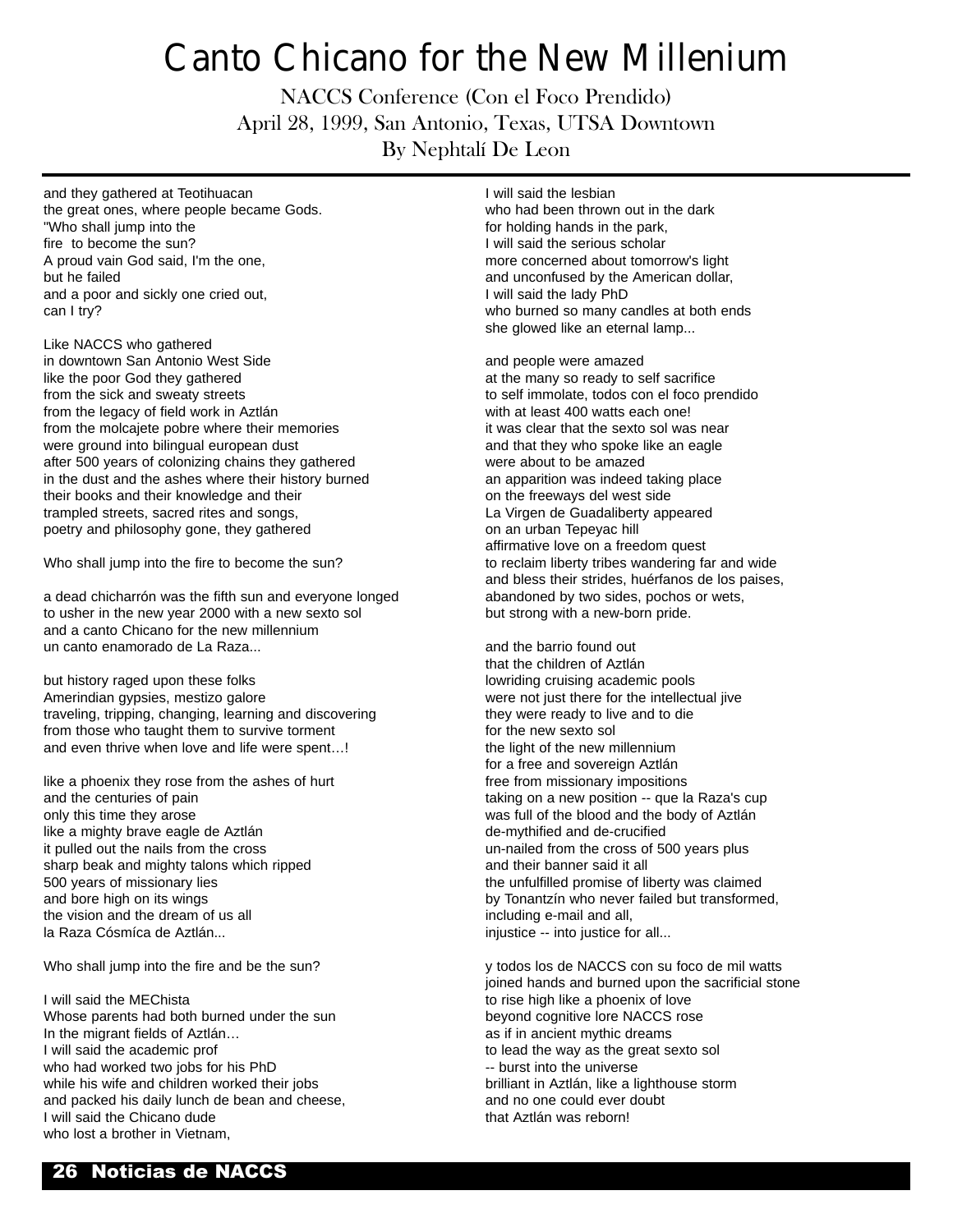#### **University of California, Irvine**

Latino/Latina Politics

The Department of Political Science and the Interdisciplinary Program in Chicano/Latino Studies at the University of California, Irvine invite applications for an experienced Assistant Professor or junior Associate Professor position. This tenure track or tenured position will be a joint appointment between the Department and the Program. Candidates should have strong research and teaching interests in Latino/Latina politics, preferably with substantial experience with empirically grounded research. There is preference for scholars investigating the Latino/Latina experience in California and the southwestern United States. Specific topics are open but include gender issues, democratization and political inclusion, political participation, organization and leadership, immigration and other public policy issues. A comparative approach to inquiry is highly desirable. The successful applicant will be expected to be actively involved in the research activities of the Center for the Study of Latinos in a Global Society. Ph. D. is required. Applications should be received by October 15, 1999. The University of California is an affirmative action/equal opportunity employer and particularly welcomes the applications of minorities and women. Interested applicants should send a cover letter, vitae, and for junior appointments, three letters of reference to: Chair, Chicano/Latino Studies Search Committee, Department of Political Science, 3151 Social Science Plaza, University of California, Irvine, CA 92697-5100. E-mail: akirkens@uci.edu



MOST AWARDED NOVEL\* by a Chicana Writer \*Gold Medal, Commonwealth Club National Book Award finalist First Fiction Am Inst. Arts & Letters



#### Director - UC MEXUS

University of California Institute for Mexico and the United States

The University of California system seeks a distinguished scholar and visionary director for its multi-campus, interdisciplinary research unit responsible for UC-Mexico programs. The selected candidate will be expected to direct and promote the expansion of UC MEXUS programs by leading the development of new California-Mexico initiatives in higher education and research. The director will assist University faculty and administration in defining and expanding the University's relationships with Mexican institutions and agencies through the planning, organization and implementation of new and continuing inter-institutional and inter-governmental programs. In addition, the director will design, secure funding for, and administer programs that support and advance collaborative research activities between individual UC and Mexican scholars and scientists. The Director of UC MEXUS reports to the President of the University through the Chancellor of the Riverside campus, where the Institute is headquartered.

Established in 1980, UC MEXUSs mission is to develop and sustain a coordinated, Universitywide approach to Mexico-related studies by promoting and supporting research, education, public service, and other scholarly activities in four principal areas: Mexico studies, United States-Mexico relations, Chicano studies, and collaborative research between U.S. and Mexican scientists and scholars in all disciplines. The director is expected to promote cohesive relationships among the campuses with respect to Mexico-related activities, and to draw from the full range of faculty strengths in order to focus UC resources and expertise on specific topics or themes of importance to the U.S.-Mexico relationship. In addition, the director is responsible for a separate program for the development and support of specific UC Riverside collaborative programs with Mexican institutions.

andidates must have a record of distinguished scholarly achievement in an area pertinent to the objectives of UC MEXUS and must be eligible for a tenured faculty appointment at the University of California, Riverside. In addition, candidates must possess a successful record of administrative experience in an academic setting and experience in obtaining grants, raising funds, and developing programs. The ability to interact effectively with a wide variety of faculty, administrative, agency, corporate and foundation personnel is critical, as is commitment to the advancement of the scholarly work of others. Fluency in both Spanish and English and direct knowledge and experience of Mexico and its institutions are essential.

Submit application and curriculum vitae to:

Chair, UC MEXUS Search Committee c/o Vice Provost for Research, Office of the President University of California 1111 Franklin Street, 11th Floor Oakland, CA 94607-5200.

Review of applications will begin on November 15, 1999. The search will remain open until the position is filled The University of California is an Equal Opportunity, Affirmative Action Employer.

#### University of California, Santa Cruz Assistant Professor--URBAN/ETHNIC POLITICS

The Politics Department at the University of California, Santa Cruz, invites applications for a full-time tenure-track assistant professor position in U.S. urban and ethnic politics. The department has an interest in candidates with demonstrated expertise in ethnic and racial politics, social movements, and urban policy. Candidates should be prepared to teach courses consistent with the Politics Department's programs and the candidate's areas of specialization, and to participate in the development of the Department's Graduate Program. RANK: Assistant Professor. SALARY: \$43,100 - \$48,800, commensurate with qualifications and experience. MINIMUM QUALIFICATIONS: Ph.D. or equivalent in Political Science or related field is preferred by July 2000; must be in hand no later than June 30, 2001. Candidates will be judged with respect to their performance and promise in teaching, research, and/or other creative work. POSITION AVAILABLE: July 1, 2000. APPLY TO: Applicants should submit a letter of application which describes their research and teaching interests, curriculum vitae or placement dossier, three letters of recommendation (all letters will betreated as confidential), samples of current research and written work, copies of teaching evaluations and course syllabi to: Department of Politics Urban/Ethnic Politics Search Committee, 23 Merrill College, University of California, Santa Cruz, CA 95064. CLOSING DATE: All materials must be postmarked by NOVEMBER 5, 1999. UCSC IS AN AFFIRMATIVE ACTION/EQUAL EMPLOYMENT OPPORTUNITY EMPLOYER WOMEN AND MINORITIES ARE ENCOURAGED TO APPLY. Inquiries regarding the University's equal employment opportunity policies may be directed to: Equal Employment Opportunity/Affirmative Action Acting Director Robin Santos, University of California, Santa Cruz, CA 95064; (831) 459-3676. Under Federal Law, the University of California may employ only individuals who are legally eligible to work in the UnitedStates as established by providing documents as specified in the Immigration Reform Control Act of 1986. If you need assistance due to a disability please contact the Academic Human Resources Office at 350 McHenry Library (831) 459-4300. This position description is available in alternate formats, which may be requested from Academic Human Resources at (831) 459-4300. In accordance with Federal Law, UCSC makes available to prospective employees a brochure containing crime statistics, prevention programs/services, and related campus policies and procedures. To obtain a copy contact Campus Police (831) 459-2231 or Academic Human Resources (831) 459-4300.